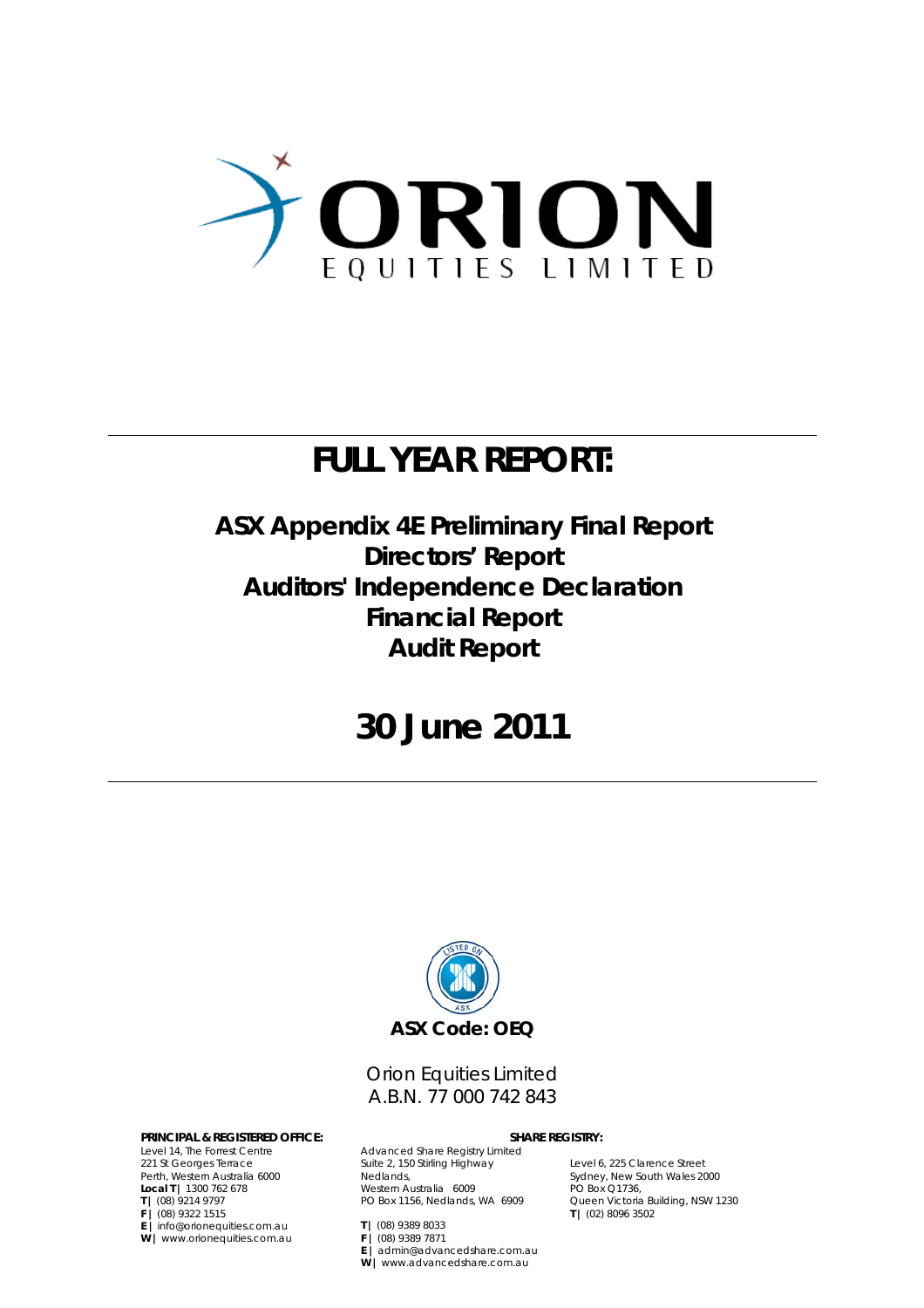| Overview to the Market                                 | $\overline{2}$ | Faroog Khan<br>William Johnson                                                         | Executive Chairman<br><b>Executive Director</b>     |  |
|--------------------------------------------------------|----------------|----------------------------------------------------------------------------------------|-----------------------------------------------------|--|
| Directors' Report                                      | 4              | Victor Ho<br>Yaqoob Khan                                                               | <b>Executive Director</b><br>Non-Executive Director |  |
| Auditor's Independence Declaration                     | 14             |                                                                                        |                                                     |  |
| Consolidated Statement of<br>Comprehensive Income      | 15             | <b>COMPANY SECRETARY</b><br>Victor Ho                                                  |                                                     |  |
| Consolidated Statement of<br><b>Financial Position</b> | 16             | <b>PRINCIPAL &amp; REGISTERED OFFICE</b>                                               |                                                     |  |
| Consolidated Statement of<br>Changes in Equity         | 17             | Level 14, The Forrest Centre<br>221 St Georges Terrace<br>Perth Western Australia 6000 |                                                     |  |
| Consolidated Statement of Cash Flows                   | 18             | Telephone:<br>Facsimile:                                                               | (08) 9214 9797<br>(08) 9322 1515                    |  |
| Notes to Consolidated Financial<br><b>Statements</b>   | 19             | Email:                                                                                 | info@orionequities.com.au                           |  |
| Directors' Declaration                                 | 43             | Website:                                                                               | www.orionequities.com.au                            |  |
|                                                        |                | <b>STOCK EXCHANGE</b>                                                                  |                                                     |  |
| Independent Audit Report                               | 44             | Email:                                                                                 | admin@advancedshare.com.au                          |  |
| Securities Information                                 | 46             |                                                                                        | Investor Web: www.advancedshare.com.au              |  |
|                                                        |                |                                                                                        |                                                     |  |

- **.** Latest News
- **•** Market Announcements
- **•** Financial Reports

## **CONTENTS CORPORATE DIRECTORY**

### **BOARD**

| Overview to the Market                                                                                                                         | $\overline{2}$ | Farooq Khan<br>William Johnson                                                                                                           | <b>Executive Chairman</b><br><b>Executive Director</b>               |
|------------------------------------------------------------------------------------------------------------------------------------------------|----------------|------------------------------------------------------------------------------------------------------------------------------------------|----------------------------------------------------------------------|
| Directors' Report                                                                                                                              | 4              | Victor Ho<br>Yaqoob Khan                                                                                                                 | <b>Executive Director</b><br>Non-Executive Director                  |
| Auditor's Independence Declaration                                                                                                             | 14             |                                                                                                                                          |                                                                      |
| Consolidated Statement of<br>Comprehensive Income                                                                                              | 15             | <b>COMPANY SECRETARY</b><br>Victor Ho                                                                                                    |                                                                      |
| Consolidated Statement of<br><b>Financial Position</b>                                                                                         | 16             | <b>PRINCIPAL &amp; REGISTERED OFFICE</b><br>Level 14, The Forrest Centre                                                                 |                                                                      |
| Consolidated Statement of<br>Changes in Equity                                                                                                 | 17             | 221 St Georges Terrace<br>Perth Western Australia 6000                                                                                   |                                                                      |
| Consolidated Statement of Cash Flows                                                                                                           | 18             | Telephone:<br>Facsimile:                                                                                                                 | (08) 9214 9797                                                       |
| Notes to Consolidated Financial<br><b>Statements</b>                                                                                           | 19             | Email:                                                                                                                                   | (08) 9322 1515<br>info@orionequities.com.au                          |
| Directors' Declaration                                                                                                                         | 43             | Website:                                                                                                                                 | www.orionequities.com.au                                             |
| Independent Audit Report                                                                                                                       | 44             | <b>STOCK EXCHANGE</b><br>Email:                                                                                                          | admin@advancedshare.com.au                                           |
| Securities Information                                                                                                                         | 46             |                                                                                                                                          | Investor Web: www.advancedshare.com.au                               |
|                                                                                                                                                |                | <b>ASX CODE</b><br><b>OEQ</b>                                                                                                            |                                                                      |
| www.orionequities.com.au                                                                                                                       |                | <b>SHARE REGISTRY</b><br><b>Advanced Share Registry Services</b>                                                                         |                                                                      |
| Visit our website for:<br><b>Latest News</b><br>$\bullet$<br><b>Market Announcements</b><br>$\bullet$<br><b>Financial Reports</b><br>$\bullet$ |                | Suite 2, 150 Stirling Highway<br>Nedlands Western Australia<br>Telephone:<br>Facsimile:                                                  | 6009<br>$(08)$ 9389 8033<br>(08) 9389 7871                           |
| Register your email with us to<br>receive latest Company<br>announcements and releases                                                         |                | Level 6, 225 Clarence Street<br>Sydney, New South Wales 2000<br>Telephone:                                                               | $(02)$ 8096 3502                                                     |
|                                                                                                                                                |                | Email:                                                                                                                                   | admin@advancedshare.com.au<br>Investor Web: www.advancedshare.com.au |
| <b>EMAIL US NOW</b>                                                                                                                            |                |                                                                                                                                          |                                                                      |
| info@orionequities.com.au                                                                                                                      |                | <b>AUDITOR</b><br>BDO Audit (WA) Pty Ltd<br>38 Station Street<br>Subiaco, Western Australia 6008<br>Telephone:<br>Facsimile:<br>Website: | $(08)$ 6382 4600<br>$(08)$ 6382 4601<br>www.bdo.com.au               |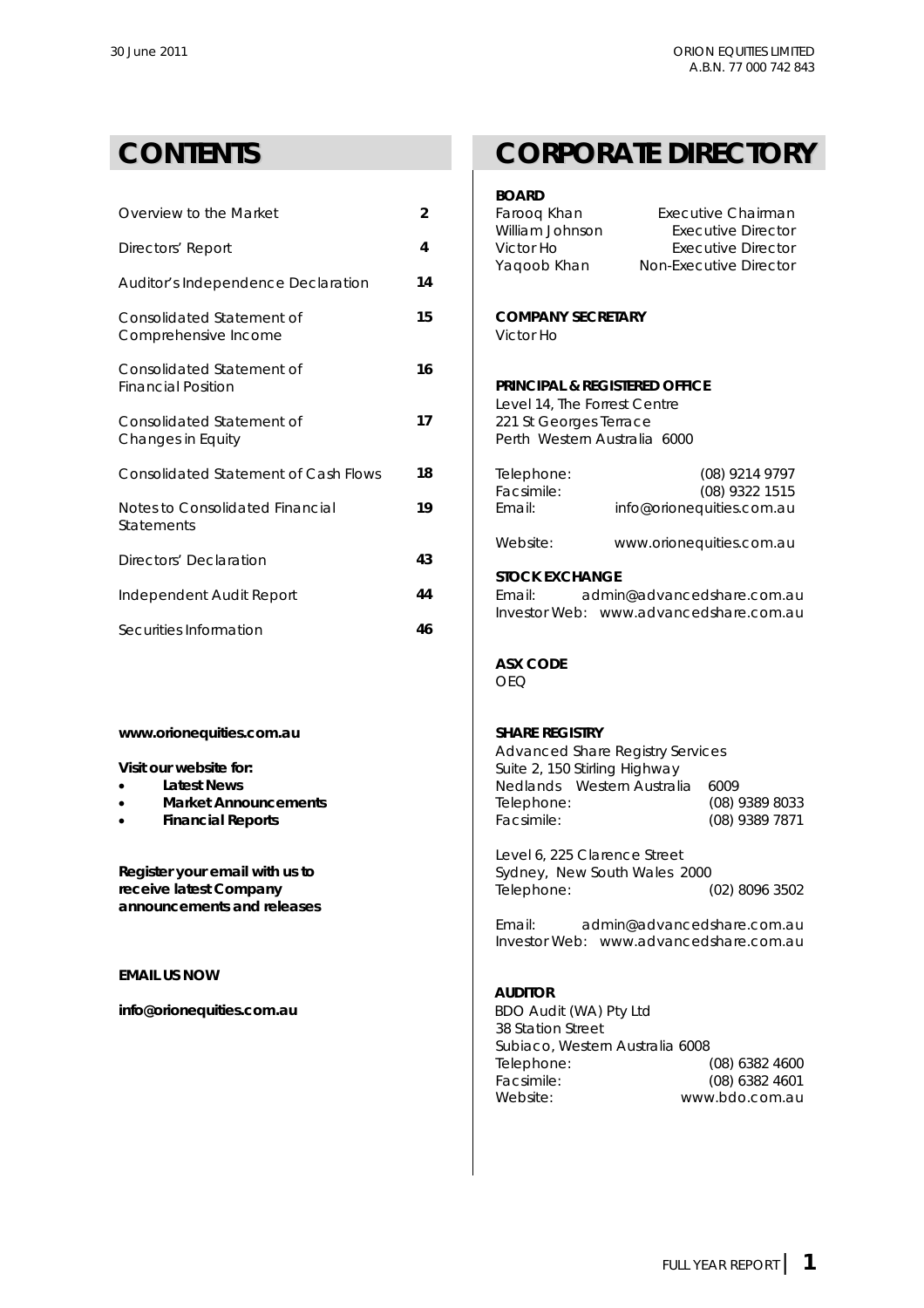## **OVERVIEW TO THE MARKET**

| <b>Current Reporting Period:</b> | Financial year ended 30 June 2011                                |
|----------------------------------|------------------------------------------------------------------|
|                                  | Previous Corresponding Period: Financial year ended 30 June 2010 |
| Balance Date:                    | 30 June 2011                                                     |
| Company:                         | Orion Equities Limited (OEQ)                                     |
| Consolidated Entity:             | Orion and controlled entities.                                   |

## **OVERVIEW OF RESULTS FOR ANNOUNCEMENT TO THE MARKET**

|                                                         | 2011        | 2010        |          | Up/  |
|---------------------------------------------------------|-------------|-------------|----------|------|
| <b>CONSOLIDATED ENTITY</b>                              | \$          | \$          | % Change | Down |
|                                                         |             |             |          |      |
| <b>Total revenues</b>                                   | 1,124,813   | 4,692,025   | 76%      | Down |
| Total expenses                                          | (3,800,821) | (4,273,059) | 11%      | Down |
| Profit/(Loss) before tax                                | (2,676,008) | 418,966     | 739%     | Down |
| Income tax benefit                                      | (82, 211)   | 694,440     | 112%     | Down |
| Profit/(Loss) attributable to<br>members of the Company | (2,758,219) | 1,113,406   | 348%     | Down |
| Basic and diluted earnings/(loss)<br>cents per share    | (15.48)     | 6.25        | 348%     | Down |
| Pre-tax NTA backing per share                           | 0.975       | 1.135       | 14%      | Down |
| Post-tax NTA backing per share                          | 0.975       | 1.135       | 14%      | Down |

## **BRIEF EXPLANATION OF RESULTS**

Revenues include:

- (1) \$496,680 gain on sale of securities (June 2010: \$887,317 loss);
- (2) \$450,027 income from olive grove operations (June 2010: \$1,200,987); and
- (3) \$167,032 share of Associate entity's profit (net of dividends received from Associate of \$410,276) (June 2010: \$890,284 net of dividends received from Associate of \$410,276).

Expenses include:

- (1) \$2,013,636 net loss in fair value in securities (June 2010: \$2,583,275 net gain);
- (2) \$601,024 olive grove and oils operations (which does not include revaluation and depreciation expenses) (June 2010: \$1,023,130);
- (3) \$201,041 olive grove impairment and depreciation expenses (June 2010: \$123,303); and
- (4) \$617,837 personnel costs (including Directors' fees) (June 2010: \$539,042).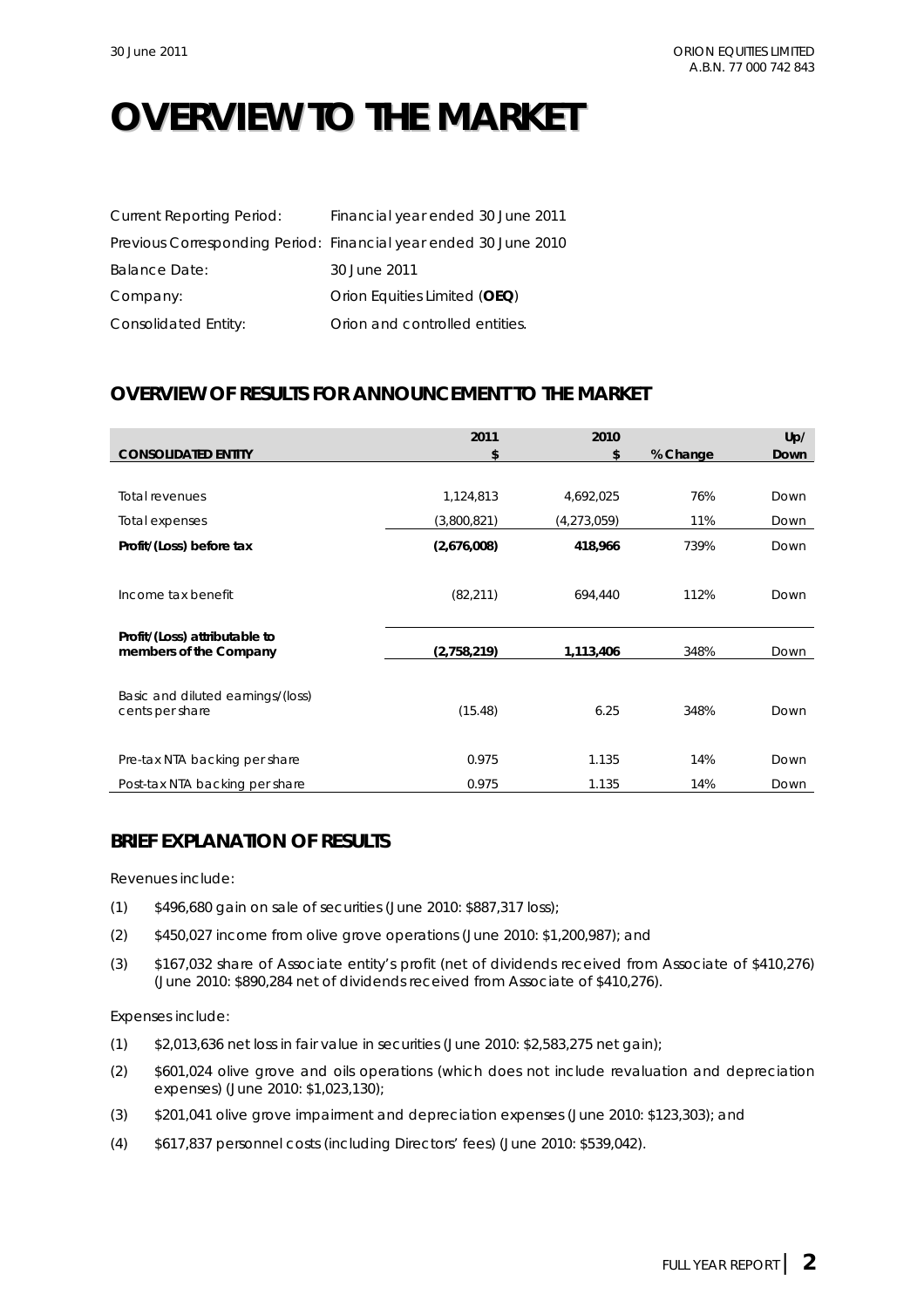## **OVERVIEW TO THE MARKET**

The principal components of the \$2,013,636 net loss in fair value in securities are:

- (a) \$2.51 million unrealised loss on a share investment in ASX listed Strike Resources Limited (SRK), which declined in value from 50 cents to 24.5 cents per share during the financial year;
- (b) \$1.5 million unrealised gain on a share investment in ASX listed Alara Resources Limited (AUQ), which increased in value from 8.7 cents to 36.5 cents per share during the financial year; and
- (c) \$1 million reversal of net unrealised gain on share investments sold (and unlisted options in SRK exercised) during the financial year.

## **DIVIDENDS**

The Directors have not declared a dividend in respect of the financial year ended 30 June 2011.

## **ASSOCIATE ENTITIES**

The Company has accounted for the following share investment at Balance Date as an investment in an Associate entity (on an equity accounting basis):

(1) 28.256% interest in ASX listed Bentley Capital Limited (ACN 008 108 218) (**BEL**) (30 June 2010: 28.488%).

## **CONTROLLED ENTITIES**

The Company did not gain or lose control over entities during the Current Reporting Period.

## **COMMENTARY ON RESULTS AND OTHER SIGNIFICANT INFORMATION**

Please refer to the attached Directors' Report and Financial Report for further information on a review of the Consolidated Entity's operations and the financial position and performance of the Consolidated Entity and Company for the year ended 30 June 2011.

## **ANNUAL GENERAL MEETING**

Pursuant to the ASX Listing Rules, the Company gives notice that its 2011 Annual General Meeting (AGM) will be held at The Forrest Centre Conference Suites, Level 14, The Forrest Centre, 221 St Georges Terrace, Perth, Western Australia on Friday, 4 November 2011.

For and on behalf of the Directors,

Date: 31 August 2011

**Victor Ho Executive Director and Company Secretary** 

Telephone: (08) 9214 9797 Email: vho@orionequities.com.au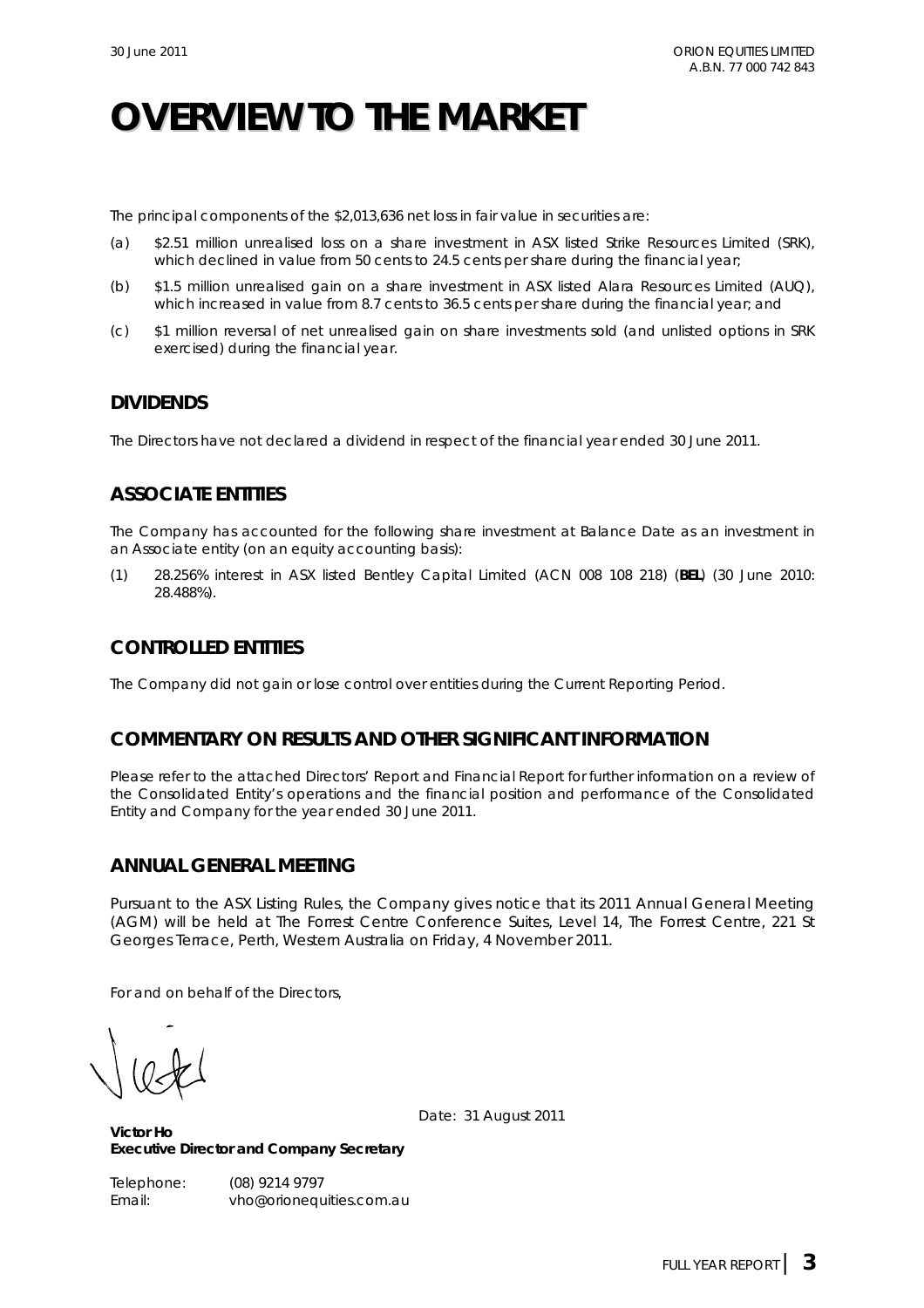The Directors present their report on Orion Equities Limited (**Company** or **OEQ**) and its controlled entities (the **Consolidated Entity** or **Orion**) for the year ended 30 June 2011 (**Balance Date**).

Orion Equities Limited is a public company limited by shares that was incorporated in New South Wales and has been listed on the Australian Securities Exchange (**ASX**) since November 1970 (ASX Code: OEQ).

### **PRINCIPAL ACTIVITIES**

The principal activities of the Consolidated Entity during the financial year were the management of its investments, including investments in listed and unlisted securities, real estate held for development and resale, an olive grove and ultra premium 'Dandaragan Estate' Olive Oil operation.

## **NET TANGIBLE ASSET BACKING (NTA)**

| <b>Consolidated Entity</b>                   | 2011       | 2010       |
|----------------------------------------------|------------|------------|
| Net tangible assets (before tax)             | 17,364,240 | 20,211,659 |
| Pre-Tax NTA Backing per share                | 0.975      | 1.135      |
| Less deferred tax assets and tax liabilities |            |            |
| Net tangible assets (after tax)              | 17,364,240 | 20,211,659 |
| Pre-Tax NTA Backing per share                | 0.975      | 1.135      |
| Based on total issued share capital          | 17.814.389 | 17.814.389 |

### **FINANCIAL POSITION**

|                                                        | 2011          | 2010        |
|--------------------------------------------------------|---------------|-------------|
| <b>Consolidated Entity</b>                             | S             | \$          |
|                                                        |               |             |
| Cash                                                   | 289,140       | 397,531     |
| Financial assets at fair value through profit and loss | 6,470,003     | 8,519,072   |
| Investments in listed Associate entity                 | 7,088,745     | 7,331,989   |
| Inventory                                              | 2,799,430     | 2,119,400   |
| Receivables                                            | 106,554       | 132,187     |
| Intangibles                                            | 782,058       | 884,683     |
| Other assets                                           | 1,794,954     | 2,154,290   |
| Deferred tax asset                                     | 1,165,887     | 2,090,691   |
| <b>Total Assets</b>                                    | 20,496,771    | 23,629,843  |
| Other payables and liabilities                         | (1, 184, 586) | (442, 810)  |
| Deferred tax liability                                 | (1, 165, 887) | (2,090,691) |
| <b>Net Assets</b>                                      | 18,146,298    | 21,096,342  |
|                                                        |               |             |
| Issued capital                                         | 19,374,007    | 19,374,007  |
| Retained earnings/(Accumulated Losses)                 | (1,647,232)   | 1,110,987   |
| Reserves                                               | 419,523       | 611,348     |
| <b>Total Equity</b>                                    | 18,146,298    | 21,096,342  |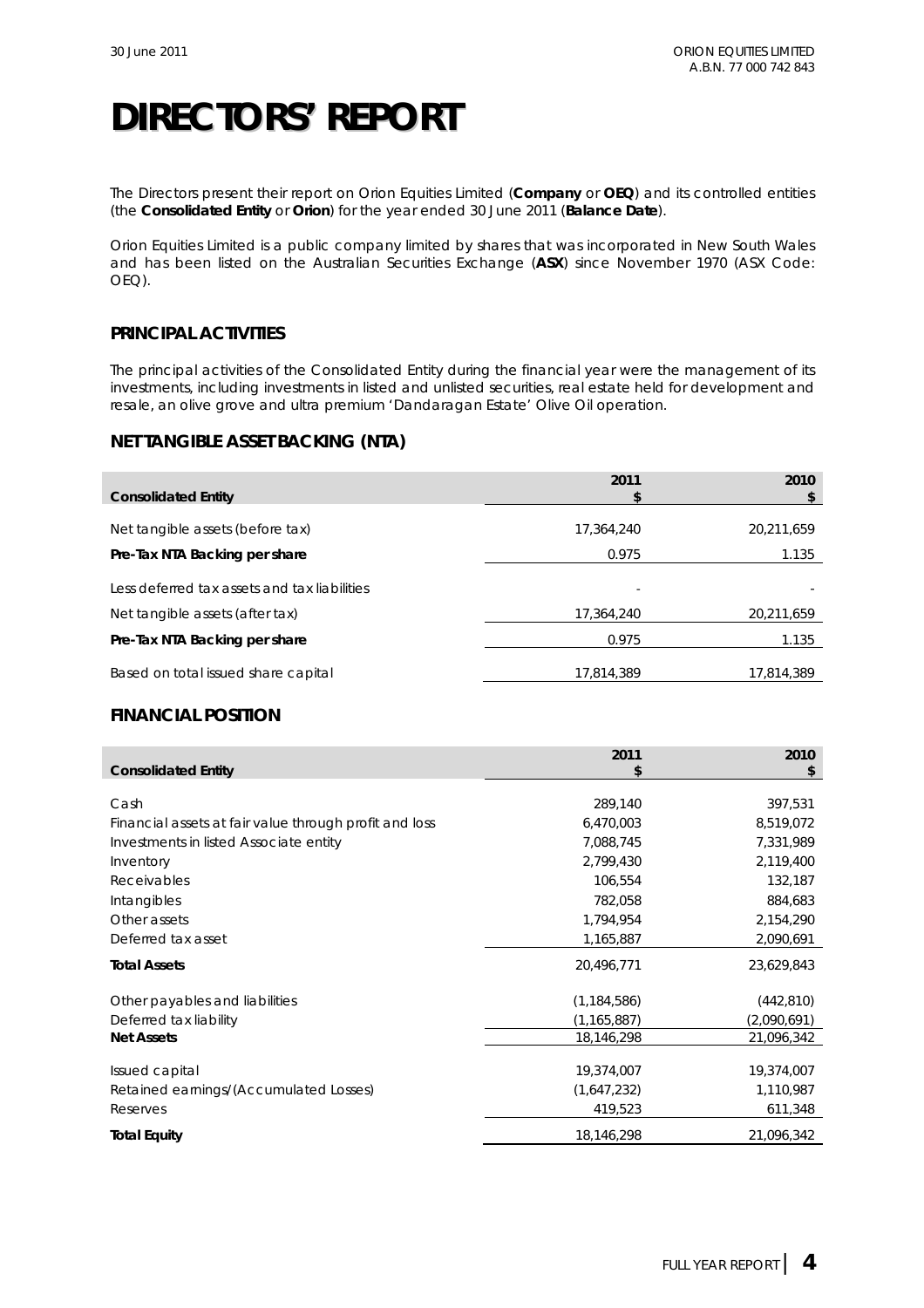## **OPERATING RESULTS**

| <b>Consolidated Entity</b>                              | 2011        | 2010        |
|---------------------------------------------------------|-------------|-------------|
| Total revenues                                          | 1,124,813   | 4,692,025   |
| Total expenses                                          | (3,800,821) | (4,273,059) |
| Profit/(Loss) before tax                                | (2,676,008) | 418,966     |
| Income tax benefit/(expense)                            | (82, 211)   | 694,440     |
| Profit/(Loss) attributable to members of the<br>Company | (2,758,219) | 1,113,406   |

Revenues include:

- (1) \$496,680 gain on sale of securities (June 2010: \$887,317 loss);
- (2) \$450,027 income from olive grove operations (June 2010: \$1,200,987); and
- (3) \$167,032 share of Associate entity's profit (net of dividends received from Associate of \$410,276) (June 2010: \$890,284 net of dividends received from Associate of \$410,276).

#### Expenses include:

- (1) \$2,013,636 net loss in fair value in securities (June 2010: \$2,583,275 net gain);
- (2) \$601,024 olive grove and oils operations (which does not include revaluation and depreciation expenses) (June 2010: \$1,023,130);
- (3) \$201,041 olive grove impairment and depreciation expenses (June 2010: \$123,303); and
- (4) \$617,837 personnel costs (including Directors' fees) (June 2010: \$539,042).

The principal components of the \$2,013,636 net loss in fair value in securities are:

- (a) \$2.51 million unrealised loss on a share investment in ASX listed Strike Resources Limited (SRK), which declined in value from 50 cents to 24.5 cents per share during the financial year;
- (b) \$1.5 million unrealised gain on a share investment in ASX listed Alara Resources Limited (AUQ), which increased in value from 8.7 cents to 36.5 cents per share during the financial year; and
- (c) \$1 million reversal of net unrealised gain on share investments sold (and unlisted options in SRK exercised) during the financial year.

### **LOSS PER SHARE**

| <b>Consolidated Entity</b>                                                                                                                          | 2011       | 2010       |
|-----------------------------------------------------------------------------------------------------------------------------------------------------|------------|------------|
| Basic and diluted earnings/(loss) per share (cents)                                                                                                 | (15.48)    | 6.25       |
| Weighted average number of ordinary shares<br>outstanding during the year used in the<br>calculation of basic and diluted earnings/(loss) per share | 17.814.389 | 17,814,389 |

### **DIVIDENDS**

The Directors have not declared a dividend in respect of the financial year ended 30 June 2011.

## **SECURITIES IN THE COMPANY**

At Balance Date and the date of this report, the Company had 17,814,389 shares on issue (30 June 2010: 17,814,389). The Company does not have other securities on issue at the date of this report.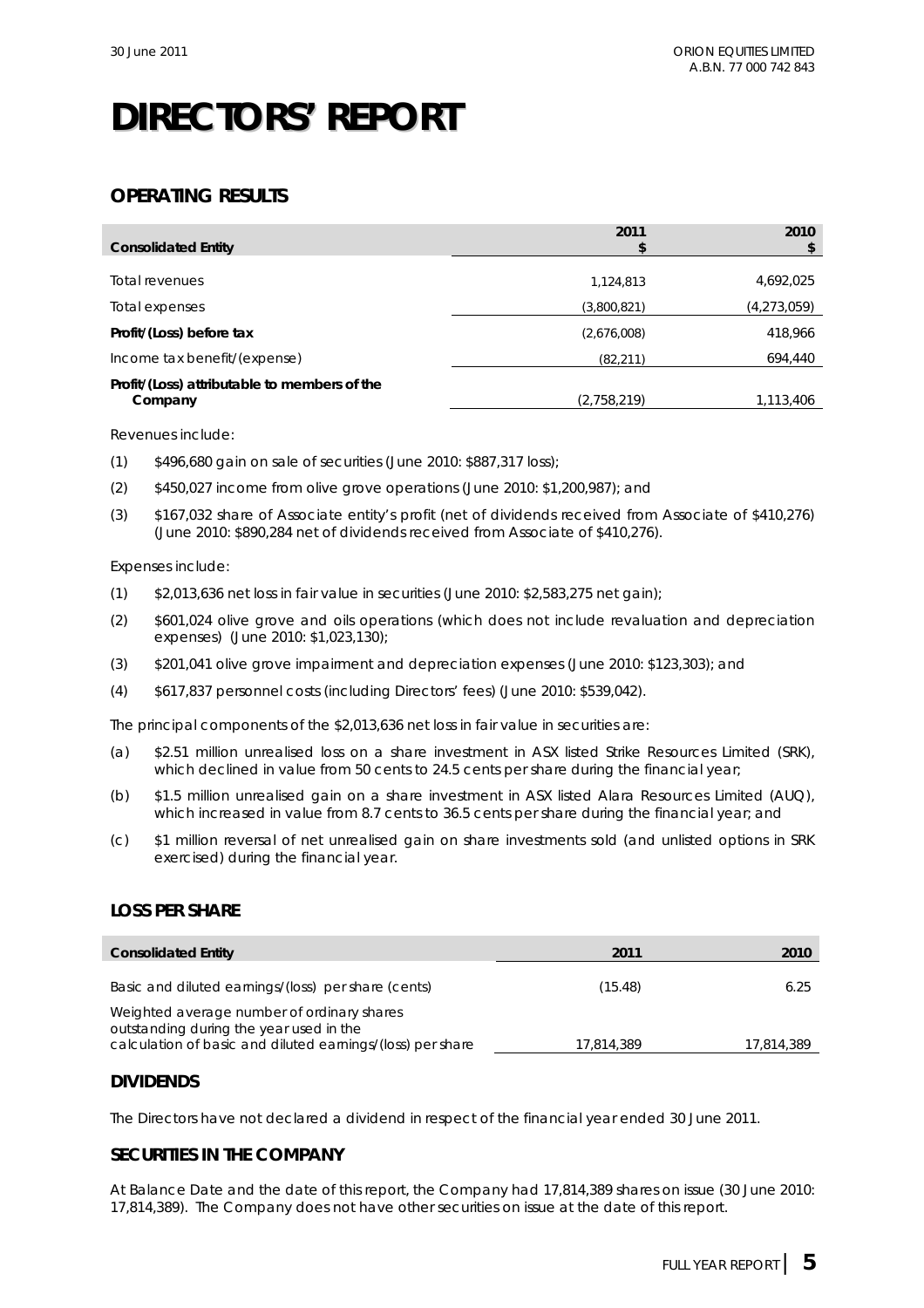## **REVIEW OF OPERATIONS**

## **(a) Portfolio Details As At 30 June 2011**

### **Asset Weighting**

|                                                                        | % of Net Assets |      |
|------------------------------------------------------------------------|-----------------|------|
|                                                                        | 2011            | 2010 |
| Australian equities                                                    | 75%             | 75%  |
| Agribusiness <sup>1</sup>                                              | 14%             | 16%  |
| Property held for development and resale                               | 10%             | 10%  |
| Net tax liabilities (current year and deferred tax assets/liabilities) |                 |      |
| Net cash/other assets and provisions                                   | 1%              | (1%) |
| <b>TOTAL</b>                                                           | 100%            | 100% |

### **Major Holdings in Securities Portfolio**

| <b>Equities</b> |                                | <b>Fair Value</b><br>\$'million | $%$ of<br><b>Net Assets</b> | <b>ASX</b><br>Code | <b>Industry Sector Exposures</b> |
|-----------------|--------------------------------|---------------------------------|-----------------------------|--------------------|----------------------------------|
| $1_{\cdot}$     | <b>Bentley Capital Limited</b> | 4.51                            | 24.87%                      | <b>BEL</b>         | Diversified Financials           |
| 2.              | Strike Resources Limited       | 4.09                            | 22.53%                      | <b>SRK</b>         | <b>Materials</b>                 |
| 3 <sub>1</sub>  | Alara Resources Limited        | 2.31                            | 12.74%                      | <b>AUQ</b>         | <b>Materials</b>                 |
| <b>TOTAL</b>    |                                | 10.91                           | 60.14%                      |                    |                                  |

## **(b) Agribusiness**

The Company owns the ultra premium 'Dandaragan Estate' Extra Virgin Olive Oil business and a 143 hectare commercial olive grove located in Gingin, Western Australian (approximately 100 kilometres North of Perth) producing olive oil from approximately 64,500, 12 year old olive tree plantings.

A summary of olive grove operations during the 2011 financial year are as follows:

- (a) The 2011 harvesting season yielded ~1,200 tonnes of fruit from which ~200,000 litres of oils were extracted (2010: ~400 tonnes of fruit and ~81,000 litres of oils);
- (b) The increase in tonnes processed reflects the biennial cycle of growth and production from olive trees whereby trees exhibit alternating years of high and low bearing fruit;
- (c) Olive grove operation expenses were \$601,024 (which does not include revaluation and depreciation expenses) (June 2010: \$1,023,130);
- (d) Inventory Bulk Oils of \$890,093 reflects the cost of harvesting and processing during the 2011 season incurred up to balance date (June 2010: \$515,525); and
- (e) Inventory Packaged Oils of 109,337(June 2010: \$103,875).

 $\overline{a}$ 

<sup>1</sup> Agribusiness net assets include olive grove land, olive trees, water licence, buildings, plant and equipment and inventory (bulk and packaged oils)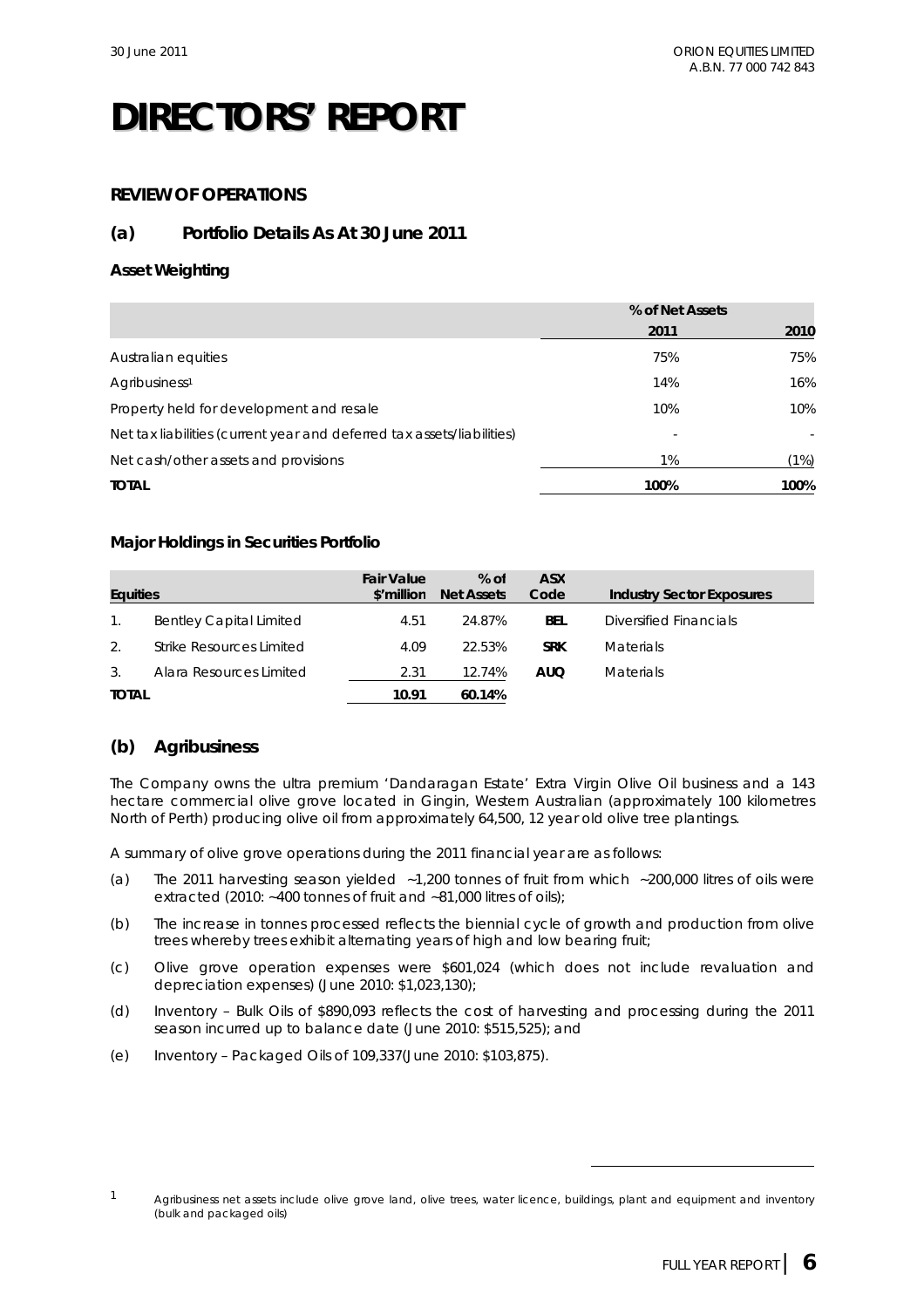## **SIGNIFICANT CHANGES IN THE STATE OF AFFAIRS**

There were no significant changes in the state of affairs of the Consolidated Entity that occurred during the financial year not otherwise disclosed in this Directors' Report or the financial statements.

### **FUTURE DEVELOPMENTS**

The Consolidated Entity intends to continue its investment activities in future years. The results of these investment activities depend upon the performance of the underlying companies and securities in which the Consolidated Entity invests. The investments' performance depends on many economic factors and also industry and company specific issues. In the opinion of the Directors, it is not possible or appropriate to make a prediction on the future course of markets, the performance of the Consolidated Entity's investments or the forecast of the likely results of the Consolidated Entity's activities.

### **ENVIRONMENTAL REGULATION**

The Consolidated Entity notes the reporting requirements of both the *Energy Efficiency Opportunities Act 2006* (**EEOA**) and the *National Greenhouse and Energy Reporting Act 2007* (**NGERA**).The *Energy Efficiency Opportunities Act 2006* requires affected companies to assess its energy usage, including the identification, investigation and evaluation of energy saving opportunities, and to report publicly on the assessments undertaken, including what action the company intends to take as a result. The *National Greenhouse and Energy Reporting Act 2007* requires affected companies to report its annual greenhouse gas emissions and energy use.

The Consolidated Entity has determined that it does not operate a recognised facility requiring registration and reporting under the NGERA and in any event, it would fall under the threshold of greenhouse gas emissions required for registration and reporting. Similarly, the Consolidated Entity's energy consumption would fall under the threshold required for registration and reporting under the EEOA.

The Consolidated Entity is not otherwise subject to any particular or significant environmental regulation under either Commonwealth or State legislation. To the extent that any environmental regulations may have an incidental impact on the Consolidated Entity's operations, the Directors are not aware of any breach by the Consolidated Entity of those regulations.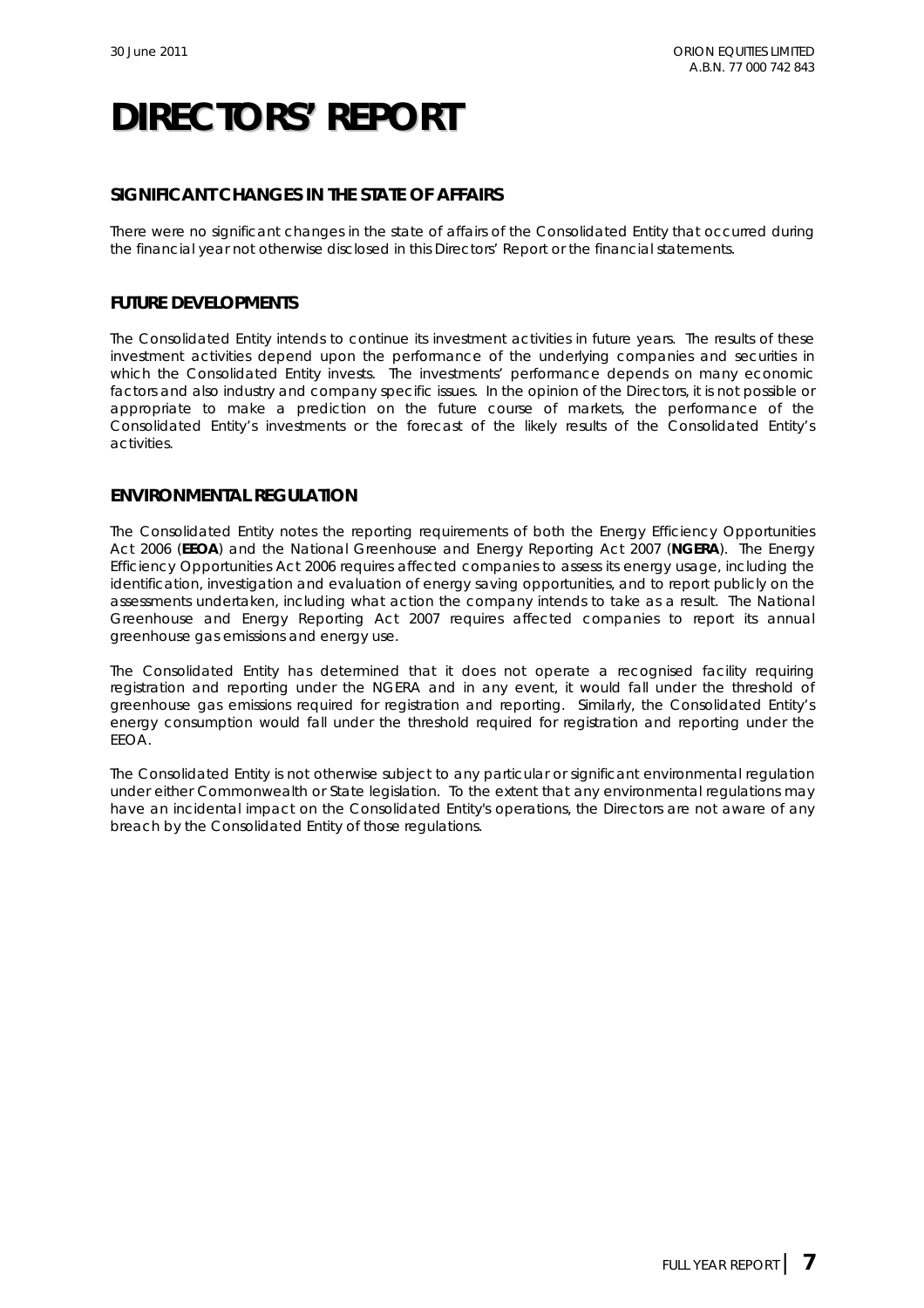## **BOARD OF DIRECTORS**

Information concerning Directors in office during or since the financial year are:

| Faroog Khan                                                      | <b>Executive Chairman</b>                                                                                                                                                                                                                                                                                                                                                                                                                                                                                                         |                                                                                                               |  |  |
|------------------------------------------------------------------|-----------------------------------------------------------------------------------------------------------------------------------------------------------------------------------------------------------------------------------------------------------------------------------------------------------------------------------------------------------------------------------------------------------------------------------------------------------------------------------------------------------------------------------|---------------------------------------------------------------------------------------------------------------|--|--|
| Appointed                                                        | 23 October 2006                                                                                                                                                                                                                                                                                                                                                                                                                                                                                                                   |                                                                                                               |  |  |
| Qualifications                                                   |                                                                                                                                                                                                                                                                                                                                                                                                                                                                                                                                   | BJuris, LLB. (Western Australia)                                                                              |  |  |
| Experience                                                       | Mr Khan is a qualified lawyer having previously practised principally in the field of<br>corporate law. Mr Khan has extensive experience in the securities industry, capital<br>markets and the executive management of ASX listed companies. In particular, Mr<br>Khan has guided the establishment and growth of a number of public listed companies<br>in the investment, mining and financial services sector. He has considerable<br>experience in the fields of capital raisings, mergers and acquisitions and investments. |                                                                                                               |  |  |
| Relevant interest in shares                                      | 2,000 shares - directly<br>9,063,153 shares - indirectly <sup>2</sup>                                                                                                                                                                                                                                                                                                                                                                                                                                                             |                                                                                                               |  |  |
| Special Responsibilities                                         | Chairman of the Company and the Investment Committee                                                                                                                                                                                                                                                                                                                                                                                                                                                                              |                                                                                                               |  |  |
| Other current directorships in<br>listed entities                | (1)                                                                                                                                                                                                                                                                                                                                                                                                                                                                                                                               | Executive Chairman and Managing Director of Queste Communications Ltd<br>(QUE) (since 10 March 1998)          |  |  |
|                                                                  | (2)                                                                                                                                                                                                                                                                                                                                                                                                                                                                                                                               | Executive Chairman of Bentley Capital Limited (BEL) (director since 2<br>December 2003)                       |  |  |
|                                                                  | (3)                                                                                                                                                                                                                                                                                                                                                                                                                                                                                                                               | Non-Executive Director of Alara Resources Limited (AUQ) (director since 18 May<br>2007)                       |  |  |
| Former directorships in other<br>listed entities in past 3 years | (1)                                                                                                                                                                                                                                                                                                                                                                                                                                                                                                                               | Yellow Brick Road Holdings Limited (formerly ITS Capital Investments Ltd) (27 April<br>2006 to 18 March 2011) |  |  |
|                                                                  | (2)                                                                                                                                                                                                                                                                                                                                                                                                                                                                                                                               | Strike Resources Limited (3 September 1999 to 3 February 2011)                                                |  |  |
|                                                                  | (3)                                                                                                                                                                                                                                                                                                                                                                                                                                                                                                                               | Scarborough Equities Limited (merged with Bentley on 13 March 2009 and<br>delisted)                           |  |  |

| William M. Johnson                                               | <b>Executive Director</b>                                                                                                                                                                                                                                                                                                                                                                                                                                                                                                                                                                                     |
|------------------------------------------------------------------|---------------------------------------------------------------------------------------------------------------------------------------------------------------------------------------------------------------------------------------------------------------------------------------------------------------------------------------------------------------------------------------------------------------------------------------------------------------------------------------------------------------------------------------------------------------------------------------------------------------|
| Appointed                                                        | 28 February 2003.                                                                                                                                                                                                                                                                                                                                                                                                                                                                                                                                                                                             |
| <i><u><b>Oualifications</b></u></i>                              | MA (Oxon), MBA                                                                                                                                                                                                                                                                                                                                                                                                                                                                                                                                                                                                |
| Experience                                                       | Mr Johnson commenced his career in resource exploration and has held senior<br>management and executive roles in a number of public companies in Australia, New<br>Zealand and Asia. Throughout his career, Mr Johnson has been actively involved in the<br>strategic analysis of a diverse range of business and investment opportunities, and the<br>execution of many corporate transactions. As Executive Director, Mr Johnson is part of<br>the Investment Committee of the Company. Mr Johnson brings a considerable depth<br>of experience in business strategy and investment analysis and execution. |
| Relevant interest in shares                                      | <b>None</b>                                                                                                                                                                                                                                                                                                                                                                                                                                                                                                                                                                                                   |
| Special Responsibilities                                         | None                                                                                                                                                                                                                                                                                                                                                                                                                                                                                                                                                                                                          |
| Other current directorships in<br>listed entities                | (1)<br>Executive Director of Bentley Capital Limited (BEL) (since 13 March 2009)<br>(2)<br>Non-Executive Director of Alara Resources Limited (AUQ) (director since 26<br>October 2009)<br>(3)<br>Non-Executive Director of Strike Resources Limited (SRK) (director since 14 July<br>2006)                                                                                                                                                                                                                                                                                                                    |
| Former directorships in other<br>listed entities in past 3 years | <b>None</b>                                                                                                                                                                                                                                                                                                                                                                                                                                                                                                                                                                                                   |

 $\overline{a}$ 

<sup>2</sup> Held by Queste Communications Ltd (**QUE**); Farooq Khan (and associated companies) have a deemed relevant interest in the OEQ shares in which QUE has a relevant interest by reason of having greater than 20% voting power in QUE.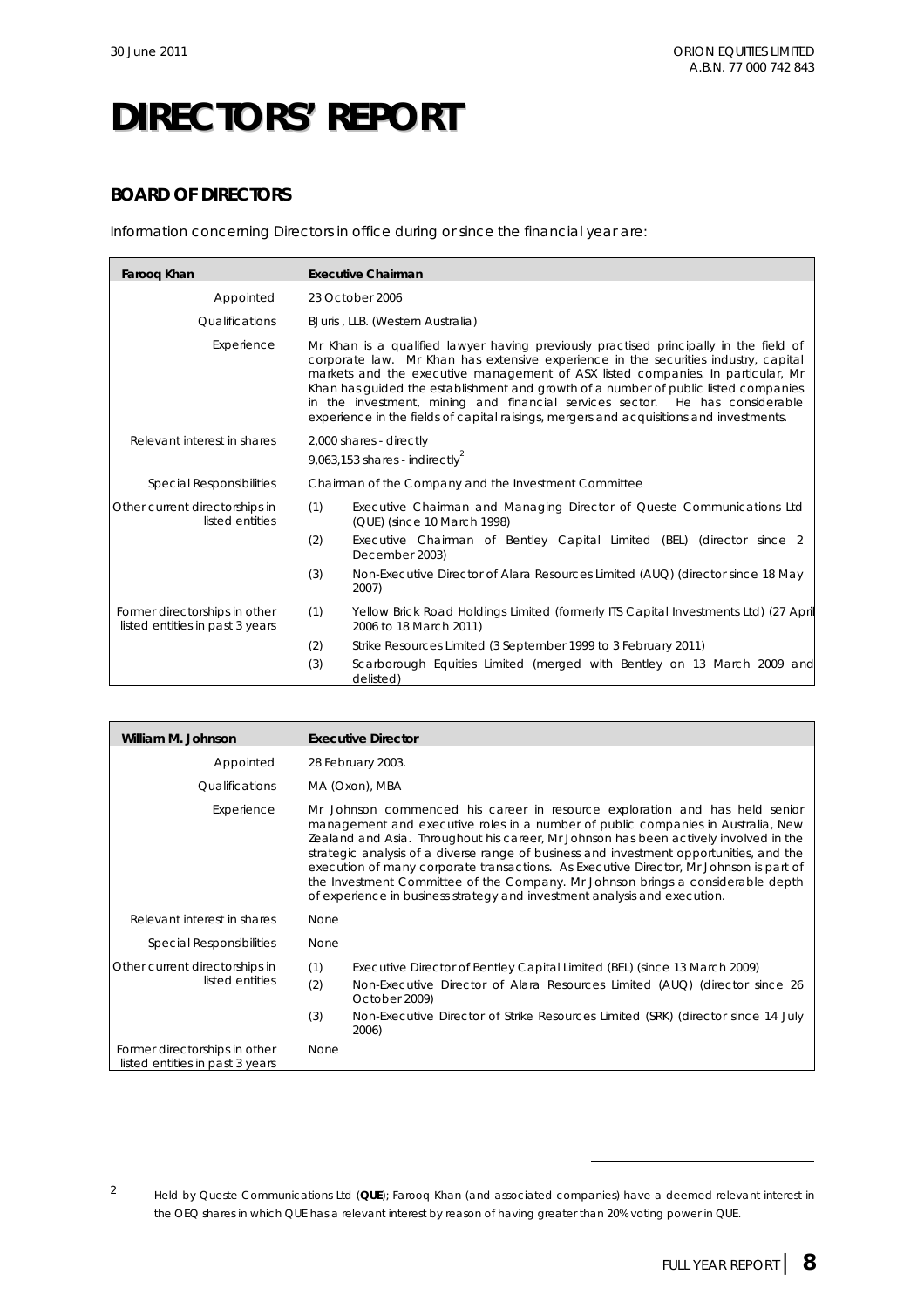| Victor P. H. Ho                                                  | <b>Executive Director and Company Secretary</b>                                                                                                                                                                                                                                                                                                                                                                                                                                                                                    |
|------------------------------------------------------------------|------------------------------------------------------------------------------------------------------------------------------------------------------------------------------------------------------------------------------------------------------------------------------------------------------------------------------------------------------------------------------------------------------------------------------------------------------------------------------------------------------------------------------------|
| Appointed                                                        | Executive Director since 4 July 2003; Company Secretary since 2 August 2000                                                                                                                                                                                                                                                                                                                                                                                                                                                        |
| <i><u><b>Oualifications</b></u></i>                              | BCom, LLB (Western Australia)                                                                                                                                                                                                                                                                                                                                                                                                                                                                                                      |
| Experience                                                       | Mr Ho has been in company secretarial/executive roles with a number of public listed<br>companies since 2000. Previously, Mr Ho had 9 years experience in the taxation<br>profession with the Australian Tax Office and in a specialist tax law firm. Mr Ho has<br>extensive experience in the structuring and execution of commercial and corporate<br>transactions, capital raisings, capital management matters, public company<br>administration, corporations law and stock exchange compliance and shareholder<br>relations. |
| Relevant interest in shares                                      | None                                                                                                                                                                                                                                                                                                                                                                                                                                                                                                                               |
| Special Responsibilities                                         | Member of Investment Committee                                                                                                                                                                                                                                                                                                                                                                                                                                                                                                     |
| Other positions held in listed                                   | Company Secretary of:                                                                                                                                                                                                                                                                                                                                                                                                                                                                                                              |
| entities                                                         | (1)<br>Queste Communications Ltd (QUE) (since 30 August 2000)                                                                                                                                                                                                                                                                                                                                                                                                                                                                      |
|                                                                  | (2)<br>Bentley Capital Limited (BEL) (since 5 February 2004)                                                                                                                                                                                                                                                                                                                                                                                                                                                                       |
|                                                                  | (3)<br>Alara Resources Limited (AUQ) (since 4 April 2007)                                                                                                                                                                                                                                                                                                                                                                                                                                                                          |
| Former directorships in other<br>listed entities in past 3 years | (1)<br>Strike Resources Limited (secretary between 9 March 2000 and 30 April 2010 and<br>director between 12 October 2000 and 25 September 2009)                                                                                                                                                                                                                                                                                                                                                                                   |
|                                                                  | Scarborough Equities Limited (merged with Bentley on 13 March 2009 and<br>(2)<br>delisted)                                                                                                                                                                                                                                                                                                                                                                                                                                         |

| Yaqoob Khan                                                      | <b>Non-Executive Director</b>                                                                                                                                                                                                                                                                                                                                                                                                                 |
|------------------------------------------------------------------|-----------------------------------------------------------------------------------------------------------------------------------------------------------------------------------------------------------------------------------------------------------------------------------------------------------------------------------------------------------------------------------------------------------------------------------------------|
| Appointed                                                        | 5 November 1999                                                                                                                                                                                                                                                                                                                                                                                                                               |
| Qualifications                                                   | BCom (Western Australia), Master of Science in Industrial Administration (Carnegie<br>Mellon)                                                                                                                                                                                                                                                                                                                                                 |
| Experience                                                       | Mr Khan holds a Masters degree in Business and has worked as a senior executive<br>responsible for product marketing, costing systems and production management. Mr<br>Khan has been involved in the structuring and ASX listing of a number of public<br>companies and in subsequent executive management. Mr Khan brings considerable<br>international experience in corporate finance and the strategic analysis of listed<br>investments. |
| Relevant interest in shares                                      | None                                                                                                                                                                                                                                                                                                                                                                                                                                          |
| <b>Special Responsibilities</b>                                  | None                                                                                                                                                                                                                                                                                                                                                                                                                                          |
| Other current directorships in<br>listed entities                | Non-Executive Director of Queste Communications Ltd (QUE) (since 10 March 1998)                                                                                                                                                                                                                                                                                                                                                               |
| Former directorships in other<br>listed entities in past 3 years | None                                                                                                                                                                                                                                                                                                                                                                                                                                          |

## **DIRECTORS' MEETINGS**

The following table sets out the numbers of meetings of the Company's Directors held during the financial year (including Directors' circulatory resolutions), and the numbers of meetings attended by each Director of the Company, including meetings of the Investment Committee:

| Name of Director | <b>Meetings Attended</b> | <b>Maximum Possible Meetings</b> |
|------------------|--------------------------|----------------------------------|
| Faroog Khan      | 6                        | b                                |
| William Johnson  | 8                        | 8                                |
| Victor Ho        | 10                       | 10                               |
| Yaqoob Khan      |                          |                                  |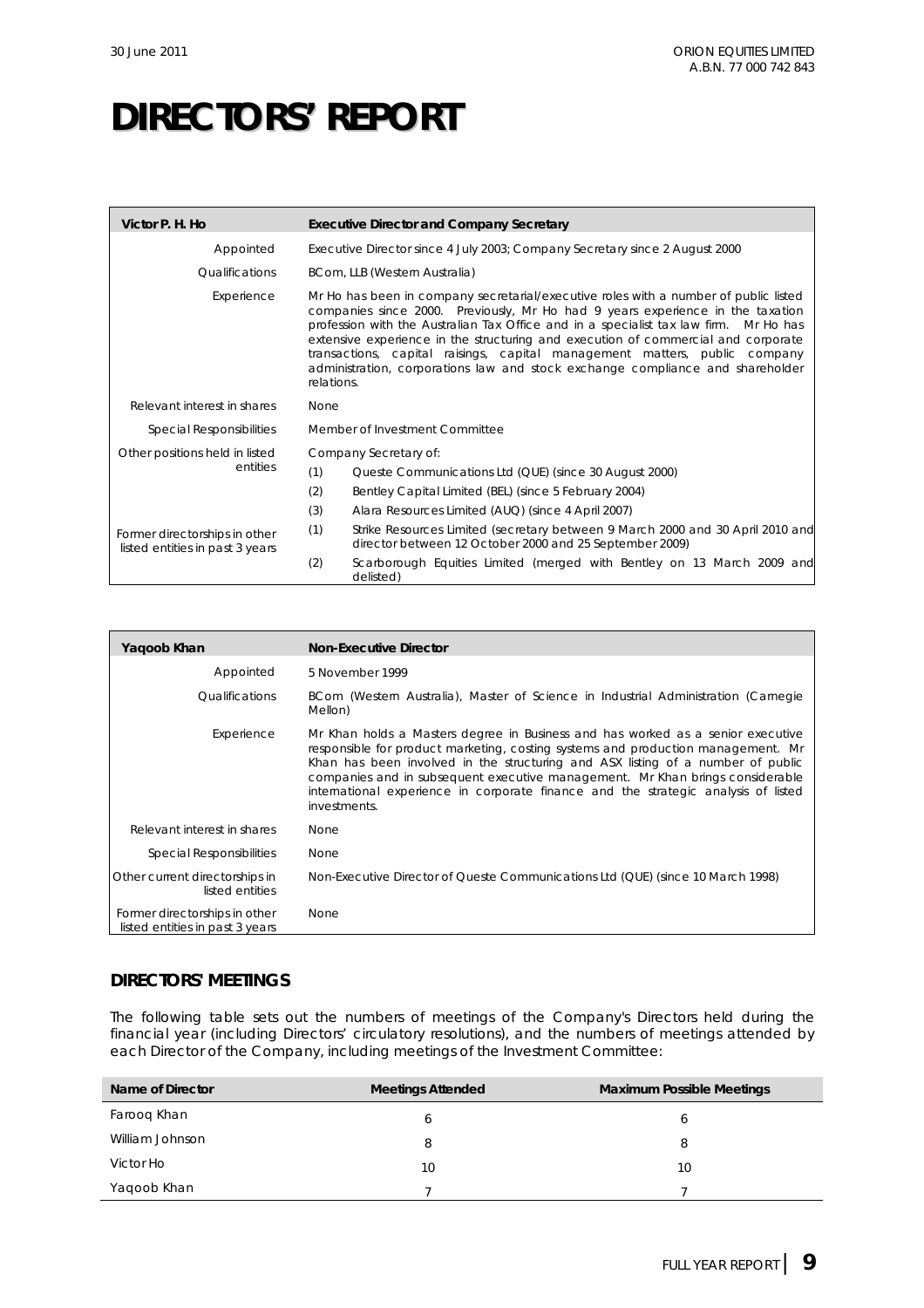### **Board Committees**

During the financial year and as at the date of this Directors' Report, the Company did not have separate designated Audit or Remuneration Committees. In the opinion of the Directors, in view of the size of the Board and nature and scale of the Consolidated Entity's activities, matters typically dealt with by an Audit or Remuneration Committee are dealt with by the full Board.

### **REMUNERATION REPORT (audited)**

This report details the nature and amount of remuneration for each Director and Company Executive (being a company secretary or senior manager) (**Key Management Personnel**) of the Consolidated Entity.

The information provided under headings (1) to (3) below has been audited as required under section 308(3)(c) of the *Corporations Act 2001*.

### **(1) Remuneration Policy**

The Board determines the remuneration structure of all Key Management Personnel having regard to the Consolidated Entity's nature, scale and scope of operations and other relevant factors, including the frequency of Board meetings, length of service, particular experience and qualifications, market practice (including available data concerning remuneration paid by other listed companies in particular companies of comparable size and nature), the duties and accountability of Key Management Personnel and the objective of maintaining a balanced Board which has appropriate expertise and experience, at a reasonable cost to the Company.

**Fixed Cash Short Term Employment Benefits:** The Key Management Personnel of the Company are paid a fixed amount per annum plus applicable employer superannuation contributions. The Non-Executive Directors of the Company are paid a maximum aggregate base remuneration fixed by the Company at a shareholders meeting, to be divided as the Board determines appropriate.

The Board has determined current Key Management Personnel remuneration as follows:

- (a) Mr Farooq Khan (Executive Chairman) a base salary of \$250,000 per annum plus employer superannuation contributions (currently 9%);
- (b) Mr William Johnson (Executive Director) a base salary of \$45,000 per annum plus employer superannuation contributions (currently 9%);
- (c) Mr Victor Ho (Executive Director and Company Secretary) a base salary of \$75,000 per annum plus employer superannuation contributions (currently 9%); and
- (d) Mr Yaqoob Khan (Non-Executive Director) a base fee of \$25,000 per annum.

Key Management Personnel can also opt to "salary sacrifice" their cash fees/salary and have them paid wholly or partly as further employer superannuation contributions or benefits exempt from fringe benefits tax.

**Special Exertions and Reimbursements:** Pursuant to the Company's Constitution, each Director is entitled to receive:

- (a) Payment for the performance of extra services or the making of special exertions at the request of the Board and for the purposes of the Company.
- (b) Payment for reimbursement of all reasonable expenses (including traveling and accommodation expenses) incurred by a Director for the purpose of attending meetings of the Company or the Board, on the business of the Company, or in carrying out duties as a Director.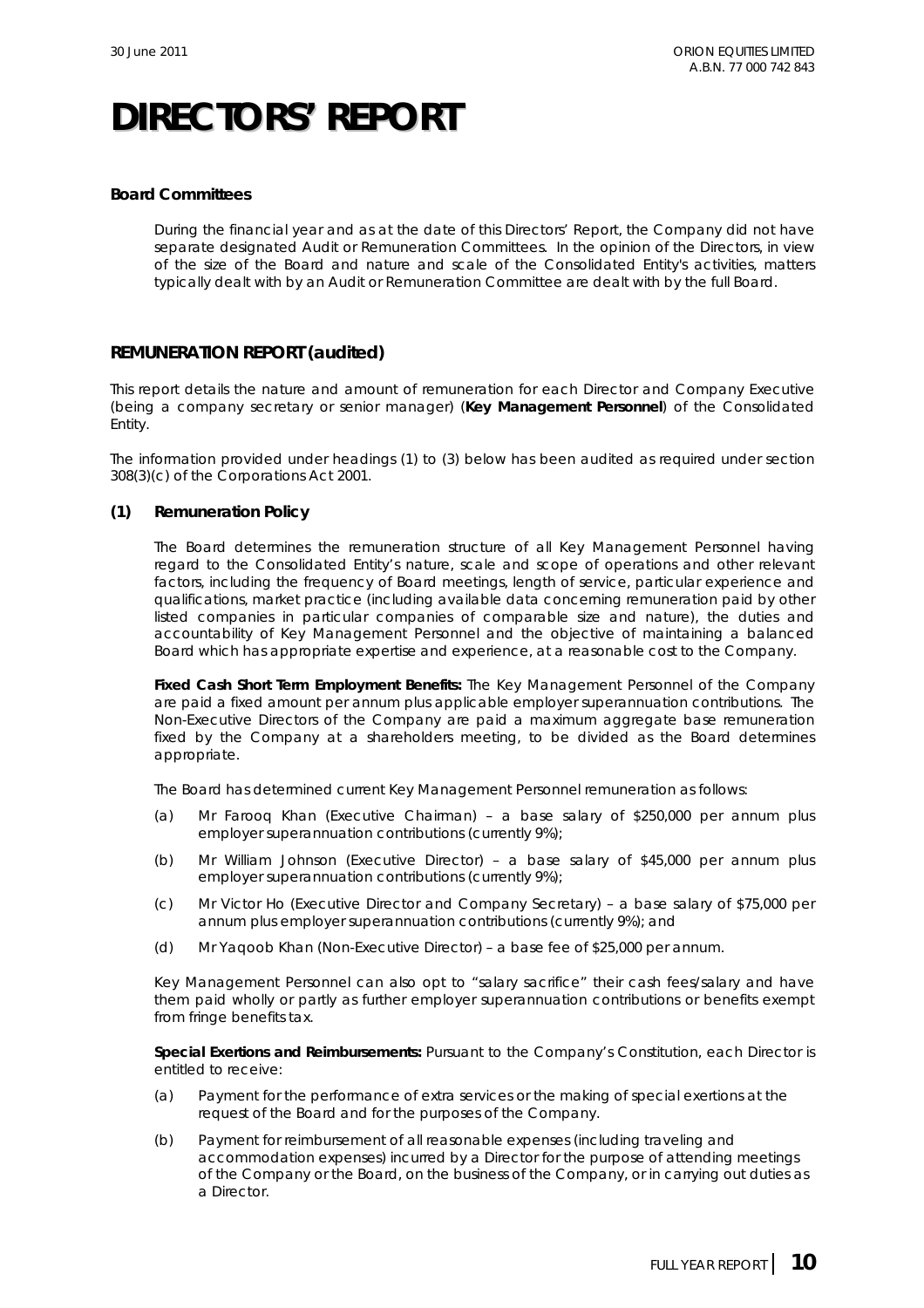**Long Term Benefits:** Key Management Personnel have no right to termination payments save for payment of accrued annual leave and long service leave (other than Non-Executive Directors).

**Equity Based Benefits:** The Company does not presently have any equity (shares or options) based remuneration arrangements for any personnel pursuant to any executive or employee share or option plan or otherwise.

**Post Employment Benefits:** The Company does not presently provide retirement benefits to Key Management Personnel.

**Performance Related Benefits/Variable Remuneration:** The Company does not presently provide short or long incentive/performance based benefits related to the Company's performance to Key Management Personnel, including payment of cash bonuses. The current remuneration of Key Management Personnel is fixed, is not dependent on the satisfaction of a performance condition and is unrelated to the Company's performance.

**Service Agreements:** The Company does not presently have formal service agreements or employment contracts with any Key Management Personnel.

**Financial Performance of Company:** There is no relationship between the Company's current remuneration policy and the Company's performance.

The Board does not believe that it is appropriate at this time to implement an equity based benefit scheme or a performance related/variable component to Key Management Personnel remuneration or remuneration generally linked to the Company's performance but reserves the right to implement these remunerative measures if appropriate in the future (subject to prior shareholder approval where applicable).

### **(2) Details of Remuneration of Key Management Personnel**

Details of the nature and amount of each element of remuneration of each Key Management Personnel paid or payable by the Company during the financial year are as follows:

| <b>CURRENT YEAR:</b><br>2011   |                             | <b>Short-term Benefits</b>         |                     | Post<br>Employment<br><b>Benefits</b> | Other<br>Long-term<br><b>Benefits</b> | Equity<br>Based            |         |
|--------------------------------|-----------------------------|------------------------------------|---------------------|---------------------------------------|---------------------------------------|----------------------------|---------|
| Key<br>Management<br>Personnel | Performance<br>related<br>% | Cash, salary<br>and<br>commissions | Non-cash<br>benefit | Superannuation                        | Long<br>service<br>leave              | Shares &<br><b>Options</b> | Total   |
| <b>Executive Directors:</b>    |                             |                                    |                     |                                       |                                       |                            |         |
| Faroog Khan                    |                             | 230.769                            |                     | 20.769                                |                                       |                            | 251,538 |
| William Johnson                |                             | 77.885                             |                     | 7.010                                 |                                       |                            | 84,895  |
| Victor Ho                      | $\sim$                      | 77.885                             |                     | 7.010                                 |                                       |                            | 84,895  |
| <b>Non-Executive Director:</b> |                             |                                    |                     |                                       |                                       |                            |         |
| Yagoob Khan                    |                             | 25,000                             |                     |                                       |                                       |                            | 25.000  |

| <b>PREVIOUS YEAR:</b><br>2010  |                        | <b>Short-term Benefits</b>         |                          | Post<br>Employment<br><b>Benefits</b> | Other<br>Long-term<br><b>Benefits</b> | Equity<br><b>Based</b>     |         |
|--------------------------------|------------------------|------------------------------------|--------------------------|---------------------------------------|---------------------------------------|----------------------------|---------|
| Key<br>Management<br>Personnel | Performance<br>related | Cash, salary<br>and<br>commissions | Non-cash<br>benefit      | Superannuation                        | Long<br>service<br>leave              | Shares &<br><b>Options</b> | Total   |
|                                | %                      |                                    |                          |                                       |                                       |                            |         |
| <b>Executive Directors:</b>    |                        |                                    |                          |                                       |                                       |                            |         |
| Faroog Khan                    |                        | 250,000                            |                          | 22.500                                |                                       |                            | 272,500 |
| William Johnson                |                        | 100.962                            |                          | 12.087                                |                                       |                            | 113,049 |
| Victor Ho                      |                        | 62.018                             | $\overline{\phantom{a}}$ | 5,582                                 |                                       |                            | 67,600  |
| <b>Non-Executive Director:</b> |                        |                                    |                          |                                       |                                       |                            |         |
| Yagoob Khan                    |                        | 25,000                             |                          |                                       |                                       |                            | 25,000  |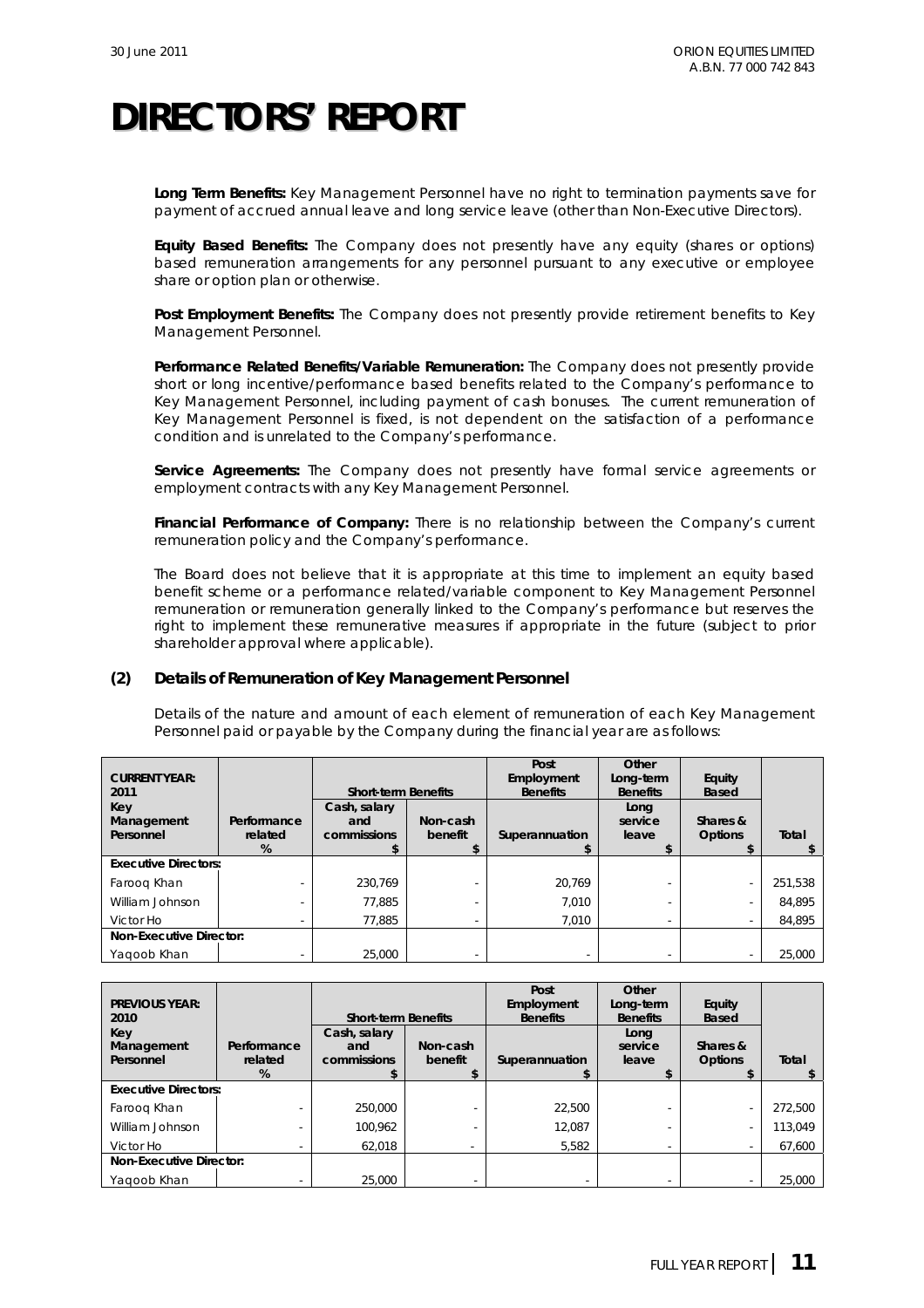Victor Ho is also Company Secretary of the Company.

#### **(3) Other Benefits Provided to Key Management Personnel**

No Key Management Personnel has during or since the end of the 30 June 2011 financial year, received or become entitled to receive a benefit, other than a remuneration benefit as disclosed above, by reason of a contract made by the Company or a related entity with the Director or with a firm of which he is a member, or with a Company in which he has a substantial interest.

This concludes the audited remuneration report.

### **DIRECTORS' AND OFFICERS' INSURANCE**

The Company has not included details of the nature of the liabilities covered or the amount of premiums paid in respect of a Directors and Officers liability and legal expenses' insurance contract, as such disclosure is prohibited under the terms of the contract.

### **DIRECTORS' DEEDS**

In addition to the rights of indemnity provided under the Company's Constitution (to the extent permitted by the Corporations Act), the Company has also entered into a deed with each of the Directors to regulate certain matters between the Company and each Director, both during the time the Director holds office and after the Director ceases to be an officer of the Company, including the following matters:

- (i) The Company's obligation to indemnify a Director for liabilities or legal costs incurred as an officer of the Company (to the extent permitted by the Corporations Act); and
- (ii) Subject to the terms of the deed and the Corporations Act, the Company may advance monies to the Director to meet any costs or expenses of the Director incurred in circumstances relating to the indemnities provided under the deed and prior to the outcome of any legal proceedings brought against the Director.

## **LEGAL PROCEEDINGS ON BEHALF OF CONSOLIDATED ENTITY**

No person has applied for leave of a court to bring proceedings on behalf of the Consolidated Entity or intervene in any proceedings to which the Consolidated Entity is a party for the purpose of taking responsibility on behalf of the Consolidated Entity for all or any part of such proceedings. The Consolidated Entity was not a party to any such proceedings during and since the financial year.

## **AUDITOR**

Details of the amounts paid or payable by the Company to the auditor (BDO Audit (WA) Pty Ltd), for audit and non-audit services provided during the financial year are set out below:

| <b>Audit &amp; Review Fees</b> | <b>Non-Audit Services</b> | Total  |
|--------------------------------|---------------------------|--------|
| 36.809                         | 3.850                     | 40.659 |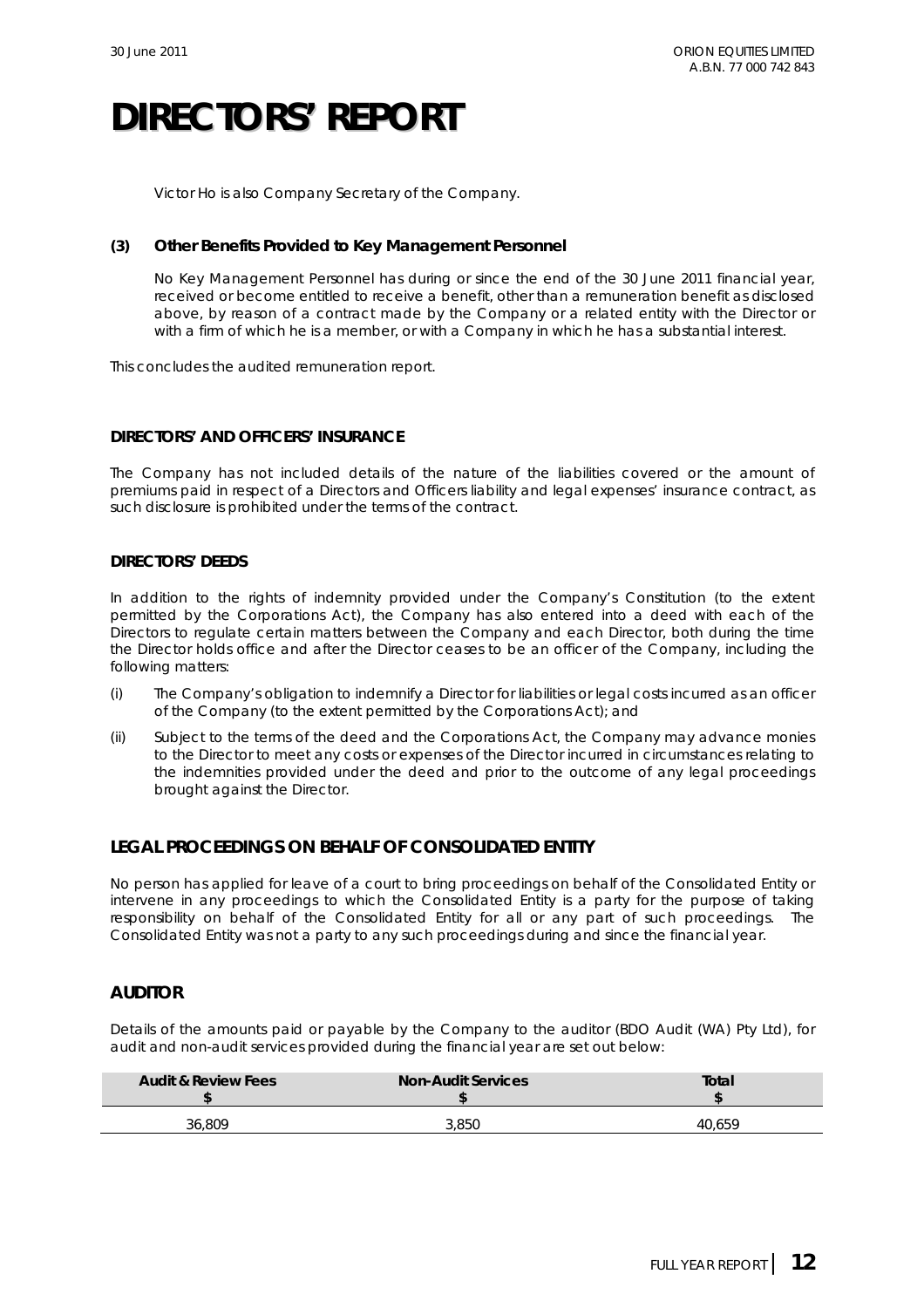The Board is satisfied that the provision of non audit services by the auditor during the year is compatible with the general standard of independence for auditors imposed by the *Corporations Act 2001.* The Board is satisfied that the nature of the non-audit services disclosed above did not compromise the general principles relating to auditor independence as set out in APES 110 Code of Ethics for Professional Accountants, including reviewing or auditing the auditor's own work, acting in a management or decision making capacity for the Company, acting as advocate for the Company or jointly sharing economic risk and rewards.

BDO Audit (WA) Pty Ltd continues in office in accordance with section 327B of the *Corporations Act 2001*.

### **AUDITOR'S INDEPENDENCE DECLARATION**

A copy of the Auditor's Independence Declaration as required under section 307C of the *Corporations Act 2001* forms part of this Directors Report and is set out on page 14. This relates to the Audit Report, where the Auditors state that they have issued an independence declaration.

## **EVENTS SUBSEQUENT TO BALANCE DATE**

The Directors are not aware of any matters or circumstances at the date of this Directors' Report, other than those referred to in this Directors' Report (in particular, in Review of Operations) or the financial statements or notes thereto (in particular Subsequent Events Note 26), that have significantly affected or may significantly affect the operations, the results of operations or the state of affairs of the Company in subsequent financial years.

Signed for and on behalf of the Directors in accordance with a resolution of the Board,

**Chairman** Director

**31 August 2011** 

**Farooq Khan William Johnson**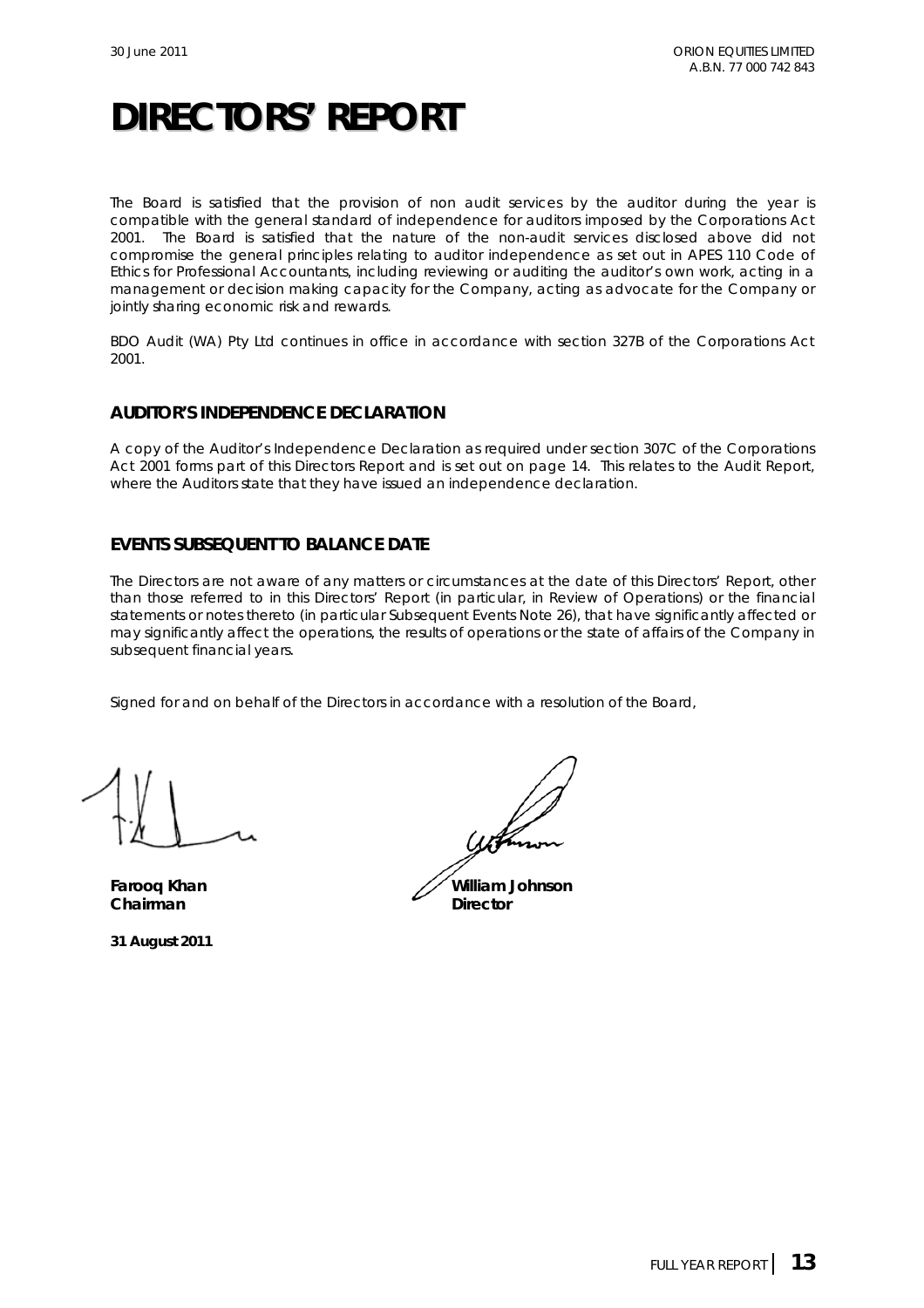

Tel: +8 6382 4600 Fax: +8 6382 4601 **www.bdo.com.au** 

38 Station Street Subiaco, WA 6008 PO Box 700 West Perth WA 6872 Australia

31 August 2011

The Board of Directors Orion Equities Limited Level 14, The Forrest Centre 221 St Georges Terrace Perth, Western Australia, 6000

Dear Sirs,

**DECLARATION OF INDEPENDENCE BY BRAD McVEIGH TO THE DIRECTORS OF ORION EQUITIES LIMITED** 

As lead auditor of Orion Equities Limited for the year ended 30 June 2011, I declare that, to the best of my knowledge and belief, there have been no contraventions of:

- the auditor independence requirements of the Corporations Act 2001 in relation to the audit
- any applicable code of professional conduct in relation to the audit.

This declaration is in respect of Orion Equities Limited and the entities it controlled during the period.

 $\mathcal{B}$ M $\mathfrak{l}_{\gamma}$ 

**Brad McVeigh**  Director

 $BDO$ 

**BDO Audit (WA) Pty Ltd**  Perth, Western Australia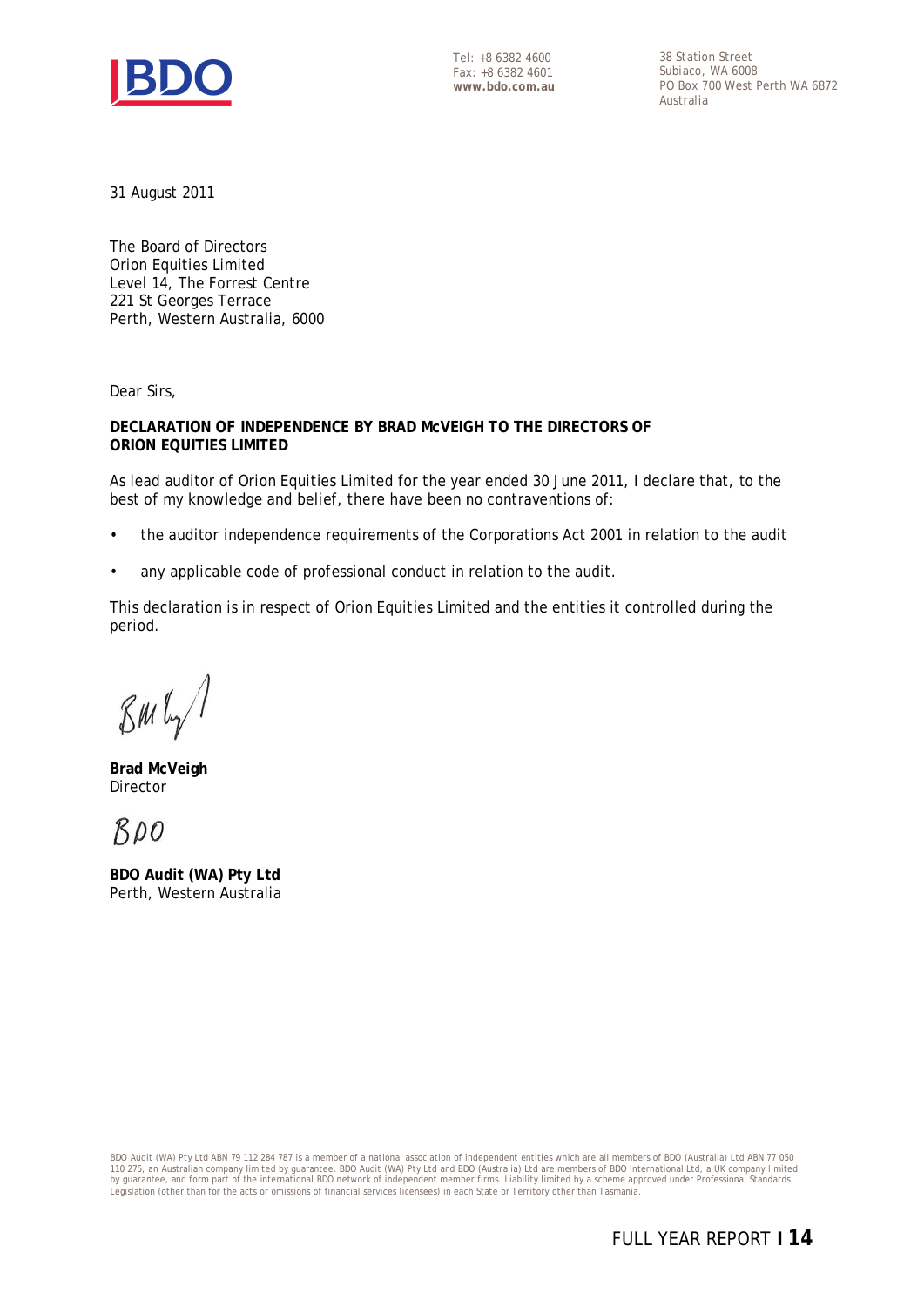## **CONSOLIDATED STATEMENT OF COMPREHENSIVE INCOME for the year ended 30 June 2011**

|                                                                                                                                      | <b>Consolidated Entity</b> |             |            |  |
|--------------------------------------------------------------------------------------------------------------------------------------|----------------------------|-------------|------------|--|
|                                                                                                                                      |                            | 2011        | 2010       |  |
|                                                                                                                                      | <b>Note</b>                | \$          | \$         |  |
| Revenue from continuing operations                                                                                                   | 3a                         | 461,101     | 1,218,466  |  |
| Other income                                                                                                                         | 3а                         |             |            |  |
| - Net gain on sale of financial assets held at fair value                                                                            |                            | 496,680     |            |  |
| - Net change on financial assets held at fair value through profit or loss                                                           |                            |             | 2,583,275  |  |
| - Share of Associate entity's net profits                                                                                            | 13                         | 167,032     | 890,284    |  |
|                                                                                                                                      |                            | 1,124,813   | 4,692,025  |  |
| <b>Expenses</b>                                                                                                                      | 3 <sub>b</sub>             |             |            |  |
| Net change on financial assets held at fair value through profit or loss<br>Net loss on sale of financial assets held at fair value  |                            | (2,013,636) | (887, 317) |  |
| Cost of goods sold in relation to olive oils operations                                                                              |                            | (582,608)   | (910,006)  |  |
| Depreciation expenses in relation to olive oils operations                                                                           |                            | (201, 041)  | (123, 303) |  |
| Other costs in relation to olive oils operations                                                                                     |                            | (18, 416)   | (440, 704) |  |
| Impairment/(reversal) of property held for development and resale                                                                    |                            | 300,000     | (950,000)  |  |
| Other costs in relation to land operations                                                                                           |                            | (367, 300)  | (130,080)  |  |
| Personnel                                                                                                                            |                            | (617, 837)  | (539, 042) |  |
| Communications                                                                                                                       |                            | (15, 736)   | (19, 548)  |  |
| Occupancy                                                                                                                            |                            | (75,626)    | (56, 119)  |  |
| Corporate expenses                                                                                                                   |                            | (33,936)    | (105, 499) |  |
| Financing                                                                                                                            |                            | (3, 383)    | (3,847)    |  |
| Borrowing cost                                                                                                                       |                            | (18, 454)   | (2,729)    |  |
| Other depreciation expenses                                                                                                          |                            | (2,906)     | (2,991)    |  |
| Other administration expenses                                                                                                        |                            | (149, 942)  | (101, 874) |  |
|                                                                                                                                      |                            |             |            |  |
| Profit/(Loss) before income tax                                                                                                      |                            | (2,676,008) | 418,966    |  |
| Income tax expense                                                                                                                   | 4                          | (82, 211)   | 694,440    |  |
| Profit/(Loss) after income tax attributable to owners of Orion Equities Limited                                                      |                            | (2,758,219) | 1,113,406  |  |
| Other comprehensive income                                                                                                           |                            |             |            |  |
| Changes in revaluation of assets                                                                                                     |                            | (191, 825)  | (29, 013)  |  |
| Other comprehensive income, net of tax                                                                                               |                            | (191, 825)  | (29, 013)  |  |
|                                                                                                                                      |                            |             |            |  |
| Total comprehensive income/(loss) for the year                                                                                       |                            |             |            |  |
| attributable to owners of Orion Equities Limited                                                                                     |                            | (2,950,044) | 1,084,393  |  |
|                                                                                                                                      |                            |             |            |  |
| Basic and diluted earnings/(loss) per share (cents)                                                                                  |                            |             |            |  |
| Earnings/(loss) per share for loss attributable to the ordinary equity holders of the<br>Basic and diluted earnings/(loss) per share | 7                          | (15.5)      | 6.3        |  |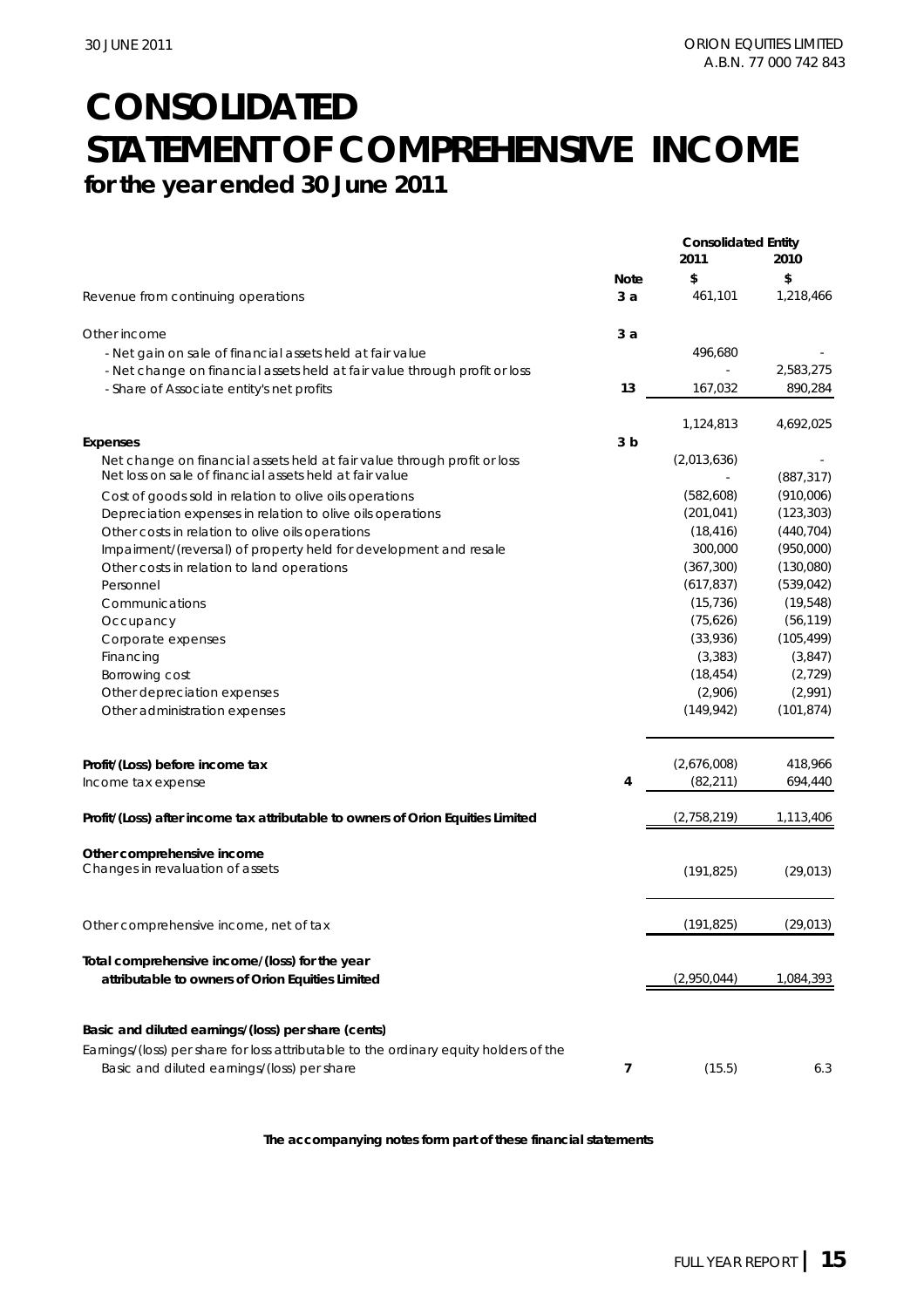## **CONSOLIDATED STATEMENT OF FINANCIAL POSITION as at 30 June 2011**

|                                                       | <b>Consolidated Entity</b> |             |            |  |
|-------------------------------------------------------|----------------------------|-------------|------------|--|
|                                                       | 2011                       |             | 2010       |  |
|                                                       | <b>Note</b>                | \$          | \$         |  |
| <b>CURRENT ASSETS</b>                                 |                            |             |            |  |
| Cash and cash equivalents                             | 8                          | 289,140     | 397,531    |  |
| Financial assets at fair value through profit or loss | 9                          | 6,470,003   | 8,519,072  |  |
| Trade and other receivables                           | 10                         | 73,731      | 99,364     |  |
| Inventories - Olive Oils                              | 11                         | 999,430     | 619,400    |  |
| Other current assets                                  | 12                         | 5,057       |            |  |
| <b>TOTAL CURRENT ASSETS</b>                           |                            | 7,837,361   | 9,635,367  |  |
| <b>NON CURRENT ASSETS</b>                             |                            |             |            |  |
| Trade and other receivables                           | 10                         | 32,823      | 32,823     |  |
| Inventories - Land                                    | 11                         | 1,800,000   | 1,500,000  |  |
| Investments in Associate entity                       | 13                         | 7,088,745   | 7,331,989  |  |
| Olive trees                                           | 14                         | 65,500      | 65,500     |  |
| Property, plant and equipment                         | 15                         | 1,724,397   | 2,088,790  |  |
| Intangible assets                                     | 16                         | 782,058     | 884,683    |  |
| Deferred tax assets                                   | 19                         | 1,165,887   | 2,090,691  |  |
| <b>TOTAL NON CURRENT ASSETS</b>                       |                            | 12,659,410  | 13,994,476 |  |
| <b>TOTAL ASSETS</b>                                   |                            | 20,496,771  | 23,629,843 |  |
| <b>CURRENT LIABILITIES</b>                            |                            |             |            |  |
| Trade and other payables                              | 17                         | 1,100,349   | 361,416    |  |
| Provisions                                            | 18                         | 84,237      | 81,394     |  |
| <b>TOTAL CURRENT LIABILITIES</b>                      |                            | 1,184,586   | 442,810    |  |
| <b>NON CURRENT LIABILITIES</b>                        |                            |             |            |  |
| Deferred tax liabilities                              | 19                         | 1,165,887   | 2,090,691  |  |
| <b>TOTAL NON CURRENT LIABILITIES</b>                  |                            | 1,165,887   | 2,090,691  |  |
| <b>TOTAL LIABILITIES</b>                              |                            | 2,350,473   | 2,533,501  |  |
| <b>NET ASSETS</b>                                     |                            | 18,146,298  | 21,096,342 |  |
| <b>EQUITY</b>                                         |                            |             |            |  |
| Issued capital                                        | 20                         | 19,374,007  | 19,374,007 |  |
| Reserves                                              | 21                         | 419,523     | 611,348    |  |
| Retained earnings/(Accumulated losses)                |                            | (1,647,232) | 1,110,987  |  |
| <b>TOTAL EQUITY</b>                                   |                            | 18,146,298  | 21,096,342 |  |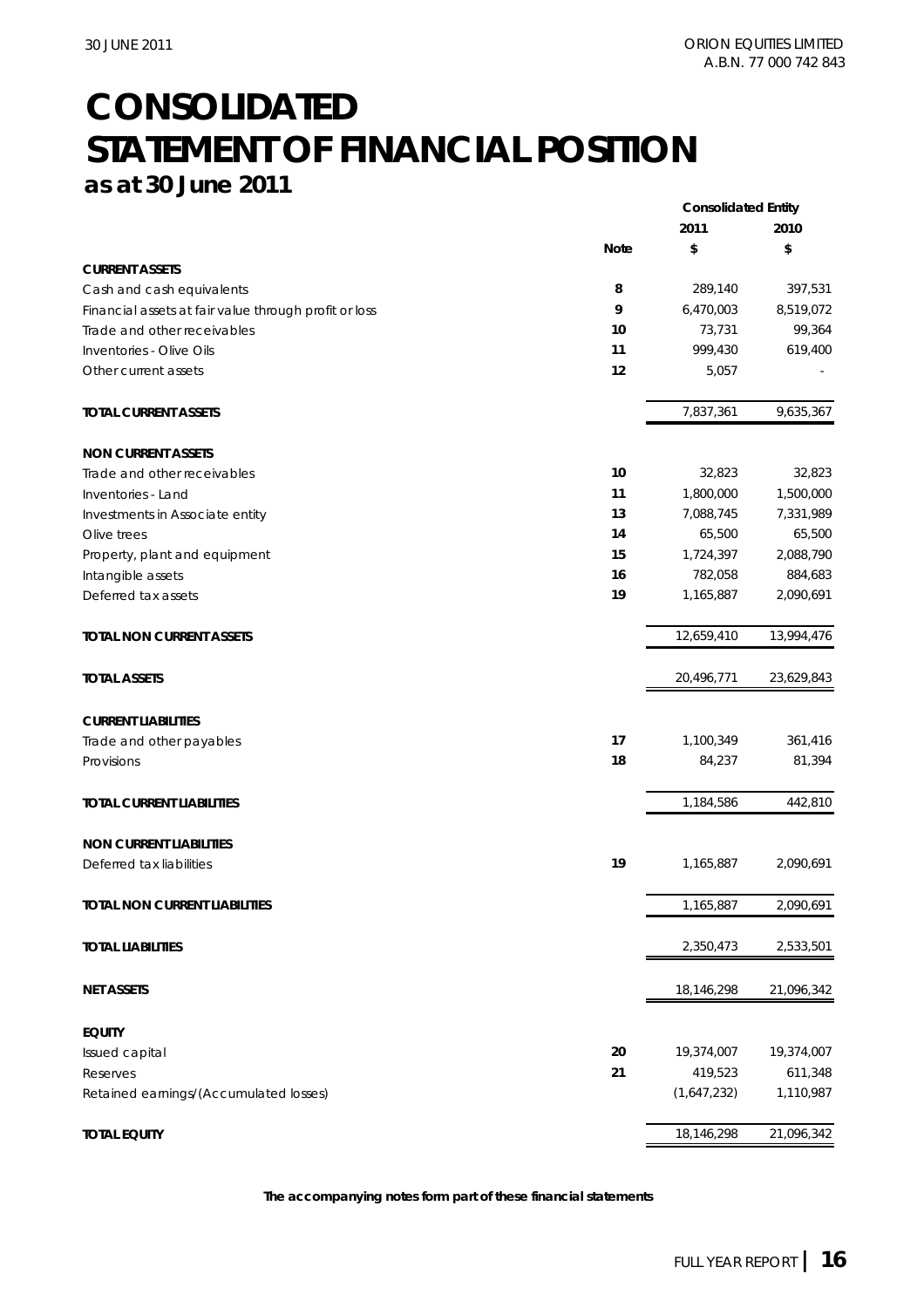## **CONSOLIDATED STATEMENT OF CHANGES IN EQUITY for the year ended 30 June 2011**

|                                         | <b>Issued</b><br>Capital<br>\$ | Reserves<br>\$ | Retained<br>Earnings<br>\$ | Total<br>Equity<br>\$ |
|-----------------------------------------|--------------------------------|----------------|----------------------------|-----------------------|
| Balance as at 1 July 2009               | 19,374,007                     | 640,361        | (2, 419)                   | 20,011,949            |
| Total comprehensive income for the year |                                | (29, 013)      | 1,113,406                  | 1,084,393             |
| Balance as at 30 June 2010              | 19,374,007                     | 611,348        | 1,110,987                  | 21,096,342            |
| Balance as at 1 July 2010               | 19,374,007                     | 611,348        | 1,110,987                  | 21,096,342            |
| Total comprehensive income for the year |                                | (191, 825)     | (2,758,219)                | (2,950,044)           |
| Balance as at 30 June 2011              | 19,374,007                     | 419,523        | (1,647,232)                | 18,146,298            |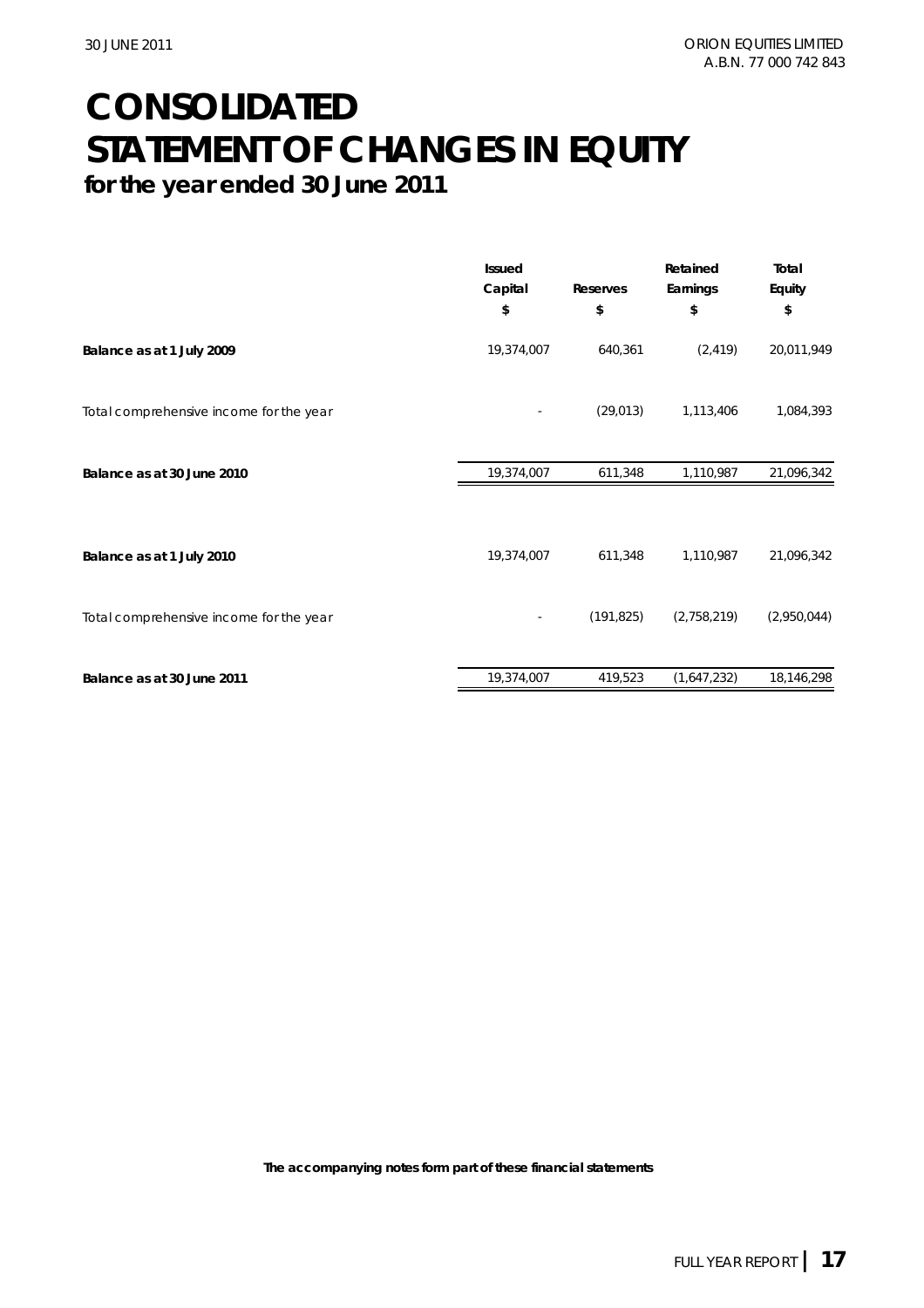## **CONSOLIDATED STATEMENT OF CASH FLOWS for the year ended 30 June 2011**

|                                                              | <b>Consolidated Entity</b> |             |             |  |
|--------------------------------------------------------------|----------------------------|-------------|-------------|--|
|                                                              |                            | 2011        | 2010        |  |
|                                                              | <b>Note</b>                | \$          | \$          |  |
| <b>CASH FLOWS FROM OPERATING ACTIVITIES</b>                  |                            |             |             |  |
| Receipts from customers                                      |                            | 450,037     | 1,200,987   |  |
| Sale proceeds from trading portfolio                         |                            | 1,321,780   | 1,059,608   |  |
| Payments for trading portfolio                               |                            | (789, 667)  |             |  |
| Payments to suppliers and employees                          |                            | (1,999,554) | (2,510,745) |  |
| Interest received                                            |                            | 9,224       | 14,729      |  |
| Interest paid                                                |                            | (190)       | (2, 517)    |  |
| Income tax refund/(paid)                                     |                            |             |             |  |
| Dividends received                                           |                            | 412,126     | 413,026     |  |
| NET CASH INFLOW/(OUTFLOW) FROM OPERATING ACTIVITIES          | 8<br>- b                   | (596, 244)  | 175,088     |  |
| <b>CASH FLOWS FROM INVESTING ACTIVITIES</b>                  |                            |             |             |  |
| Payments for property, plant and equipment                   |                            | (12, 147)   | (19, 714)   |  |
| Loan from controlling entity                                 |                            | 750,000     |             |  |
| Loan repaid to controlling entity                            |                            | (250,000)   |             |  |
| NET CASH INFLOW/(OUTFLOW) FROM INVESTING ACTIVITIES          |                            | 487,853     | (19, 714)   |  |
|                                                              |                            |             |             |  |
| NET INCREASE/(DECREASE) IN CASH ASSETS HELD                  |                            | (108, 391)  | 155,374     |  |
| Cash and cash equivalents at beginning of the financial year |                            | 397,531     | 242,157     |  |
| CASH AND CASH EQUIVALENTS AT THE END OF THE FINANCIAL YEAR   | 8                          | 289,140     | 397,531     |  |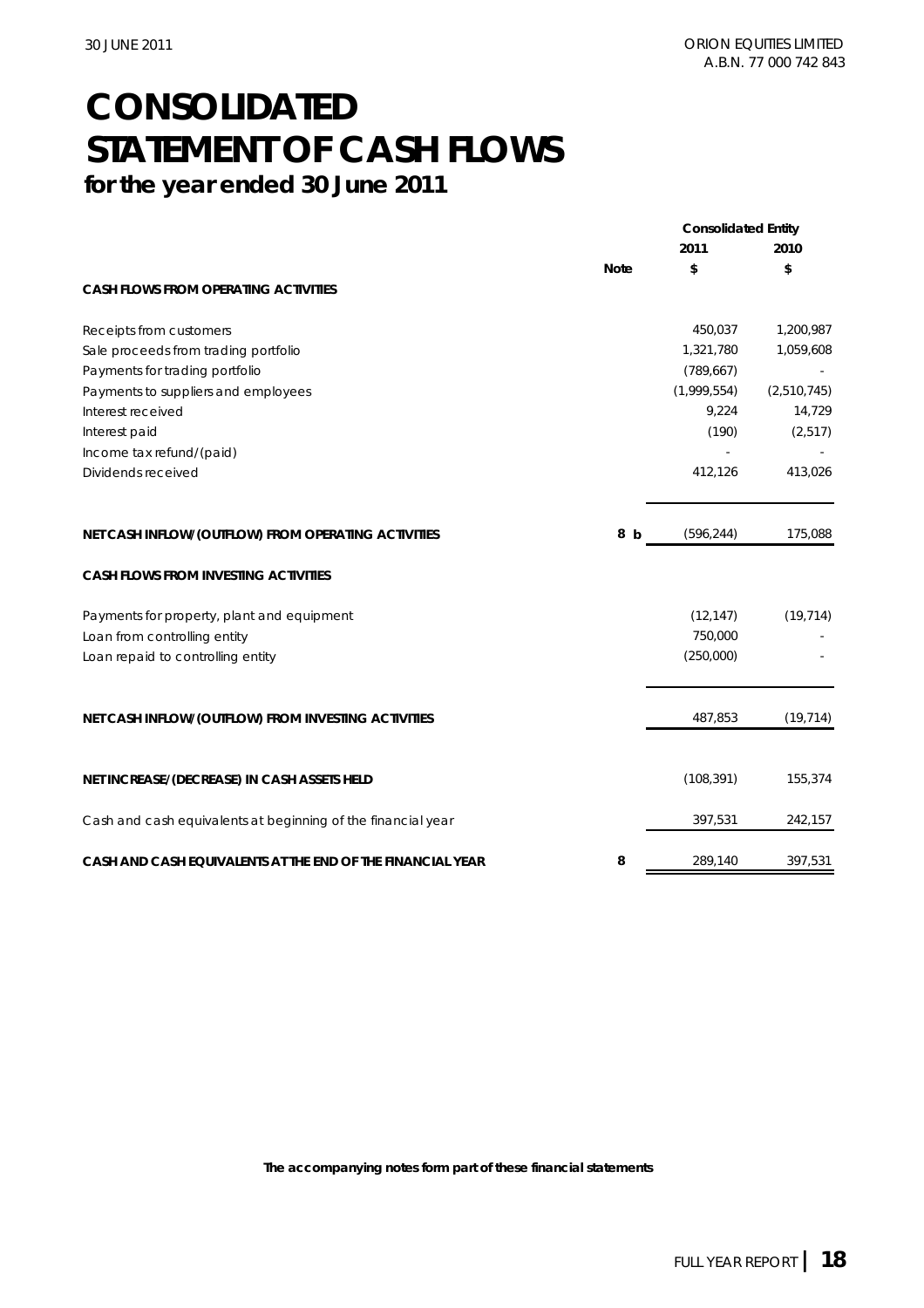#### **1. SUMMARY OF ACCOUNTING POLICIES**

#### **STATEMENT OF SIGNIFICANT ACCOUNTING POLICIES**

The principal accounting policies adopted in the preparation of these financial statements are set out below. These policies have been consistently applied to all the years presented, unless otherwise stated.

The financial report includes the financial statements for the Consolidated Entity consisting of Orion Equities Limited and its subsidiaries. Orion Equities Limited is a company limited by shares, incorporated in Western Australia, Australia and whose shares are publicly traded on the Australian Securities Exchange (**ASX**).

#### **1.1. Basis of preparation**

These general purpose financial statements have been prepared in accordance with Australian Accounting Standards, other authoritative pronouncements of the Australian Accounting Standards Board, Urgent Issues Group Interpretations and the *Corporations Act 2001.* 

#### *Compliance with IFRS*

The consolidated financial statements of the Consolidated Entity, Orion Equities Limited, also comply with International Financial Reporting Standards (IFRS) as issued by the International Accounting Standards Board (IASB).

#### *Reporting Basis and Conventions*

The financial report has been prepared on an accruals basis and is based on historical costs modified by the revaluation of selected non-current assets, and financial assets and financial liabilities for which the fair value basis of accounting has been applied.

#### **1.2. Principles of Consolidation**

The consolidated financial statements incorporate the assets and liabilities of the subsidiaries of Orion Equities Limited as at 30 June 2011 and the results of its subsidiaries for the year then ended. Orion Equities Limited and its subsidiaries are referred to in this financial report as the Consolidated Entity.

Subsidiaries are all entities over which the Consolidated Entity has the power to govern the financial and operating policies, generally accompanying a shareholding of more than one-half of the voting rights. The existence and effect of potential voting rights that are currently exercisable or convertible are considered when assessing whether the Consolidated Entity controls another entity. Information on the controlled entities is contained in Note 2(b) to the financial statements.

Subsidiaries are fully consolidated from the date on which control is transferred to the group. They are de-consolidated from the date that control ceases.

All controlled entities have a June financial year-end. All inter-company balances and transactions between entities in the consolidated entity, including any unrealised profits or losses, have been eliminated on consolidation.

#### **1.3. Investments in Associates**

Associates are all entities over which the Consolidated Entity has significant influence but not control or joint control, generally accompanying a shareholding of between 20% and 50% of the voting rights. Investments in associates in the consolidated financial statements are accounted for using the equity method of accounting, after initially being recognised at cost. Under this method, the Consolidated Entity's share of the post-acquisition profits or losses of associates are recognised in the consolidated Statement of Comprehensive Income, and its share of postacquisition movements in reserves is recognised in other comprehensive income. The cumulative post-acquisition movements are adjusted against the carrying amount of the investment. (Refer to Note 13).

Dividends receivable from associates are recognised in the Company's statement of comprehensive income, while in the consolidated statement of financial position they reduce the carrying amount of the investment. When the Consolidated Entity's share of losses in an associate equals or exceeds its interest in the associate, including any other unsecured long-term receivables, the Consolidated Entity does not recognise further losses, unless it has incurred obligations or made payments on behalf of the associate.

Unrealised gains on transactions between the Consolidated Entity and its associates are eliminated to the extent of the Consolidated Entity's interest in the associates. Unrealised losses are also eliminated unless the transaction provides evidence of an impairment of the asset transferred. Accounting policies of associates have been changed where necessary to ensure consistency with the policies adopted by the Consolidated Entity. All associated entities have a June financial year-end.

#### **1.4. Segment Reporting**

The Consolidated Entity has applied AASB 8: Operating Segments which requires that segment information be presented on the same basis as that used for internal reporting purposes.

In this financial year, the operating segments have been determined by the Board, to be investments comprising of investments in shares, land and Associate entity and the olive grove. The Consolidated Entity's segment reporting is contained in Note 22 of the notes to the financial statements.

#### **1.5. Revenue Recognition**

Revenue is measured at the fair value of the consideration received or receivable. Revenue is recognised to the extent that it is probable that the economic benefits will flow to the Consolidated Entity and the revenue can be reliably measured. All revenue is stated net of the amount of goods and services tax (**"GST"**) except where the amount of GST incurred is not recoverable from the Australian Tax Office. The following specific recognition criteria must also be met before revenue is recognised: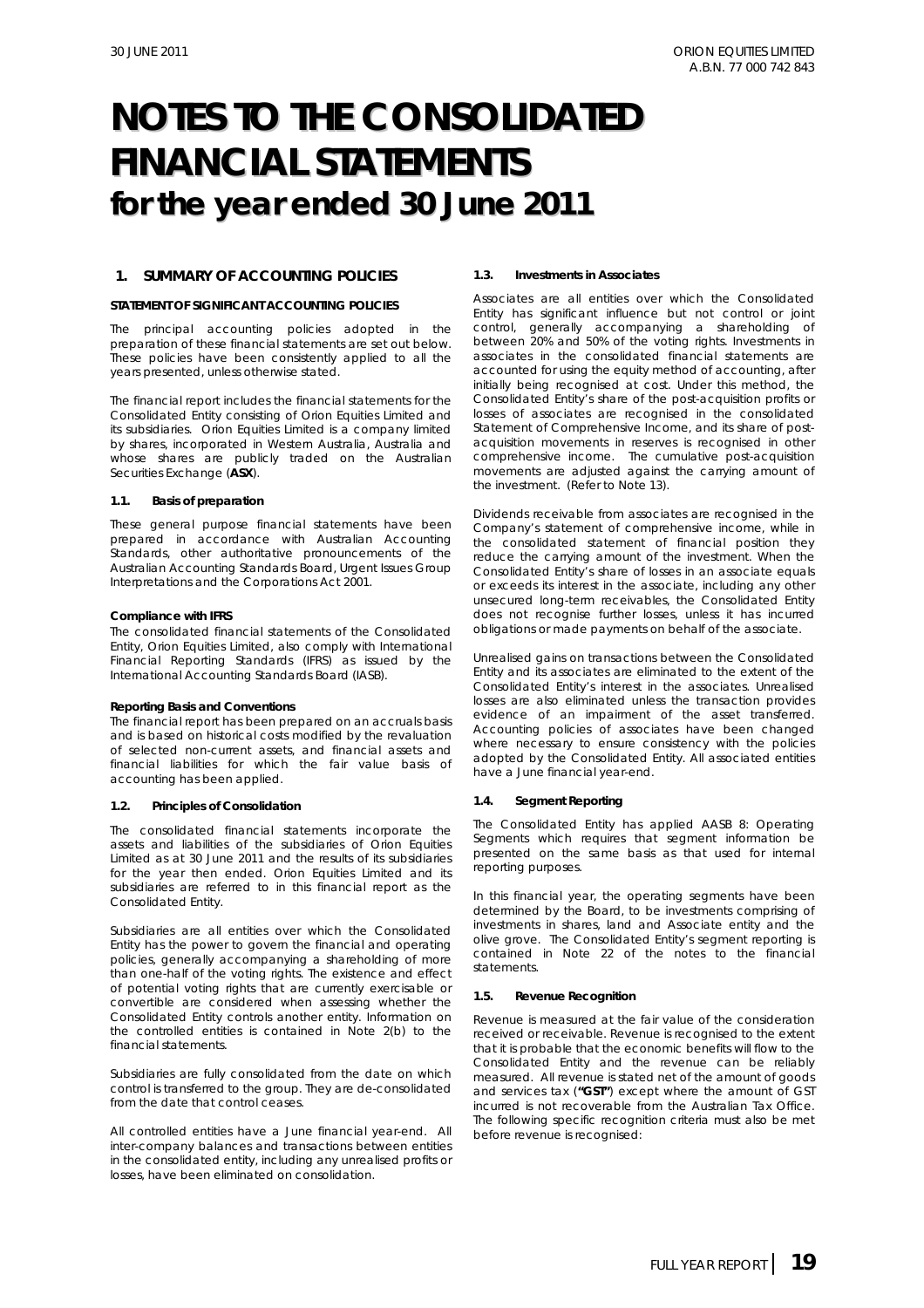*Sale of Goods and Disposal of Assets* **-** Revenue from the sale of goods and disposal of other assets is recognised when the Consolidated Entity has passed control of the goods or other assets to the buyer.

*Contributions of Assets* **-** Revenue arising from the contribution of assets is recognised when the Consolidated Entity gains control of the asset or the right to receive the contribution.

**Interest Revenue -** Interest revenue is recognised on a proportional basis taking into account the interest rates applicable to the financial assets.

*Dividend Revenue* **-** Dividend revenue is recognised when the right to receive a dividend has been established. The Consolidated Entity brings dividend revenue to account on the applicable ex-dividend entitlement date.

**Other Revenues** - Other revenues are recognised on a receipts basis.

#### **1.6. Income Tax**

The income tax expense or revenue for the period is the tax payable on the current period's taxable income based on the notional income tax rate for each taxing jurisdiction adjusted by changes in deferred tax assets and liabilities attributable to temporary differences between the tax bases of assets and liabilities and their carrying amounts in the financial statements, and to unused tax losses (if applicable).

Deferred tax assets and liabilities are recognised for temporary differences at the tax rates expected to apply when the assets are recovered or liabilities are settled, based on those tax rates which are enacted or substantively enacted for each taxing jurisdiction. The relevant tax rates are applied to the cumulative amounts of deductible and taxable temporary differences to measure the deferred tax asset or liability. An exception is made for certain temporary differences arising from the initial recognition of an asset or a liability. No deferred tax asset or liability is recognised in relation to these temporary differences if they arose in a transaction, other than a business combination, that at the time of the transaction did not affect either accounting profit or taxable profit or loss.

Deferred tax assets are recognised for deductible temporary differences and unused tax losses only if it is probable that future taxable amounts will be available to utilise those temporary differences and losses. The amount of deferred tax assets benefits brought to account or which may be realised in the future, is based on the assumption that no adverse change will occur in income taxation legislation and the anticipation that the consolidated entity will derive sufficient future assessable income to enable the benefit to be realised and comply with the conditions of deductibility imposed by the law.

Deferred tax liabilities and assets are not recognised for temporary differences between the carrying amount and tax bases of investments in controlled entities where the Company is able to control the timing of the reversal of the temporary differences and it is probable that the differences will not reverse in the foreseeable future.

Deferred tax assets and liabilities are offset when there is a legally enforceable right to offset current tax assets and liabilities and when the deferred tax balances relate to the same taxation authority. Current tax assets and tax liabilities are offset where the entity has a legally enforceable right to offset and intends either to settle on a net basis, or to realise the asset and settle the liability simultaneously.

Current and deferred tax balances attributable to amounts recognised directly in other comprehensive income or equity are also recognised directly in other comprehensive income or equity.

#### **Tax consolidation legislation**

The Consolidated Entity implemented the tax consolidation legislation as of 29 June 2004. The head entity, Orion Equities Limited, and the controlled entities in the tax consolidated group continue to account for their own current and deferred tax amounts. These tax amounts are measured as if each entity in the tax consolidated group continues to be a stand-alone taxpayer in its own right.

In addition to its own current and deferred tax amounts, the Company also recognises the current tax liabilities (or assets) and the deferred tax assets (as appropriate) arising from unused tax losses and unused tax credits assumed from controlled entities in the tax consolidated group.

Assets or liabilities arising under tax funding agreements within the tax consolidated entities are recognised as amounts receivable from or payable to other entities in the group.

Any differences between the amounts assumed and amounts receivable or payable under the tax funding agreement are recognised as a contribution to (or distribution from) wholly-owned tax consolidated entities.

#### **1.7. Goods and Services Tax (GST)**

Revenues, expenses and assets are recognised net of the amount of GST, except where the amount of GST incurred is not recoverable from the Australian Tax Office. In these circumstances the GST is recognised as part of the cost of acquisition of the asset or as part of an item of the expense. Receivables and payables in the Statement of Financial Position are shown inclusive of GST. Cash flows are presented in the cash flow statement on a gross basis, except for the GST component of investing and financing activities, which are disclosed as operating cash flows.

#### **1.8. Employee Benefits**

*Short term obligations -* Provision is made for the Consolidated Entity's liability for employee benefits arising from services rendered by employees to balance date. Employee benefits that are expected to be settled within one year have been measured at the amounts expected to be paid when the liability is settled, plus related on-costs. Employee benefits payable later than one year have been measured at the present value of the estimated future cash outflows to be made for those benefits. Employer superannuation contributions are made by the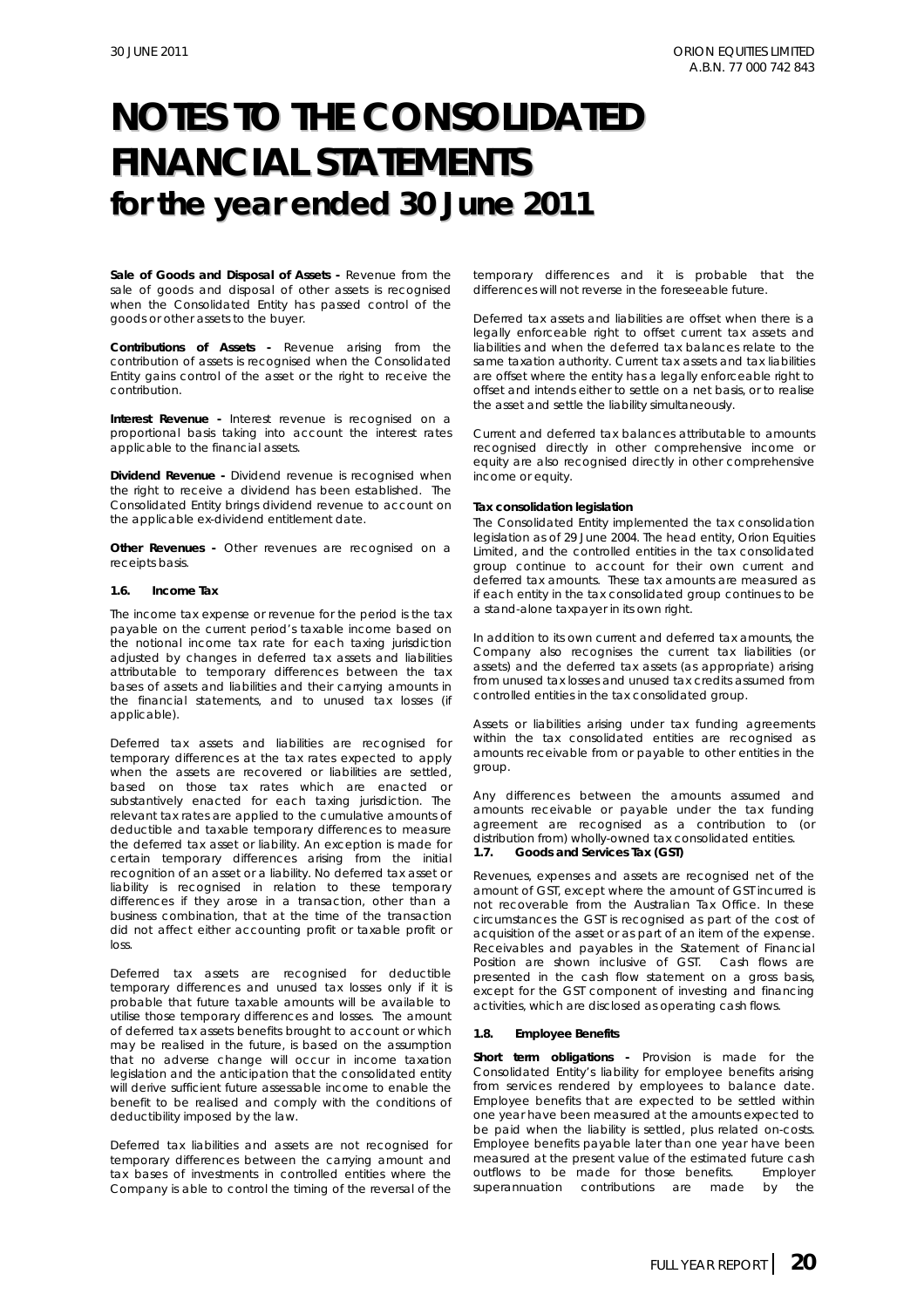Consolidated Entity in accordance with statutory obligations and are charged as an expense when incurred.

**Other long term employee benefit obligations -** The liability for long service leave is recognised in the provision for employee benefits and measured as the present value of expected future payments to be made in respect of services provided by employees up to the reporting date. Consideration is given to expected future wage and salary levels, experience of employee departures and periods of service.

#### **1.9. Cash and Cash Equivalents**

Cash and cash equivalents includes cash on hand, deposits held at call with banks, other short-term highly liquid investments with original maturities of three months or less, and bank overdrafts. Bank overdrafts (if any) are shown within short-term borrowings in current liabilities on the Statement of Financial Position.

#### **1.10. Receivables**

Trade and other receivables are recorded at amounts due less any provision for doubtful debts. An estimate for doubtful debts is made when collection of the full amount is no longer probable. Bad debts are written off when considered non-recoverable.

#### **1.11. Investments and Other Financial Assets and Liabilities**

Financial instruments are initially measured at cost on trade date, which includes transaction costs, when the related contractual rights or obligations exist. Subsequent to initial recognition these instruments are measured as set out below.

*Financial assets at fair value through profit and loss* - A financial asset is classified in this category if acquired principally for the purpose of selling in the short term or if so designated by management and within the requirements of AASB 139: Recognition and Measurement of Financial Instruments. Realised and unrealised gains and losses arising from changes in the fair value of these assets are included in the Statement of Comprehensive Income in the period in which they arise.

*Available for sale financial assets* - Available for sale financial assets, comprising principally marketable equity securities, are non-derivatives that are either designated in this category or not classified in any other categories. Realised and unrealised gains and losses arising from changes in the fair value of these assets are recognised in equity in the period in which they arise.

*Loans and receivables* – Loans and receivables are nonderivative financial assets with fixed or determinable payments that are not quoted in an active market and are stated at amortised cost using the effective interest rate method.

*Financial liabilities* - Non-derivative financial liabilities are recognised at amortised cost, comprising original debt less principal payments and amortisation.

Fair value is determined based on current bid prices for all quoted investments. Valuation techniques are applied to determine the fair value for all unlisted securities, including recent arm's length transactions, reference to similar instruments and option pricing models.

At each reporting date, the consolidated entity assesses whether there is objective evidence that  $a$  financial instrument has been impaired. Impairment losses are recognised in the Statement of Comprehensive Income.

The Consolidated Entity's investment portfolio (comprising listed and unlisted securities) is accounted for as "financial assets at fair value through profit and loss".

#### **1.12. Fair value Estimation**

The fair value of financial assets and financial liabilities must be estimated for recognition and measurement or for disclosure purposes. The fair value of financial instruments traded in active markets (such as publicly traded derivatives, and trading and available-for-sale securities) is based on quoted market prices at the balance date. The quoted market price used for financial assets held by the consolidated entity is the current bid price; the appropriate quoted market price for financial liabilities is the current ask price.

The fair value of financial instruments that are not traded in an active market (for example over-the-counter derivatives) is determined using valuation techniques, including but not limited to recent arm's length transactions, reference to similar instruments and option pricing models. The consolidated entity may use a variety of methods and makes assumptions that are based on market conditions existing at each balance date. Other techniques, such as estimated discounted cash flows, are used to determine fair value for other financial instruments.

The nominal value less estimated credit adjustments of trade receivables and payables are assumed to approximate their fair values. The fair value of financial liabilities for disclosure purposes is estimated by discounting the future contractual cash flows at the current market interest rate that is available to the Consolidated Entity for similar financial instruments.

The Consolidated Entity's investment portfolio (comprising listed and unlisted securities) is accounted for as "financial assets at fair value through profit and loss" and is carried at fair value based on the quoted last bid prices at reporting date (refer to Note 9).

#### **1.13. Property held for Resale**

Property held for development and sale is valued at lower of cost and net realisable value. Cost includes the cost of acquisition, development, borrowing costs and holding costs until completion of development. Finance costs and holding charges incurred after development are expensed. Profits are brought to account on the signing of an unconditional contract of sale.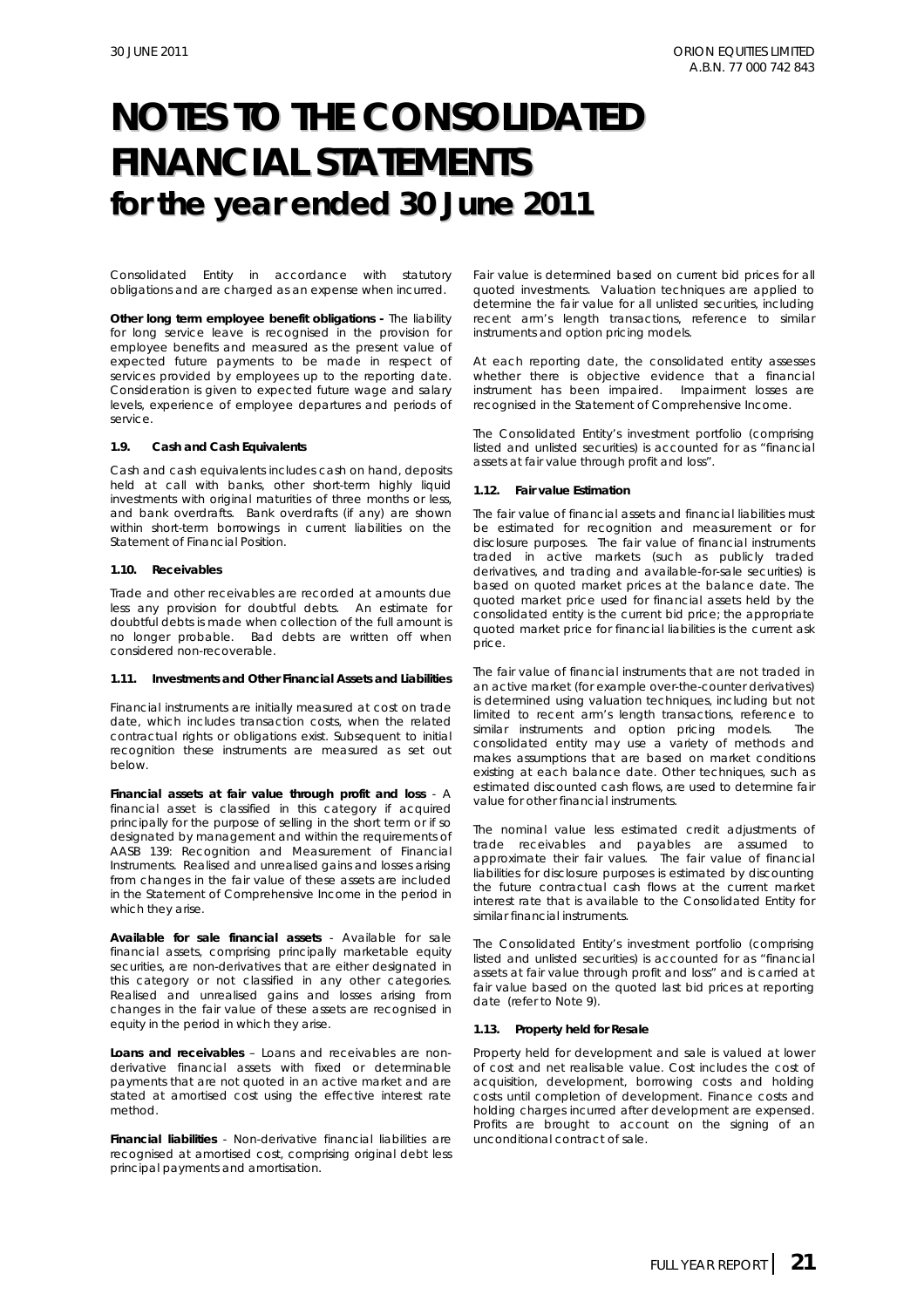#### **1.14. Property, Plant and Equipment**

All plant and equipment are stated at historical cost less accumulated depreciation and impairment losses. Historical cost includes expenditure that is directly attributable to the acquisition of the items.

Freehold Land is not depreciated. Increases in the carrying amounts arising on revaluation of land and buildings are recognised, net of tax, in other comprehensive income and accumulated in reserves in equity. To the extent that the increase reverses a decrease previously recognised in profit or loss, the increase is first recognised in profit or loss. Decreases that reverse previous increases of the same asset are first recognised in other comprehensive income to the extent of the remaining surplus attributable to the asset; all other decreases are charged to profit or loss. It is shown at fair value, based on periodic valuations by external independent valuers.

The carrying amount of plant and equipment is reviewed annually by directors to ensure it is not in excess of the recoverable amount from these assets. The recoverable amount is assessed on the basis of the expected net cash flows that will be received from the assets employment and subsequent disposal. The expected net cash flows have been discounted to their present value in determining recoverable amount.

Subsequent costs are included in the asset's carrying amount or recognised as a separate asset, as appropriate, only when it is probable that future economic benefits associated with the item will flow to the consolidated entity and the cost of the item can be measured reliably. All other repairs and maintenance are charged to the Statement of Comprehensive Income during the financial period in which they are incurred.

The depreciation rates used for each class of depreciable assets are:

| <b>Class of Fixed Asset</b> | <b>Depreciation Rate</b> | <b>Depreciation Method</b> |
|-----------------------------|--------------------------|----------------------------|
| Plant and Equipment         | 15-33.3%                 | Diminishing Value          |
| Furniture and Equipment     | 15-20%                   | Diminishing Value          |
| Leasehold<br>Improvements   | 15%                      | Diminishing Value          |

The assets' residual values and useful lives are reviewed, and adjusted if appropriate, at each balance date. An asset's carrying amount is written down immediately to its recoverable amount if the asset's carrying amount is greater than its estimated recoverable amount.

Gains and losses on disposals are determined by comparing proceeds with carrying amount. These are included in the profit or loss. When revalued assets are sold, amounts included in the revaluation reserve relating to that asset are transferred to retained earnings.

#### **1.15. Impairment of Assets**

At each reporting date, the Consolidated Entity reviews the carrying values of its tangible and intangible assets to determine whether there is any indication that those assets have been impaired. If such an indication exists, the recoverable amount of the asset, being the higher of the

asset's fair value less costs to sell and value in use, is compared to the asset's carrying value. Any excess of the asset's carrying value over its recoverable amount is expensed to the profit or loss. Impairment testing is performed annually for goodwill and intangible assets with indefinite lives. Where it is not possible to estimate the recoverable amount of an individual asset, the consolidated entity estimates the recoverable amount of the cash-generating unit to which the asset belongs.

#### **1.16. Payables**

These amounts represent liabilities for goods and services provided to the Consolidated Entity prior to the end of financial year which are unpaid. The amounts are unsecured and are usually paid within 30 days of recognition.

#### **1.17. Provisions**

Provisions for legal claims, service warranties and make good obligations has a present legal or constructive obligation as a result of past events, it is probable that an outflow of resources will be required to settle the obligation and the amount has been reliably estimated. Provisions are not recognised for future operating losses.

#### **1.18. Issued Capital**

Ordinary shares are classified as equity. Incremental costs directly attributable to the issue of new shares or options are shown in equity as a deduction, net of tax, from the proceeds. Incremental costs directly attributable to the issue of new shares or options are shown in equity as a deduction, net of tax, from the proceeds. Incremental costs directly attributable to the issue of new shares or options, or for the acquisition of a business, are included in the cost of the acquisition as part of the purchase consideration.

#### **1.19. Earnings Per Share**

*Basic Earnings per share* is determined by dividing the operating result after income tax by the weighted average number of ordinary shares on issue during the financial period.

*Diluted Earnings per share* adjusts the figures used in the determination of basic earnings per share by taking into account amounts unpaid on ordinary shares and any reduction in earnings per share that will probably arise from the exercise of options outstanding during the financial period.

#### **1.20. Inventories**

#### *(i)* **Raw materials and stores, work in progress and finished goods**

Raw materials and stores, work in progress and finished goods are stated at the lower of cost and net realisable value. Cost comprises direct materials, direct labour and an appropriate proportion of variable and fixed overhead expenditure, the latter being allocated on the basis of normal operating capacity. They include the transfer from equity of any gains or losses on qualifying cash flow hedges relating to purchases of raw material. Costs are assigned to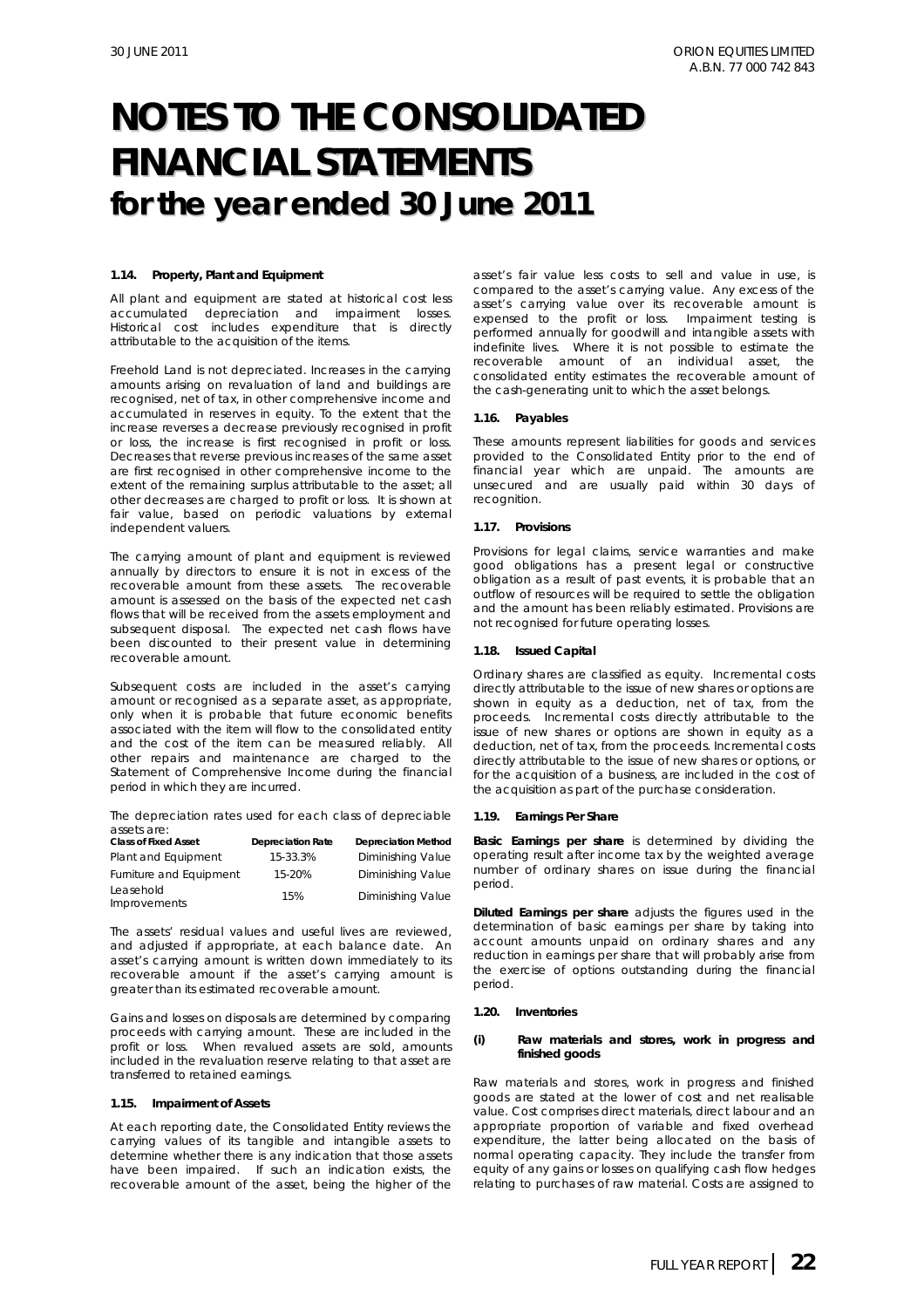individual items of inventory on basis of weighted average costs. Costs of purchased inventory are determined after deducting rebates and discounts. Net realisable value is the estimated selling price in the ordinary course of business less the estimated costs of completion and the estimated costs necessary to make the sale.

#### *(ii)* **Land held for resale/capitalisation of borrowing costs**

Land held for resale is stated at the lower of cost or net realisable value. Cost is assigned by specific identification and includes the cost of acquisition, and development and borrowing costs during development. When development is completed borrowing costs and other holding charges are expensed as incurred.

Borrowing costs included in the cost of land held for resale are those costs that would have been avoided if the expenditure on the acquisition and development of the land had not been made. Borrowing costs incurred while active development is interrupted for extended periods are recognised as expenses.

#### **1.21. Leases**

Leases in which a significant portion of the risks and rewards of ownership are not transferred to the Group as lessee are classified as operating leases. Payments made under operating leases (net of any incentives received from the lessor) are charged to the profit or loss on a straight-line basis over the period of the lease.

#### **1.22. Biological Assets**

Biological assets are initially, and subsequent to initial recognition, measured at their fair value less any estimated point-of-sale costs. Gains or losses arising on initial or subsequent recognition are accounted for via the profit or loss for the period in which the gain or loss arises. Agricultural produce harvested from the biological assets shall be measured at its fair value less estimated point-ofsale costs at the point of harvest.

#### **1.23. Intangible Assets**

The intangible assets acquired in a business combination are initially measured at its purchase price as its fair value at the acquisition date. The revaluation method states that after the initial recognition, an intangible asset shall be carried at a revalued amount, being its fair value at the date of the revaluation less any subsequent accumulated amortisation and any subsequent accumulated impairment losses. For the purpose of revaluations under AASB 138: *Intangible Assets*, fair value shall be determined by reference to an active market. Revaluations shall be made with such regularity that at the end of the reporting period the carrying amount of the asset does not differ materially from its fair value.

#### **1.24. Comparative Figures**

Certain comparative figures have been adjusted to conform to changes in presentation for the current financial year.

#### **1.25. Critical accounting judgements and estimates**

The preparation of the Consolidated Financial Statements requires Directors to make judgements and estimates and form assumptions that affect how certain assets, liabilities, revenue, expenses and equity are reported. At each reporting period, the Directors evaluate their judgements and estimates based on historical experience and on other various factors they believe to be reasonable under the circumstances, the results of which form the basis of the carrying values of assets and liabilities (that are not readily apparent from other sources, such as independent valuations). Actual results may differ from these estimates under different assumptions and conditions.

The Consolidated Entity carries its freehold land and intangible assets (water licence) at fair value with changes in the fair values recognised in equity. It also carries inventory (land held for development and resale) and olive trees at fair value with changes in the fair value recognised in the Statement of Comprehensive Income. Independent valuations are obtained for these non-current assets at least annually.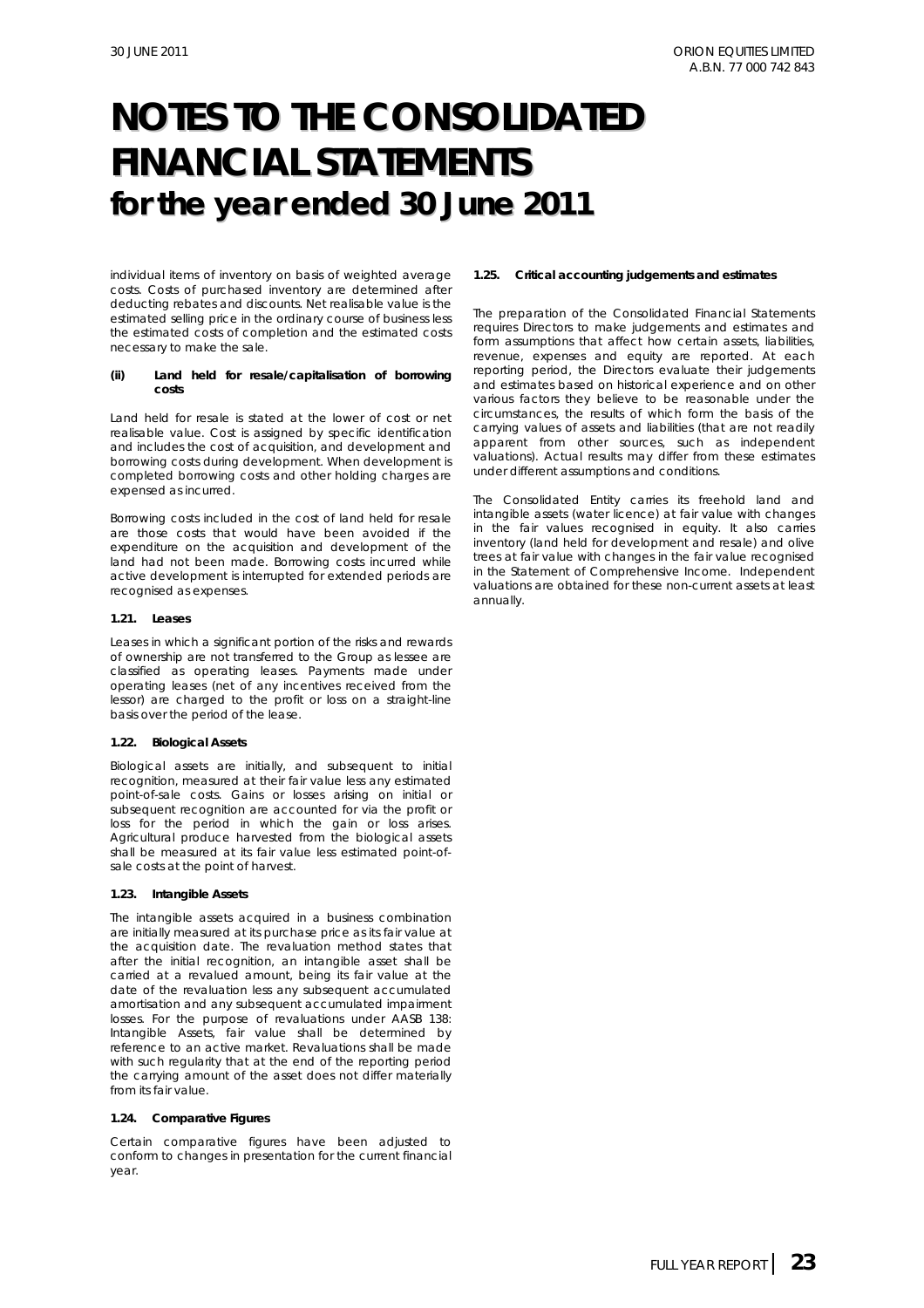#### **1.26. Summary Of Accounting Standards Issued Not Yet Effective**

The following new Accounting Standards and Interpretations (which have been released but not yet adopted) have no material impact on the Consolidated Entity's financial statements or the associated notes therein.

| AASB<br>reference                                                      | <b>Title and Affected</b><br>Standard(s):                                                                                                                                               | Nature of Change                                                                                                                                                                                                                                                                                                                                                                                                                                                                                                                                                                                                                                                                                                                | Application date:                                                                                        |
|------------------------------------------------------------------------|-----------------------------------------------------------------------------------------------------------------------------------------------------------------------------------------|---------------------------------------------------------------------------------------------------------------------------------------------------------------------------------------------------------------------------------------------------------------------------------------------------------------------------------------------------------------------------------------------------------------------------------------------------------------------------------------------------------------------------------------------------------------------------------------------------------------------------------------------------------------------------------------------------------------------------------|----------------------------------------------------------------------------------------------------------|
| AASB 9 (issued<br>December<br>2009 and<br>amended<br>December<br>2010) | <b>Financial Instruments</b>                                                                                                                                                            | for<br>classification<br>Amends<br>the<br>requirements<br>and<br>measurement of financial assets.<br>Requirements have generally<br>been carried forward<br>unchanged from AASB<br>139 Financial<br>Instruments:<br>Recognition and Measurement into AASB 9. These include<br>the requirements relating to:<br>(a)<br>Classification and measurement of financial<br>liabilities; and<br>Derecognition requirements for financial assets and<br>(b)<br>liabilities.<br>However, AASB 9 requires that gains or losses on financial<br>liabilities measured at fair value are recognised in profit or<br>loss, except that the effects of changes in the liability's<br>credit risk are recognised in other comprehensive income. | Periods beginning<br>on or after 1<br>January 2013                                                       |
| AASB 2010-4<br>(issued June<br>2010)                                   | <b>Further Amendments to</b><br>Australian Accounting<br>Standards arising from the<br>Annual Improvements<br>Project [AASB 1, AASB 7,<br>AASB 101 & AASB 134 and<br>Interpretation 13] | Not urgent but necessary changes to IFRSs as a result of<br>IASB's 2009 annual improvements project.                                                                                                                                                                                                                                                                                                                                                                                                                                                                                                                                                                                                                            | Periods<br>commencing on or<br>after 1 January<br>2011.                                                  |
| AASB 2010-8<br>(issued<br>December<br>2010)                            | Amendments to Australian<br>Accounting Standards -<br>Deferred Tax: Recovery of<br><b>Underlying Assets [AASB</b><br>112]                                                               | For investment property measured using the fair value<br>model, deferred tax assets and liabilities will be calculated<br>on the basis of a rebuttable presumption that the carrying<br>amount of the investment property will be recovered<br>through sale. This presumption is rebutted if the investment<br>property is depreciable and is held within a business model<br>whose objective is to consume substantially all of the<br>economic benefits embodied in the investment property<br>over time, rather than through sale. However, this<br>presumption cannot be rebutted for the land portion of<br>investment property which is not depreciable.                                                                  | Periods<br>commencing on or<br>after 1 January<br>2012                                                   |
| AASB 2010-9<br>(issued<br>December<br>2010)                            | Amendments to Australian<br>Accounting Standards -<br>Severe Hyperinflation and<br>Removal of Fixed Dates for<br>First-Time Adopters [AASB<br>11                                        | A first-time adopter of Australian Accounting Standards<br>must apply the derecognition requirements in AASB 139<br>Financial Instruments: Recognition and Measurement<br>prospectively for transactions occurring on or after the date<br>of transition to Australian Accounting Standards, rather than<br>1 January 2004.                                                                                                                                                                                                                                                                                                                                                                                                     | Periods<br>commencing on or<br>after 1 July 2011<br>(i.e. date of<br>transition would be<br>1 July 2010) |
| AASB 124<br>(issued<br>December<br>2009)                               | <b>Related Party Disclosures</b>                                                                                                                                                        | Simplifies disclosure requirements for government-related<br>entities and clarifies the definition of a related party.                                                                                                                                                                                                                                                                                                                                                                                                                                                                                                                                                                                                          | Annual reporting<br>periods<br>commencing on or<br>after 1 January<br>2011.                              |
| AASB 2010-6<br>(issued<br>November<br>2010)                            | Amendments to Australian<br>Accounting Standards -<br>Disclosures on Transfers of<br><b>Financial Assets</b>                                                                            | Additional disclosures required for entities that transfer<br>financial assets, including information about the nature of<br>financial assets involved and the risks associated with them.                                                                                                                                                                                                                                                                                                                                                                                                                                                                                                                                      | Annual reporting<br>periods<br>commencing on or<br>after 1 July 2011                                     |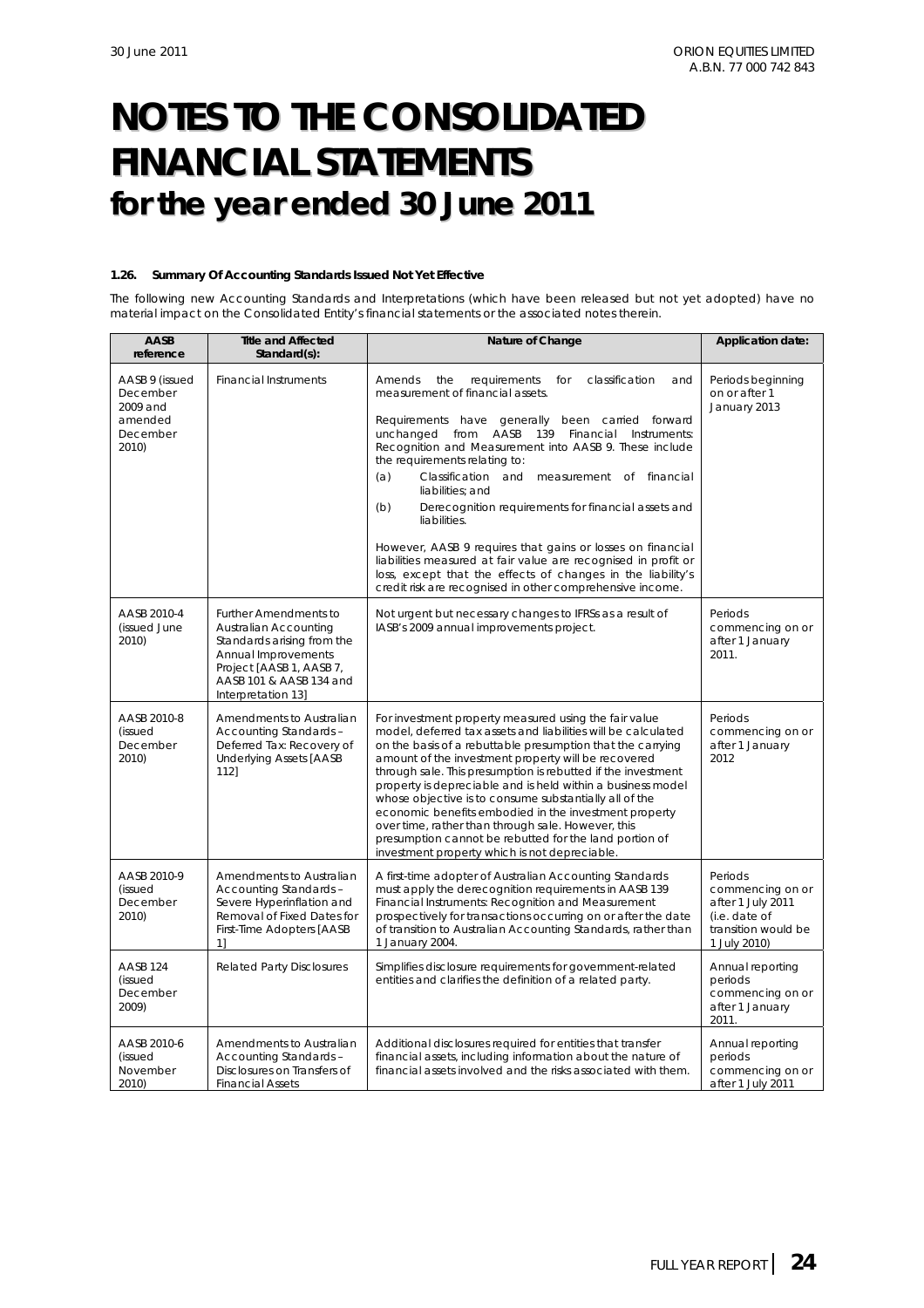#### **1.26 Summary Of Accounting Standards Issued Not Yet Effective (continued)**

| AASB<br>reference               | <b>Title and</b><br>Affected<br>Standard(s):   | Nature of Change                                                                                                                                                                                                                                                                                                                                                                                                                                                                                                                                                                                                                                                                                                                                                                                                                                                                                                                                                                                                                                                                                                                                                                                                                                                                                                                                                                                                                           | Application date:                                                       |
|---------------------------------|------------------------------------------------|--------------------------------------------------------------------------------------------------------------------------------------------------------------------------------------------------------------------------------------------------------------------------------------------------------------------------------------------------------------------------------------------------------------------------------------------------------------------------------------------------------------------------------------------------------------------------------------------------------------------------------------------------------------------------------------------------------------------------------------------------------------------------------------------------------------------------------------------------------------------------------------------------------------------------------------------------------------------------------------------------------------------------------------------------------------------------------------------------------------------------------------------------------------------------------------------------------------------------------------------------------------------------------------------------------------------------------------------------------------------------------------------------------------------------------------------|-------------------------------------------------------------------------|
| IFRS 10<br>(issued May<br>2011) | Consolidated<br>Financial<br><b>Statements</b> | Introduces a single 'control model' for all entities, including special<br>purpose entities (SPEs), whereby all of the following conditions must be<br>present:<br>Power over investee (whether or not power used in practice)<br>(a)<br>Exposure, or rights, to variable returns from investee<br>(b)<br>(c)<br>Ability to use power over investee to affect the entity's returns<br>from investee.<br>Introduces the concept of 'de facto' control for entities with less than<br>a 50% ownership interest in an entity, but which have a large<br>shareholding compared to other shareholders. This could result in<br>more instances of control and more entities being consolidated.<br>Potential voting rights are only considered when determining of there<br>is control when they are substantive (holder has practical ability to<br>exercise) and the rights are currently exercisable. This may result in<br>possibly fewer instances of control.<br>Additional guidance included to determine when decision making<br>authority over an entity has been delegated by a principal to an<br>agent. Factors to consider include:<br>(a)<br>Scope of decision making authority<br>Rights held by other parties, e.g. kick-out rights<br>(b)<br>Remuneration and whether commensurate with services<br>(c)<br>provided<br>Decision maker's exposure to variability of returns from other<br>(d)<br>interests held in the investee. | Annual reporting<br>periods commencing<br>on or after 1 January<br>2013 |
| IFRS 13<br>(issued May<br>2011) | Fair Value<br>Measurement                      | Currently, fair value measurement requirements are included in<br>several Accounting Standards. IFRS 13 establishes a single framework<br>for measuring fair value of financial and non-financial items<br>recognised at fair value in the statement of financial position or<br>disclosed in the notes in the financial statements.                                                                                                                                                                                                                                                                                                                                                                                                                                                                                                                                                                                                                                                                                                                                                                                                                                                                                                                                                                                                                                                                                                       | Annual reporting<br>periods commencing<br>on or after 1 January<br>2013 |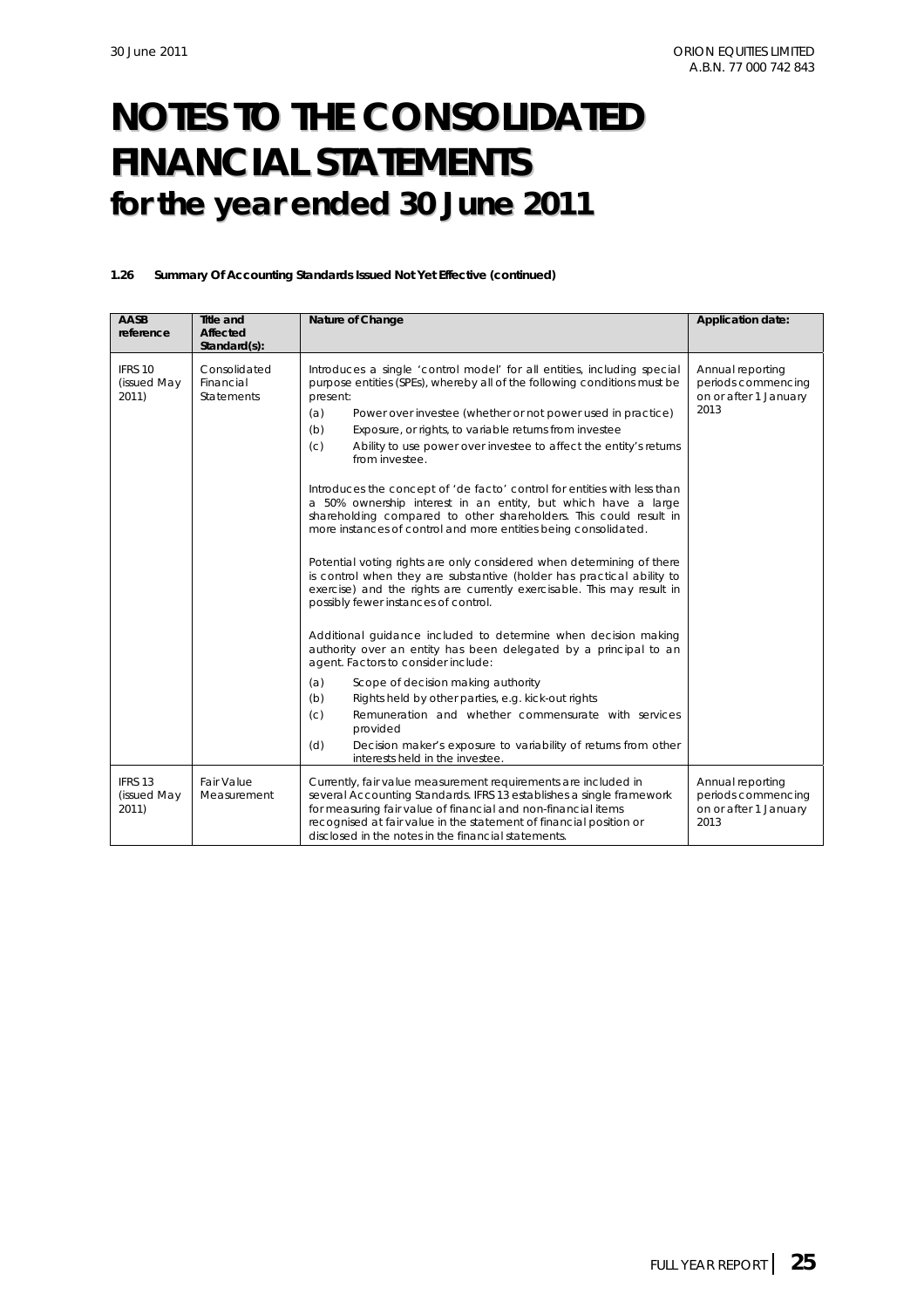## **for the year ended 30 June 2011**

### **2. PARENT ENTITY INFORMATION**

| The following information provided relates to the Company, Orion Equities Limited as | Company       |             |
|--------------------------------------------------------------------------------------|---------------|-------------|
| at 30 June 2011. The information presented here has been prepared using              | 2011          | 2010        |
| accounting policies outlined in Note 1.                                              | \$            | \$          |
| <b>Statement of Financial Position</b>                                               |               |             |
| Current assets                                                                       | 6,753,352     | 8,908,985   |
| Non current assets                                                                   | 10.201.479    | 9,891,510   |
| <b>Total assets</b>                                                                  | 16,954,831    | 18,800,495  |
| <b>Current liabilities</b>                                                           | 785,042       | 246,069     |
| Non current liabilities                                                              | 610,401       | 610,401     |
| <b>Total liabilities</b>                                                             | 1,395,443     | 856,470     |
| <b>Net assets</b>                                                                    | 15,559,388    | 17,944,025  |
| Issued capital                                                                       | 19,374,007    | 19,374,007  |
| <b>Accumulated losses</b>                                                            | (3,814,619)   | (1,429,982) |
| <b>Total equity</b>                                                                  | 15,559,388    | 17,944,025  |
| Loss for the year                                                                    | (2, 384, 637) | (2,628,206) |
| Other comprehensive income for the year                                              |               |             |
| Total comprehensive loss for the year                                                | (2,384,637)   | (2,628,206) |
| <b>Current assets</b><br>(a)                                                         |               |             |
| (i) Financial assets held at fair value through profit and loss                      |               |             |
| Listed investments at fair value                                                     | 6,470,003     | 7,558,576   |
| Unlisted options in listed corporations at cost                                      |               | 10,000      |
| Add: net change in fair value                                                        |               | 950,495     |
|                                                                                      |               | 960,495     |
| Financial assets held at fair value through profit and loss                          | 6,470,003     | 8,519,071   |

#### **(b) Non current assets**

#### **(i) Loans to subsidiaries**

Details of the percentage of ordinary shares held in controlled entities are disclosed below. The amounts owed remain outstanding at balance date. Provision for doubtful debts have been raised in relation to any outstanding balances owed by subsidiaries, Silver Sands Developments Pty Ltd and Dandaragan Estate Pty Ltd, that are in excess of the net assets of the controlled entities. Interest is not charged on such outstanding amounts.

|                                                     | 2011          | 2010          |
|-----------------------------------------------------|---------------|---------------|
| Loans to subsidiaries                               | \$            | \$            |
| Opening balance                                     | 8,337,263     | 7.856.966     |
| Loans advanced                                      | 802.000       | 780,297       |
| Loan repayments received                            | (68,000)      | (300,000)     |
| Closing balance                                     | 9.071.263     | 8,337,263     |
| Movement in provision for impairment of receivables |               |               |
| Opening balance                                     | (3, 107, 519) | (1,939,382)   |
| Provision for impairment recognised during the year | (323, 741)    | (1, 168, 137) |
| Provision for impairment on amounts receivable      | (3,431,260)   | (3, 107, 519) |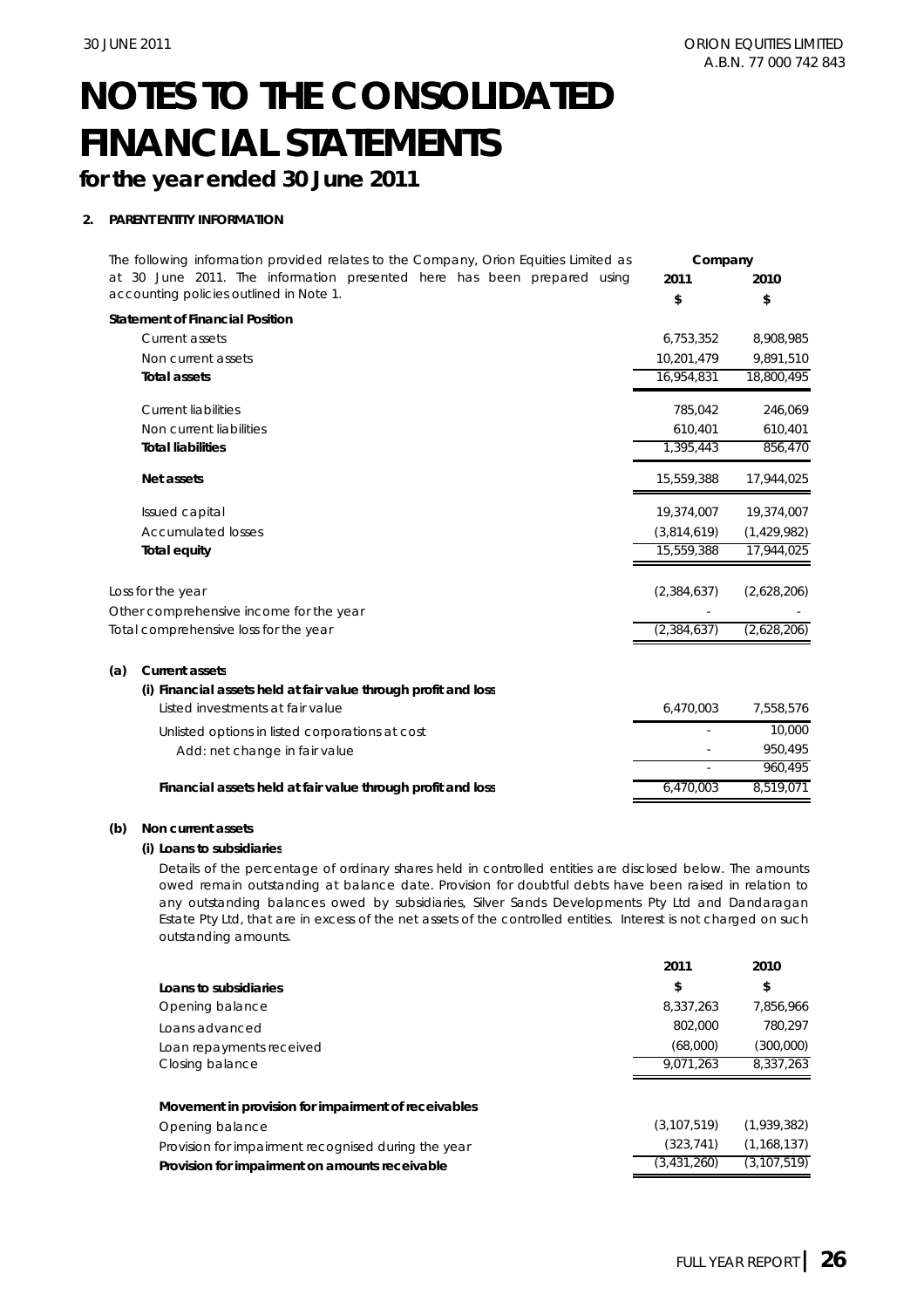**for the year ended 30 June 2011**

| 2. | PARENT ENTITY INFORMATION (continued)                                                                 | <b>Ownership interest</b> |      |
|----|-------------------------------------------------------------------------------------------------------|---------------------------|------|
|    |                                                                                                       | 2011                      | 2010 |
|    | <b>Investment in Controlled Entities:</b>                                                             |                           |      |
|    | Silver Sands Developments Pty Ltd (ACN 094 097 122)                                                   | 100%                      | 100% |
|    | Incorporated in Australia on 10 August 2000                                                           |                           |      |
|    | This company is currently engaged in property development activities and holds non-current Inventory. |                           |      |
|    | Dandaragan Estate Pty Ltd (ACN 120 616 891)                                                           | 100%                      | 100% |
|    | Incorporated in Australia on 7 July 2006                                                              |                           |      |
|    | This company is currently engaged in olive oil production and sales                                   |                           |      |
|    | The following controlled entities are currently inactive:                                             |                           |      |
|    | CXM Limited (ACN 132 294 645)                                                                         | 100%                      | 100% |
|    | Incorporated in Australia on 18 July 2008                                                             |                           |      |
|    | Margaret River Wine Corporation Pty Ltd (ACN 094 706 500)                                             | 100%                      | 100% |
|    | A subsidiary of Dandaragan Estate Pty Ltd                                                             |                           |      |
|    | Incorporated in Australia on 9 October 2000 and acquired on 23 June 2009                              |                           |      |
|    | Margaret River Olive Oil Company Pty Ltd (ACN 094 706 519)                                            | 100%                      | 100% |
|    | A subsidiary of Dandaragan Estate Pty Ltd                                                             |                           |      |
|    | Incorporated in Australia on 9 October 2000 and acquired on 23 June 2009                              |                           |      |
|    | Aquaverde Holdings Pty Ltd (ACN 128 938 090)                                                          |                           | 50%  |
|    | Formerly a subsidiary of Silver Sands Developments Pty Ltd                                            |                           |      |
|    | Deregistered on 21 February 2011                                                                      |                           |      |
|    |                                                                                                       |                           |      |

#### **(c) Parent entities**

ASX listed Queste Communications Ltd (QUE) is deemed to control the Consolidated Entity as QUE has 50.88% (2010: 48%) of the Company's total issued share capital.

#### **(d) Transactions with related parties**

During the financial year, there were transactions between the Company, QUE and Associate entity, Bentley Capital Limited (ASX Code: BEL), pursuant to shared office and administration expense arrangements. There were no outstanding amounts as at balance date. The following transactions also occurred with related parties:

|                                | Company |         |
|--------------------------------|---------|---------|
|                                | 2011    | 2010    |
| Dividends received from:       |         | £.      |
| <b>Bentley Capital Limited</b> | 410.276 | 410.276 |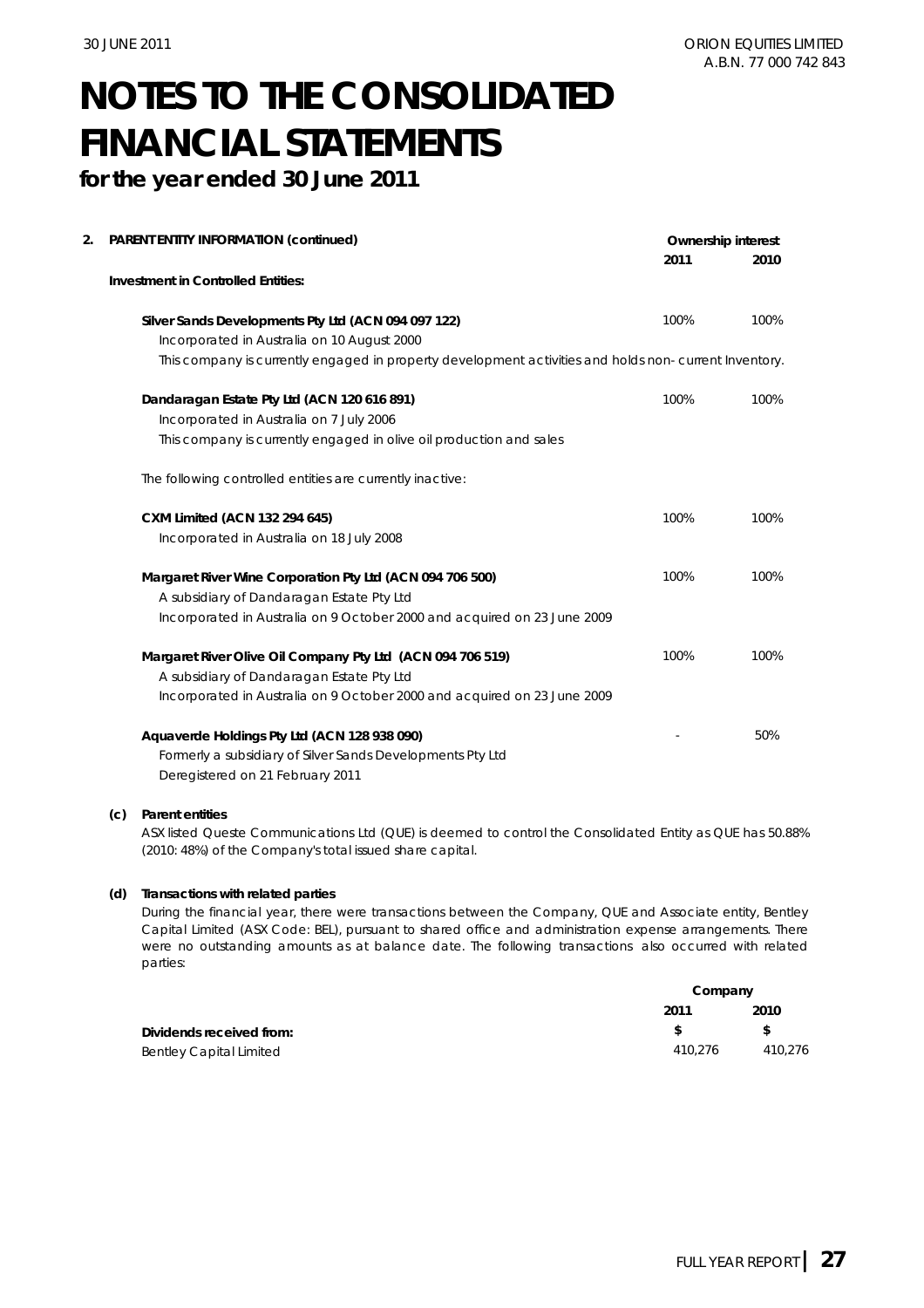## **for the year ended 30 June 2011**

### **3. PROFIT/(LOSS) FOR THE YEAR**

The Consolidated Entity's profit/(loss) for the year includes the following items of revenue and expenses below.

|     |                                                                          | 2011      | 2010      |
|-----|--------------------------------------------------------------------------|-----------|-----------|
| (a) | Revenue from continuing operations                                       | \$        | \$        |
|     | Dividends received from securities - trading portfolio                   | 1,850     | 2,750     |
|     | Income from sale of olive oils                                           | 450,027   | 1,200,987 |
|     | Interest received - other                                                | 9,224     | 14,729    |
|     |                                                                          | 461,101   | 1,218,466 |
|     | Other income                                                             |           |           |
|     | Net gain on sale of financial assets held at fair value                  | 496,680   |           |
|     | Net change on financial assets held at fair value through profit or loss |           | 2,583,275 |
|     | Share of Associate entity's profit                                       | 167,032   | 890,284   |
|     |                                                                          | 663,712   | 3,473,559 |
|     | <b>Total revenue</b>                                                     | 1,124,813 | 4,692,025 |
|     |                                                                          |           |           |
| (b) | Expenses from continuing operations                                      |           |           |
|     | Net change on financial assets held at fair value through profit or loss | 2,013,636 |           |
|     | Net loss on sale of financial assets held at fair value                  |           | 887,317   |
|     | Costs in relation to olive oil operations                                |           |           |
|     | - Cost of goods sold                                                     | 582,608   | 910,006   |
|     | - Revaluation of trees                                                   |           | 327,580   |
|     | - Impairment and depreciation expenses - olive oil assets                | 201,041   | 123,303   |
|     | - Other expenses                                                         | 18,416    | 113,124   |
|     | Costs in relation to Land operations                                     |           |           |
|     | - Impairment/(reversal) of property held for development and resale      | (300,000) | 950,000   |
|     | - Other expenses                                                         | 367,300   | 130,080   |
|     | Occupancy expenses                                                       | 75,626    | 56,119    |
|     | Personnel<br>- remuneration and other                                    | 646,933   | 558,969   |
|     | - employee entitlements                                                  | (29,096)  | (19, 927) |
|     | Corporate expenses                                                       | 33,936    | 105,499   |
|     | Finance expenses                                                         | 3,383     | 3,847     |
|     | Borrowing cost                                                           | 18,454    | 2,729     |
|     | Administration expenses                                                  |           |           |
|     | - Communications                                                         | 15,736    | 19,548    |
|     | - Professional fees                                                      | 55,465    | 3,014     |
|     | - Brokerage fees                                                         | 7,270     | 9,699     |
|     | - Realisation cost of share portfolio written back                       | (12,043)  | (1,073)   |
|     | - Write off lapsed options                                               |           | 1.200     |
|     | - Write off fixed assets                                                 | 1,182     | 2,160     |
|     | - Depreciation expenses - other assets                                   | 2,906     | 2,991     |
|     | - Other expenses                                                         | 98,068    | 86,874    |
|     |                                                                          | 3,800,821 | 4,273,059 |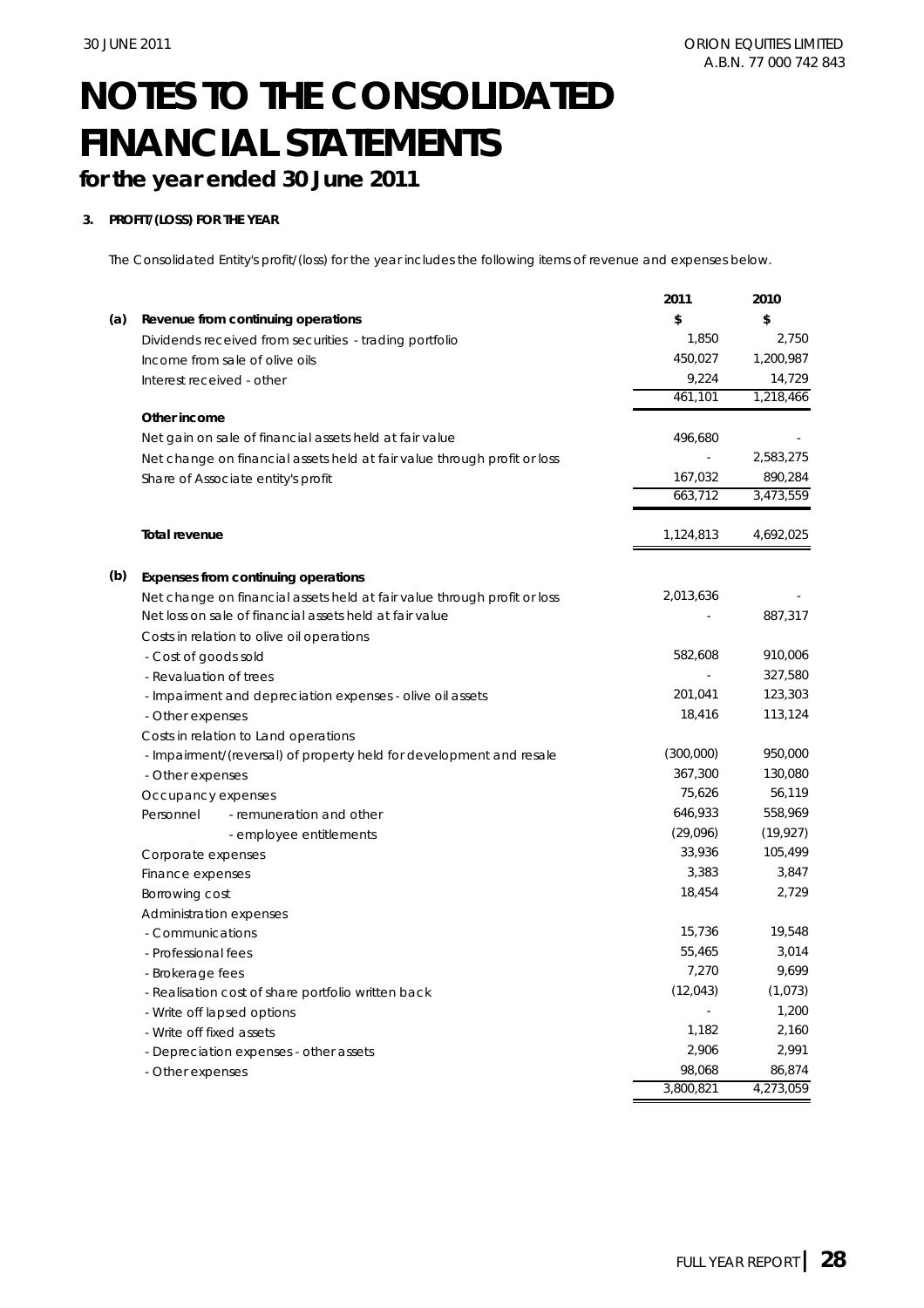## **for the year ended 30 June 2011**

### **4. INCOME TAX EXPENSE**

| \$<br>\$<br>(a)<br>Income tax expense<br><b>Current tax</b><br>Current year income tax charge<br>Deferred tax<br>Current year deferred tax benefit<br>82,211<br>(694, 440)<br>82,211<br>(694, 440)<br>Total income tax benefit per income statement<br>(b)<br>Numerical reconciliation of income tax expense to prima facie tax payable<br>Profit/(Loss) before income tax<br>(2,676,008)<br>418,966<br>(802, 802)<br>125,690<br>Tax at the Australian tax rate of 30% (2010: 30%)<br>Tax effect of amounts which are not deductible (taxable) in calculating taxable<br>income:<br>176,070<br>53,103<br>Other assessable income<br>558<br>3,321<br>Other non-deductible items<br>129,937<br>Current year tax losses not recognised<br>680,789<br>Derecognition of previously recognised tax losses<br>(50, 110)<br>(144,002)<br>Share of Associate's (profits)/loss<br>264,269<br>69,001<br>Derecognition of prior year capital losses<br>(177, 011)<br>Excess current year franking credits converted to recognised tax losses<br>(316, 500)<br>Utilisation of prior year capital losses against current year capital gains<br>(69, 898)<br>82,211<br>Income tax expense attributable to operating loss<br>(624, 542)<br>Deferred tax assets not previously brought to account<br>82,211<br>(694, 440)<br>Income tax expense/(benefit)<br>Deferred tax recognised directly in equity<br>(c)<br>Relating to revaluations and intangibles<br>(82, 211)<br>(82, 211)<br>Deferred tax benefit attributable to entity recognised in equity<br>Deferred tax assets not brought to account at 30%<br>(d)<br>Tax revenue losses<br>987,352<br>Capital losses<br>246,719<br>295,802<br>1,234,071<br>295,802 |  | 2011 | 2010 |
|------------------------------------------------------------------------------------------------------------------------------------------------------------------------------------------------------------------------------------------------------------------------------------------------------------------------------------------------------------------------------------------------------------------------------------------------------------------------------------------------------------------------------------------------------------------------------------------------------------------------------------------------------------------------------------------------------------------------------------------------------------------------------------------------------------------------------------------------------------------------------------------------------------------------------------------------------------------------------------------------------------------------------------------------------------------------------------------------------------------------------------------------------------------------------------------------------------------------------------------------------------------------------------------------------------------------------------------------------------------------------------------------------------------------------------------------------------------------------------------------------------------------------------------------------------------------------------------------------------------------------------------------------------------------------------------------------|--|------|------|
|                                                                                                                                                                                                                                                                                                                                                                                                                                                                                                                                                                                                                                                                                                                                                                                                                                                                                                                                                                                                                                                                                                                                                                                                                                                                                                                                                                                                                                                                                                                                                                                                                                                                                                      |  |      |      |
|                                                                                                                                                                                                                                                                                                                                                                                                                                                                                                                                                                                                                                                                                                                                                                                                                                                                                                                                                                                                                                                                                                                                                                                                                                                                                                                                                                                                                                                                                                                                                                                                                                                                                                      |  |      |      |
|                                                                                                                                                                                                                                                                                                                                                                                                                                                                                                                                                                                                                                                                                                                                                                                                                                                                                                                                                                                                                                                                                                                                                                                                                                                                                                                                                                                                                                                                                                                                                                                                                                                                                                      |  |      |      |
|                                                                                                                                                                                                                                                                                                                                                                                                                                                                                                                                                                                                                                                                                                                                                                                                                                                                                                                                                                                                                                                                                                                                                                                                                                                                                                                                                                                                                                                                                                                                                                                                                                                                                                      |  |      |      |
|                                                                                                                                                                                                                                                                                                                                                                                                                                                                                                                                                                                                                                                                                                                                                                                                                                                                                                                                                                                                                                                                                                                                                                                                                                                                                                                                                                                                                                                                                                                                                                                                                                                                                                      |  |      |      |
|                                                                                                                                                                                                                                                                                                                                                                                                                                                                                                                                                                                                                                                                                                                                                                                                                                                                                                                                                                                                                                                                                                                                                                                                                                                                                                                                                                                                                                                                                                                                                                                                                                                                                                      |  |      |      |
|                                                                                                                                                                                                                                                                                                                                                                                                                                                                                                                                                                                                                                                                                                                                                                                                                                                                                                                                                                                                                                                                                                                                                                                                                                                                                                                                                                                                                                                                                                                                                                                                                                                                                                      |  |      |      |
|                                                                                                                                                                                                                                                                                                                                                                                                                                                                                                                                                                                                                                                                                                                                                                                                                                                                                                                                                                                                                                                                                                                                                                                                                                                                                                                                                                                                                                                                                                                                                                                                                                                                                                      |  |      |      |
|                                                                                                                                                                                                                                                                                                                                                                                                                                                                                                                                                                                                                                                                                                                                                                                                                                                                                                                                                                                                                                                                                                                                                                                                                                                                                                                                                                                                                                                                                                                                                                                                                                                                                                      |  |      |      |
|                                                                                                                                                                                                                                                                                                                                                                                                                                                                                                                                                                                                                                                                                                                                                                                                                                                                                                                                                                                                                                                                                                                                                                                                                                                                                                                                                                                                                                                                                                                                                                                                                                                                                                      |  |      |      |
|                                                                                                                                                                                                                                                                                                                                                                                                                                                                                                                                                                                                                                                                                                                                                                                                                                                                                                                                                                                                                                                                                                                                                                                                                                                                                                                                                                                                                                                                                                                                                                                                                                                                                                      |  |      |      |
|                                                                                                                                                                                                                                                                                                                                                                                                                                                                                                                                                                                                                                                                                                                                                                                                                                                                                                                                                                                                                                                                                                                                                                                                                                                                                                                                                                                                                                                                                                                                                                                                                                                                                                      |  |      |      |
|                                                                                                                                                                                                                                                                                                                                                                                                                                                                                                                                                                                                                                                                                                                                                                                                                                                                                                                                                                                                                                                                                                                                                                                                                                                                                                                                                                                                                                                                                                                                                                                                                                                                                                      |  |      |      |
|                                                                                                                                                                                                                                                                                                                                                                                                                                                                                                                                                                                                                                                                                                                                                                                                                                                                                                                                                                                                                                                                                                                                                                                                                                                                                                                                                                                                                                                                                                                                                                                                                                                                                                      |  |      |      |
|                                                                                                                                                                                                                                                                                                                                                                                                                                                                                                                                                                                                                                                                                                                                                                                                                                                                                                                                                                                                                                                                                                                                                                                                                                                                                                                                                                                                                                                                                                                                                                                                                                                                                                      |  |      |      |
|                                                                                                                                                                                                                                                                                                                                                                                                                                                                                                                                                                                                                                                                                                                                                                                                                                                                                                                                                                                                                                                                                                                                                                                                                                                                                                                                                                                                                                                                                                                                                                                                                                                                                                      |  |      |      |
|                                                                                                                                                                                                                                                                                                                                                                                                                                                                                                                                                                                                                                                                                                                                                                                                                                                                                                                                                                                                                                                                                                                                                                                                                                                                                                                                                                                                                                                                                                                                                                                                                                                                                                      |  |      |      |
|                                                                                                                                                                                                                                                                                                                                                                                                                                                                                                                                                                                                                                                                                                                                                                                                                                                                                                                                                                                                                                                                                                                                                                                                                                                                                                                                                                                                                                                                                                                                                                                                                                                                                                      |  |      |      |
|                                                                                                                                                                                                                                                                                                                                                                                                                                                                                                                                                                                                                                                                                                                                                                                                                                                                                                                                                                                                                                                                                                                                                                                                                                                                                                                                                                                                                                                                                                                                                                                                                                                                                                      |  |      |      |
|                                                                                                                                                                                                                                                                                                                                                                                                                                                                                                                                                                                                                                                                                                                                                                                                                                                                                                                                                                                                                                                                                                                                                                                                                                                                                                                                                                                                                                                                                                                                                                                                                                                                                                      |  |      |      |
|                                                                                                                                                                                                                                                                                                                                                                                                                                                                                                                                                                                                                                                                                                                                                                                                                                                                                                                                                                                                                                                                                                                                                                                                                                                                                                                                                                                                                                                                                                                                                                                                                                                                                                      |  |      |      |
|                                                                                                                                                                                                                                                                                                                                                                                                                                                                                                                                                                                                                                                                                                                                                                                                                                                                                                                                                                                                                                                                                                                                                                                                                                                                                                                                                                                                                                                                                                                                                                                                                                                                                                      |  |      |      |
|                                                                                                                                                                                                                                                                                                                                                                                                                                                                                                                                                                                                                                                                                                                                                                                                                                                                                                                                                                                                                                                                                                                                                                                                                                                                                                                                                                                                                                                                                                                                                                                                                                                                                                      |  |      |      |
|                                                                                                                                                                                                                                                                                                                                                                                                                                                                                                                                                                                                                                                                                                                                                                                                                                                                                                                                                                                                                                                                                                                                                                                                                                                                                                                                                                                                                                                                                                                                                                                                                                                                                                      |  |      |      |
|                                                                                                                                                                                                                                                                                                                                                                                                                                                                                                                                                                                                                                                                                                                                                                                                                                                                                                                                                                                                                                                                                                                                                                                                                                                                                                                                                                                                                                                                                                                                                                                                                                                                                                      |  |      |      |
|                                                                                                                                                                                                                                                                                                                                                                                                                                                                                                                                                                                                                                                                                                                                                                                                                                                                                                                                                                                                                                                                                                                                                                                                                                                                                                                                                                                                                                                                                                                                                                                                                                                                                                      |  |      |      |
|                                                                                                                                                                                                                                                                                                                                                                                                                                                                                                                                                                                                                                                                                                                                                                                                                                                                                                                                                                                                                                                                                                                                                                                                                                                                                                                                                                                                                                                                                                                                                                                                                                                                                                      |  |      |      |
|                                                                                                                                                                                                                                                                                                                                                                                                                                                                                                                                                                                                                                                                                                                                                                                                                                                                                                                                                                                                                                                                                                                                                                                                                                                                                                                                                                                                                                                                                                                                                                                                                                                                                                      |  |      |      |

The Deferred Tax Asset not brought to account for the period will only be obtained if:

a) the Company derives future assessable income of a nature and of an amount sufficient to enable the benefit to be realised;

b) the Company continues to comply with the conditions for deductibility imposed by tax legislation; and

c) the Company is able to meet the continuity of ownership and/or continuity of business tests under tax legislation.

### **(e) Tax consolidation**

The Consolidated Entity has elected to consolidate for taxation purposes and has entered into a tax sharing and funding agreement with its subsidiaries in respect of such arrangements.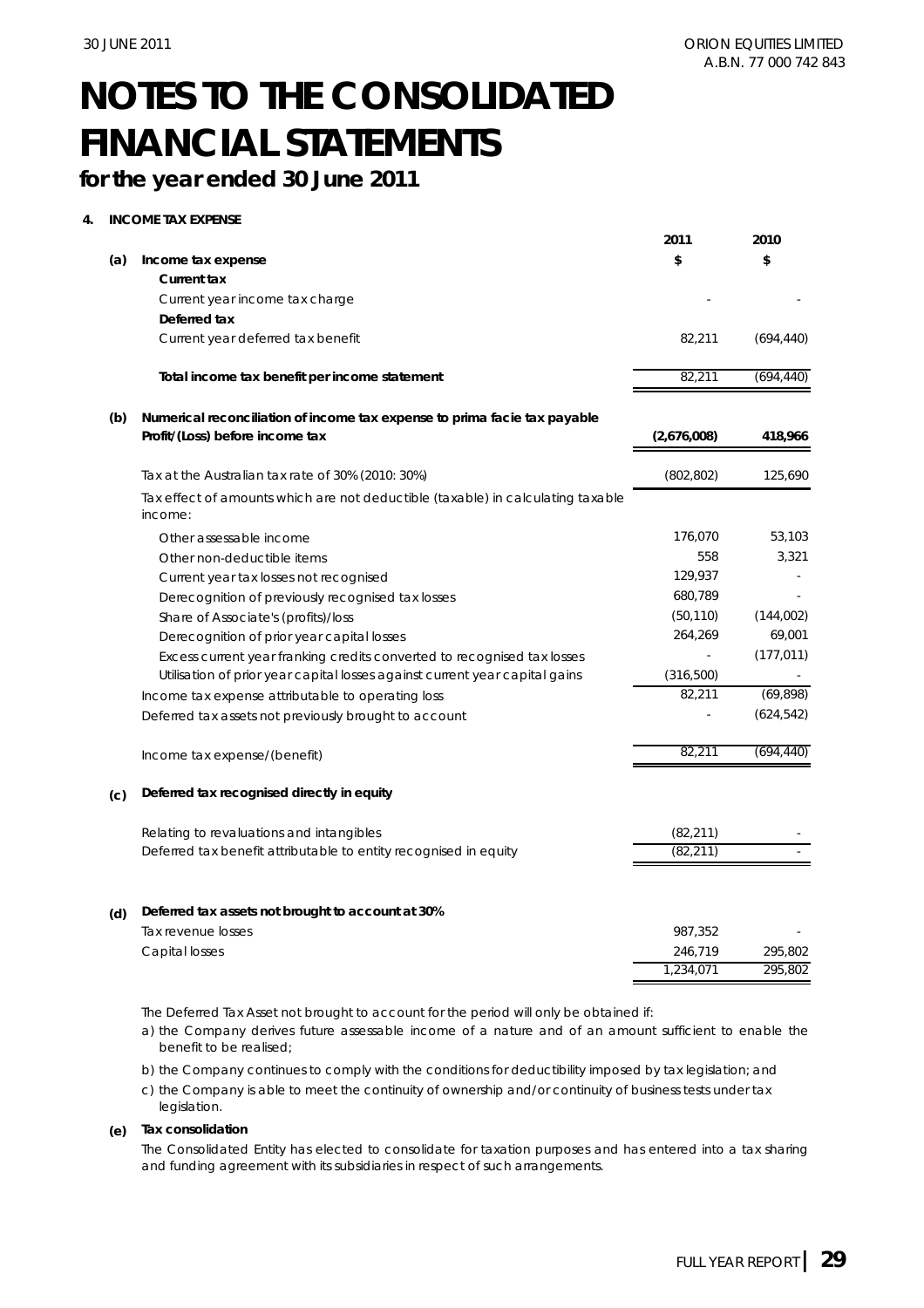## **for the year ended 30 June 2011**

#### **5. KEY MANAGEMENT PERSONNEL DISCLOSURES**

|     |                                                | 2011    | 2010    |
|-----|------------------------------------------------|---------|---------|
| (a) | Key management personnel compensation          | S       | S       |
|     | <b>Directors</b>                               |         |         |
|     | Short-term employee benefits - salary and fees | 411.539 | 437.980 |
|     | Post-employment benefits - superannuation      | 34.789  | 40.169  |
|     |                                                | 446.328 | 478.149 |

Detailed remuneration disclosures are provided in the Remuneration Report section of the Directors' Report.

#### **(b) Compensation of other key management personnel**

The Consolidated Entity do not have any key executives (other than executive directors).

#### **(c) Options, rights and equity instruments provided as remuneration**

There were no options, rights and equity instruments provided as remuneration to key management personnel and no shares issued on the exercise of any such instruments, during the financial year.

#### **(d) Shareholdings of key management personnel**

|                  | <b>Balance</b> at | <b>Net Changes</b>       | <b>Balance</b> at |
|------------------|-------------------|--------------------------|-------------------|
| 2011             | start of the year | during the year          | end of the year   |
| <b>Directors</b> |                   |                          |                   |
| Faroog Khan      | 2,000             |                          | 2,000             |
| William Johnson  | ٠                 |                          |                   |
| Victor Ho        |                   |                          |                   |
| Yaqoob Khan      |                   | $\overline{\phantom{a}}$ |                   |
| 2010             |                   |                          |                   |
| <b>Directors</b> |                   |                          |                   |
| Faroog Khan      | 2,000             |                          | 2,000             |
| William Johnson  |                   |                          |                   |
| Victor Ho        |                   |                          |                   |
| Yagoob Khan      |                   |                          |                   |

The disclosures of equity holdings above are in accordance with the accounting standards which requires a disclosure of shares held directly, indirectly or beneficially by each key management person, a close member of the family of that person, or an entity over which either of these persons have, directly or indirectly, control, joint control or significant influence (as defined under Accounting Standard AASB 124 Related Party Disclosures). The 2010 comparatives have been restated to reflect the above definition as they were previously incorrectly disclosed based on a previous wider definition under the standard and to correct an incorrect attribution of certain shareholdings.

#### **(e) Option holdings of key management personnel**

The Consolidated Entity does not have any options on issue.

#### **(f) Loans to key management personnel**

There were no loans to key management personnel (or their personally related entities) during the financial year.

#### **(g) Other transactions with key management personnel**

There were no other transactions with key management personnel (or their personally related entities) during the financial year.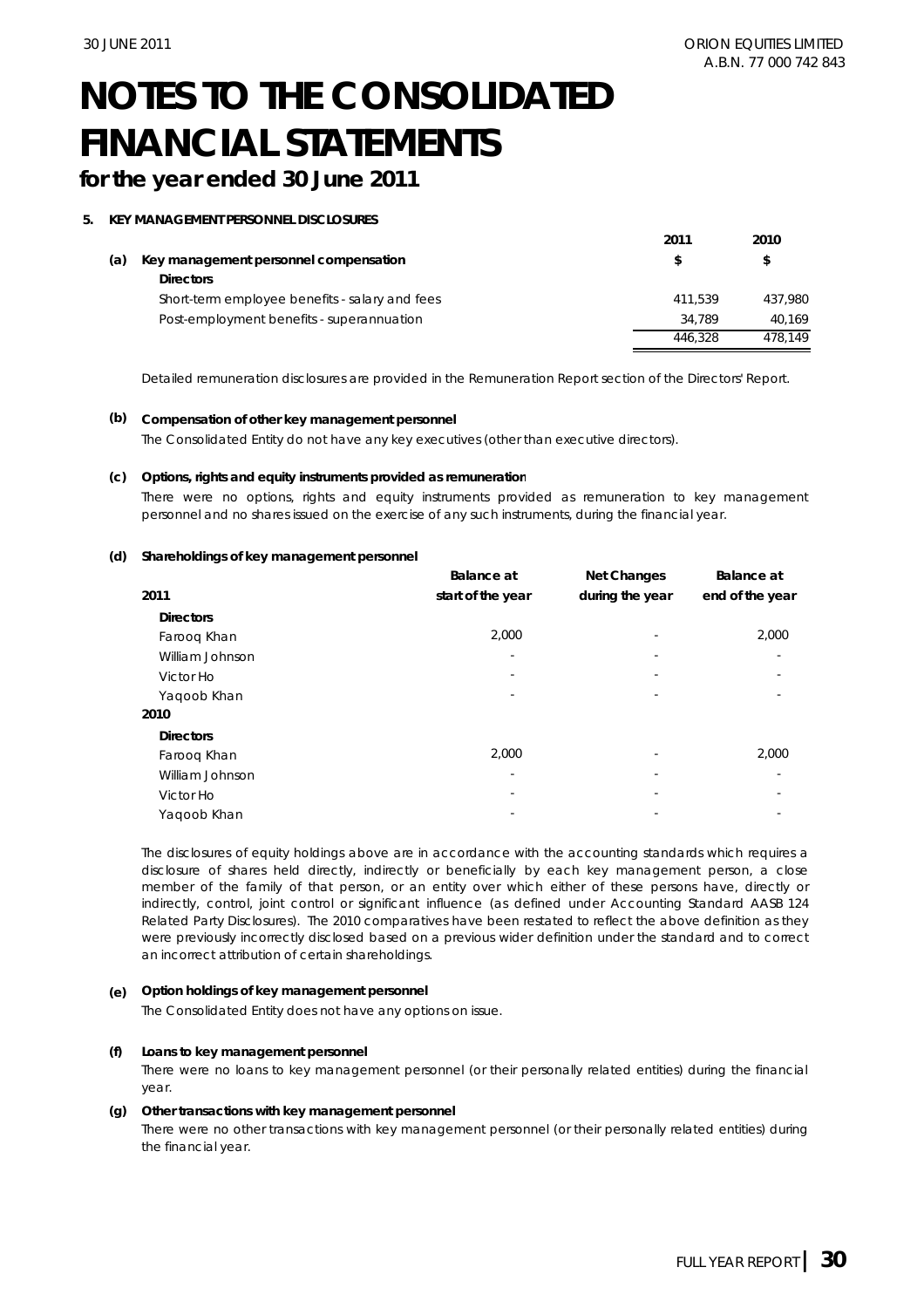## **for the year ended 30 June 2011**

### **6. AUDITORS' REMUNERATION**

|    | During the year the following fees were paid for services provided by the auditor                                        | 2011        | 2010       |
|----|--------------------------------------------------------------------------------------------------------------------------|-------------|------------|
|    | of the parent entity and its related practices:                                                                          | \$          | \$         |
|    | BDO Audit (WA) Pty Ltd                                                                                                   |             |            |
|    | Audit and review of financial reports                                                                                    | 36.809      | 29,280     |
|    | <b>Taxation services</b>                                                                                                 | 3.850       | 1.100      |
|    | Other services                                                                                                           |             | 550        |
|    |                                                                                                                          | 40.659      | 30.930     |
| 7. | <b>EARNINGS/(LOSS) PER SHARE</b>                                                                                         |             |            |
|    |                                                                                                                          | 2011        | 2010       |
|    | Basic earnings/(loss) per share (cents)                                                                                  | (15.5)      | 6.3        |
|    | Net Profit/(Loss) used to calculate earnings per share (\$)                                                              | (2,758,219) | 1.113.406  |
|    | Weighted average number of ordinary shares during the year used in the<br>calculation of basic earnings/(loss) per share | 17.814.389  | 17.814.389 |

The Consolidated Entity has no securities outstanding which have the potential to convert to ordinary shares and dilute the basic earnings/(loss) per share.

| 8. CASH AND CASH EQUIVALENTS | 2011    | 2010    |
|------------------------------|---------|---------|
|                              |         | £.      |
| Cash at bank                 | 289.140 | 397.531 |

#### **(a) Risk exposure**

The Consolidated Entity's exposure to interest rate risk is discussed in Note 23. The maximum exposure to credit risk at the end of the reporting period is the carrying amount of each class of cash and cash equivalents mentioned above.

|     |                                                                                | 2011        | 2010        |
|-----|--------------------------------------------------------------------------------|-------------|-------------|
| (b) | Reconciliation of Net Profit/(Loss) after Tax to Net Cash Flow from Operations | \$          | \$          |
|     | Profit/(Loss) after income tax                                                 | (2,758,219) | 1,113,406   |
|     | Net change in fair value in trading portfolio                                  | 2,013,636   | (2,583,275) |
|     | Net loss/(gain) on sale of financial assets held at fair value                 | (496,680)   | 887,317     |
|     | Share of Associate entity's profit                                             | (167, 032)  | (890, 284)  |
|     | Impairment/(reversal) of property held for development and resale              | (300,000)   | 950,000     |
|     | Impairment and depreciation - olive oil and other assets                       | 203,947     | 126,294     |
|     | Write off fixed assets                                                         | 1,182       | 2,160       |
|     | Revaluation of trees                                                           |             | 327,580     |
|     | Write off lapsed options                                                       |             | 1,200       |
|     | (Increase)/Decrease in Assets:                                                 |             |             |
|     | Financial assets at fair value through profit or loss                          | 532,113     | 1,059,607   |
|     | Trade and other receivables                                                    | 25,634      | (65, 163)   |
|     | Inventories - Olive Oils                                                       | (380, 030)  | 222,748     |
|     | Investments accounted for using the equity method                              | 410,276     | 410,276     |
|     | Other current assets                                                           | (5,057)     | 5,294       |
|     | Increase/(Decrease) in Liabilities:                                            |             |             |
|     | Trade and other payables                                                       | 238,931     | (707, 259)  |
|     | Provisions                                                                     | 2,843       | 9,627       |
|     | <b>Tax liabilities</b>                                                         | 82,212      | (694, 440)  |
|     | Net cash inflow (outflow) from operating activities                            | (596, 244)  | 175,088     |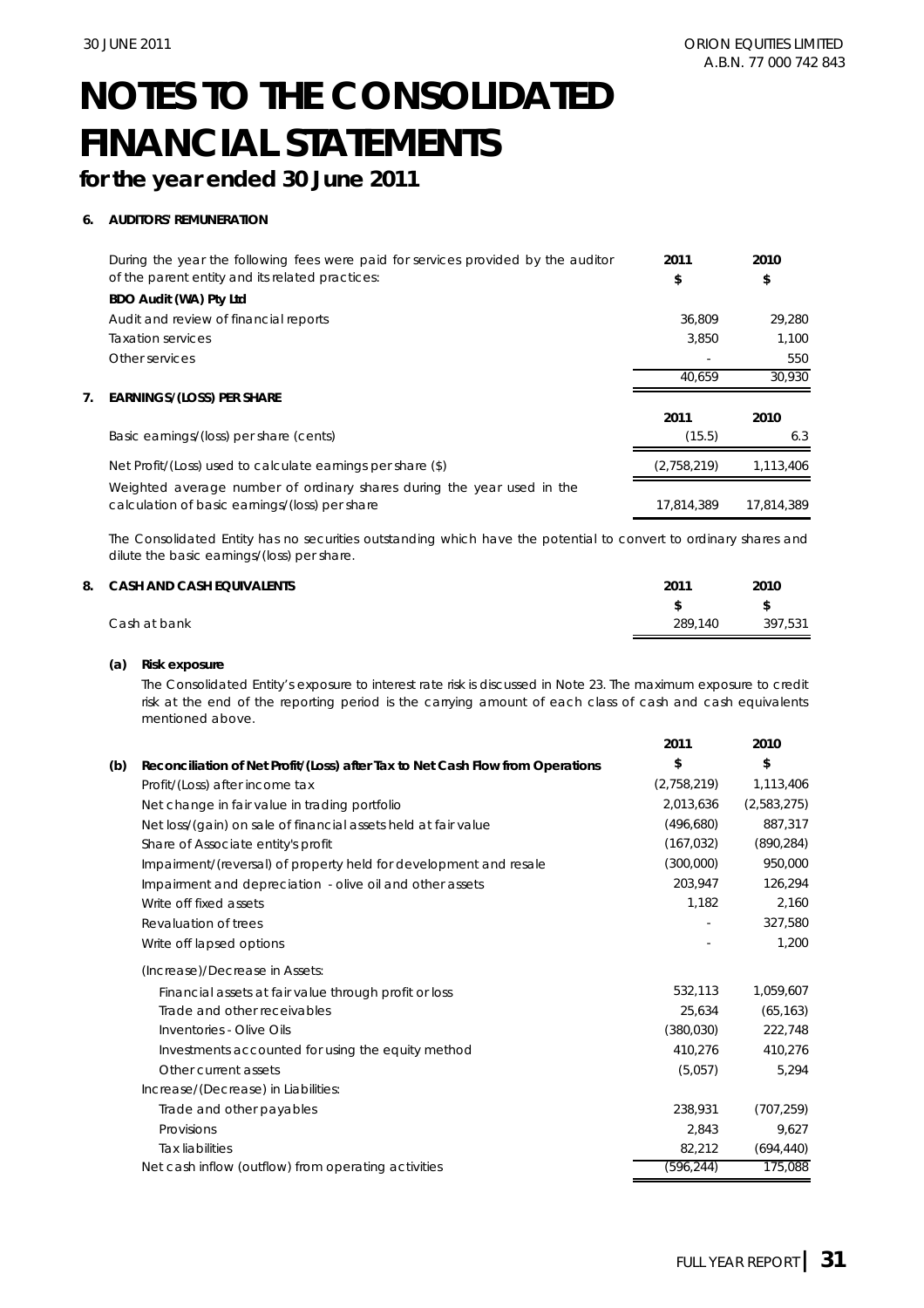**2011 2010**

# **NOTES TO THE CONSOLIDATED FINANCIAL STATEMENTS**

## **for the year ended 30 June 2011**

#### **9. FINANCIAL ASSETS HELD AT FAIR VALUE THROUGH PROFIT AND LOSS**

|                                                                                  | \$                       | \$                |
|----------------------------------------------------------------------------------|--------------------------|-------------------|
| Current<br>Listed investments at fair value                                      | 6,470,003                | 7,558,576         |
| Unlisted options in listed corporations at cost<br>Add: net change in fair value | $\sim$                   | 10,000<br>950,496 |
|                                                                                  | $\overline{\phantom{a}}$ | 960,496           |
|                                                                                  | 6,470,003                | 8,519,072         |

#### **Risk exposure**

Information about the Consolidated Entity's exposure to market and price risk is in Note 23.

#### **10. TRADE AND OTHER RECEIVABLES**

| Current               |        |        |
|-----------------------|--------|--------|
| Trade receivables     | 34,786 | 51,791 |
| Other receivables     | 3,462  | 18,986 |
| <b>GST</b> receivable | 35,483 | 28,587 |
|                       | 73.731 | 99.364 |
| <b>Non Current</b>    |        |        |
| Bonds and quarantees  | 32,823 | 32,823 |

#### **(a) Risk exposure**

Information about the Consolidated Entity's exposure to credit risk, foreign exchange risk and interest rate risk is in Note 23.

#### **(b) Impaired receivables**

None of the receivables are impaired or past due.

| 11. | <b>INVENTORIES</b>                                 | 2011        | 2010          |
|-----|----------------------------------------------------|-------------|---------------|
|     |                                                    | \$          | \$            |
|     | <b>Current - Olive Oil Inventory</b>               |             |               |
|     | Bulk oils - at cost                                | 890.093     | 515,525       |
|     | Packaged oils - at cost                            | 109.337     | 103.875       |
|     |                                                    | 999.430     | 619,400       |
|     | Non Current - Land Development                     |             |               |
|     | Property held for development and resale - at cost | 3,797,339   | 3.797.339     |
|     | Revaluation of property                            | (1,997,339) | (2, 297, 339) |
|     |                                                    | 1,800,000   | 1,500,000     |

Property held for development and resale was valued by an independent qualified valuer (an Associate member of the Australian Property Institute) on 6 June 2011. The upwards revaluation has been recognised as an impairment reversal through profit or loss.

| 12. OTHER CURRENT ASSETS                       | 2011  | 2010   |
|------------------------------------------------|-------|--------|
|                                                |       |        |
| Prepayments - Director's & Officers' insurance | 5.057 | $\sim$ |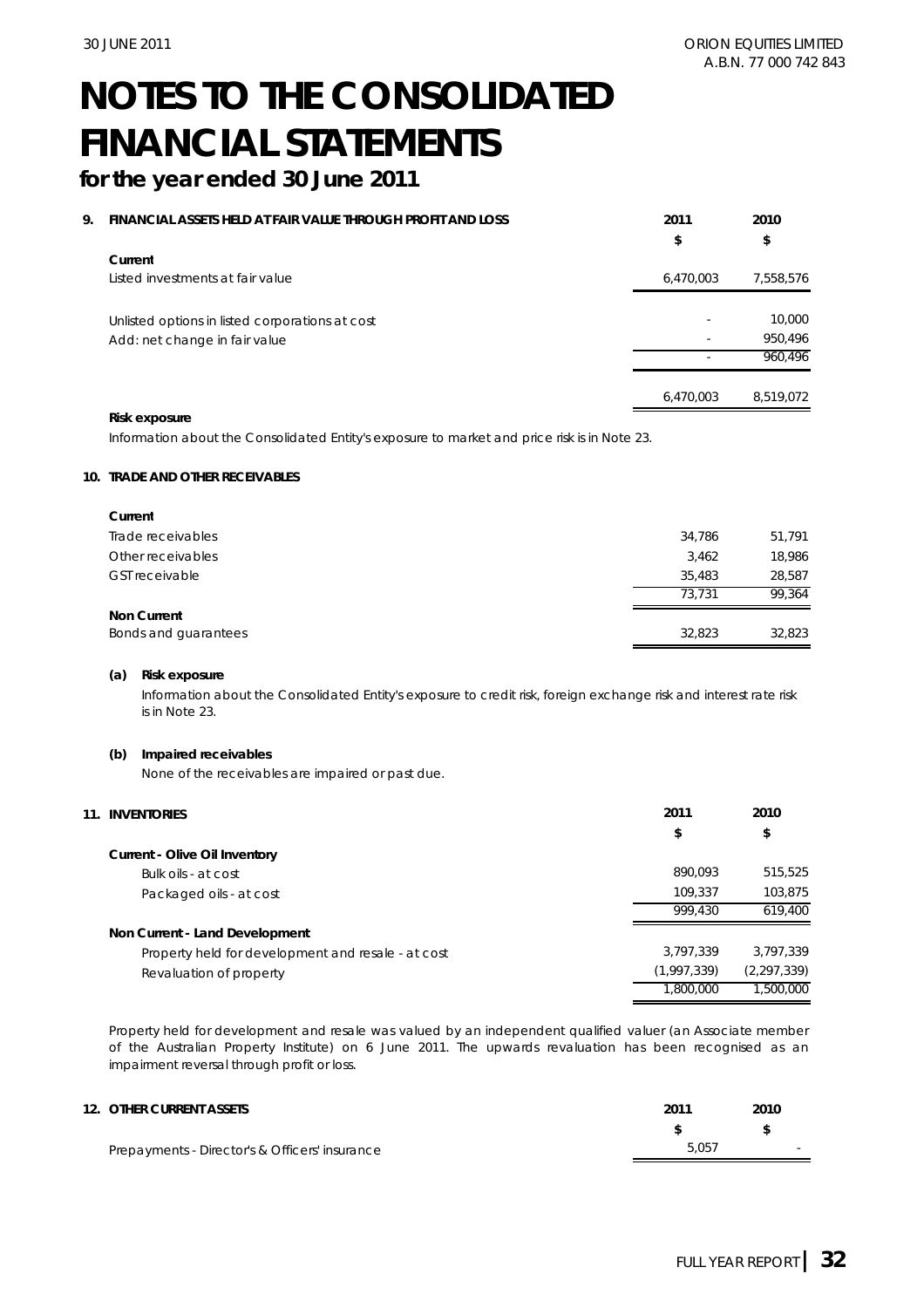**for the year ended 30 June 2011**

#### **13. INVESTMENTS IN ASSOCIATE ENTITY**

|                                                             |                           |       |                           | <b>Carrying Amount</b> |            |
|-------------------------------------------------------------|---------------------------|-------|---------------------------|------------------------|------------|
| Name of Associate                                           | <b>Principal Activity</b> |       | <b>Ownership Interest</b> | 2011                   | 2010       |
|                                                             |                           | 2011  | 2010                      | \$                     | \$         |
| Bentley Capital Limited (BEL)                               | Investments               | 28.3% | 28.5%                     | 7,088,745              | 7,331,989  |
| Movement in Investments in Associate                        |                           |       |                           |                        |            |
| Shares in listed Associate entity brought forward           |                           |       |                           | 7,331,989              | 6,851,981  |
| Share of profit before income tax expense                   |                           |       |                           | 167,032                | 890,284    |
| Dividend from Associate entity                              |                           |       |                           | (410, 276)             | (410, 276) |
| Carrying amount at the end of the financial period          |                           |       |                           | 7,088,745              | 7,331,989  |
| Fair value of listed investments in Associate               |                           |       |                           | 4,513,032              | 4,615,601  |
| Net tangible asset value of listed investments in Associate |                           |       |                           | 8,139,662              | 8,413,911  |
| Share of Associate's profits                                |                           |       |                           |                        |            |
| Profit before income tax                                    |                           |       |                           | 167,032                | 890,284    |
| Share of income tax expense                                 |                           |       |                           |                        |            |
| Profit after income tax                                     |                           |       |                           | 167,032                | 890,284    |
| Group share of Bentley Capital Limited                      |                           |       |                           |                        |            |
| <b>Summarised Financial Position of Associate</b>           |                           |       |                           |                        |            |
| Current assets                                              |                           |       |                           | 8,139,451              | 8,451,992  |
| Non current assets                                          |                           |       |                           | 21,580                 | 39,290     |
| <b>Total assets</b>                                         |                           |       |                           | 8,161,031              | 8,491,282  |
| <b>Current liabilities</b>                                  |                           |       |                           | (16, 618)              | (36, 289)  |
| Non current liabilities                                     |                           |       |                           | (4, 751)               | (41,082)   |
| <b>Total liabilities</b>                                    |                           |       |                           | (21, 369)              | (77, 371)  |
| Net assets                                                  |                           |       |                           | 8,139,662              | 8,413,911  |
| Revenues                                                    |                           |       |                           | 528,875                | 1,182,016  |
| Profit after income tax of Associate                        |                           |       |                           | 167,032                | 890,284    |

#### **Bentley Capital Limited - Lease Commitments**

BEL and its subsidiary, Scarborough Equities Pty Ltd, have the same lease commitments as disclosed in Note 24.

| 14. OLIVE TREES       | 2011      | 2010       |
|-----------------------|-----------|------------|
|                       |           |            |
| Olive trees - at cost | 300,000   | 300,000    |
| Revaluation of trees  | (234,500) | (234, 500) |
|                       | 65,500    | 65,500     |

#### **Nature of asset**

The olive trees are on the Olive Grove property (approximately 64,500, 12 year old trees planted over 143 hectares). The fair value is at the Directors' valuation having regard to, amongst other matters, the replacement cost of the trees and the trees being in commercial production.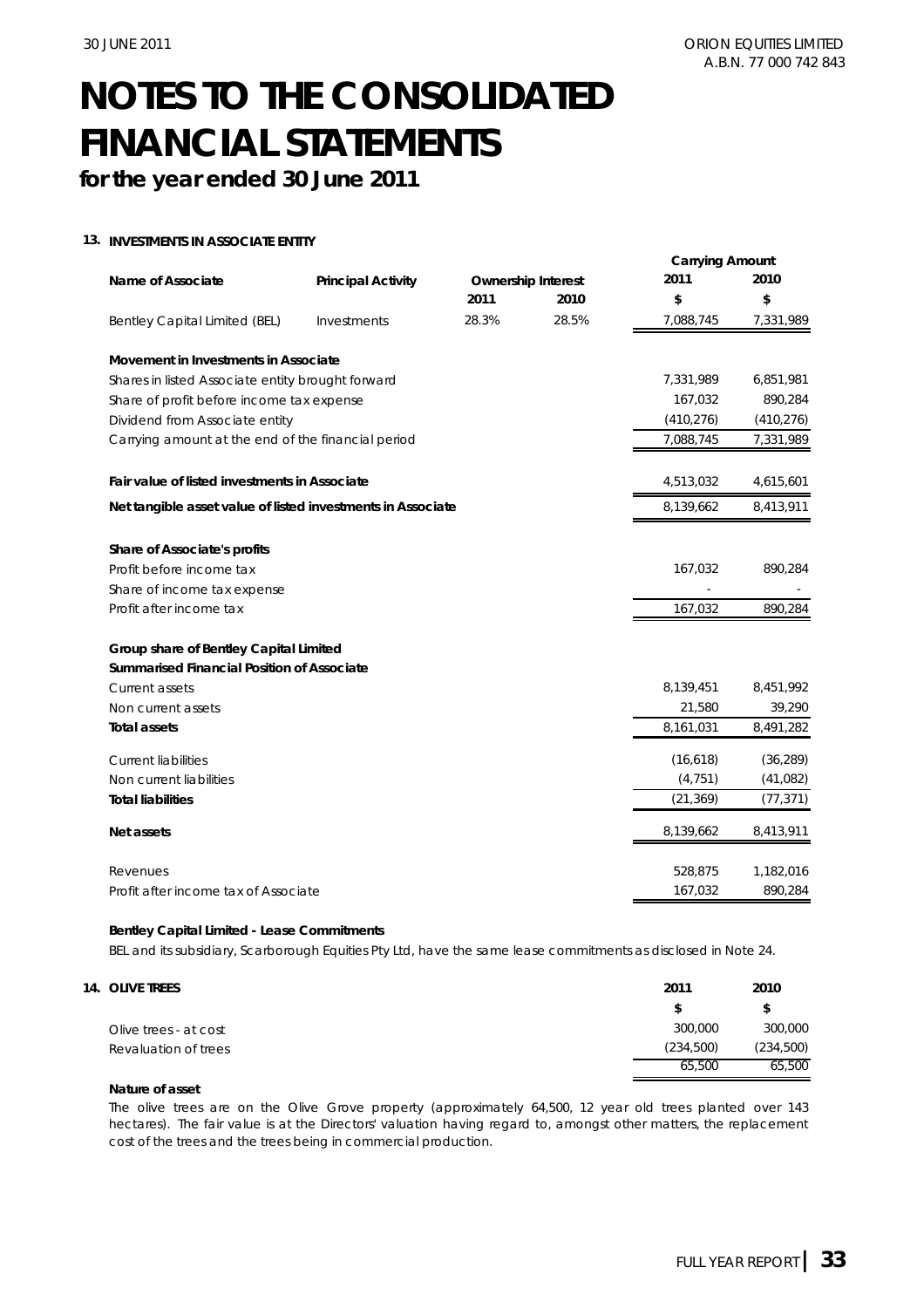## **for the year ended 30 June 2011**

| 15. PROPERTY, PLANT AND EQUIPMENT      | Freehold   | <b>Buildings on</b> | Plant &    | Leasehold   |            |
|----------------------------------------|------------|---------------------|------------|-------------|------------|
|                                        | Land       | Freehold Land       | Equipment  | Improvement | Total      |
| At 1 July 2009                         | \$         | \$                  | \$         | \$          | \$         |
| At cost                                | 861,214    | 112,432             | 1,323,780  | 22,170      | 2,319,596  |
| Revaluation/(Accumulated depreciation) | 367,236    | (18, 551)           | (425, 119) | (17,063)    | (93, 497)  |
| Net carrying amount                    | 1,228,450  | 93,881              | 898,661    | 5,107       | 2,226,099  |
| Year ended 30 June 2010                |            |                     |            |             |            |
| Carrying amount at beginning           | 1,228,450  | 93,881              | 898,661    | 5,107       | 2,226,099  |
| Asset revaluation (Note 21)            | (28, 569)  |                     |            |             | (28, 569)  |
| Additions                              |            |                     | 19,714     |             | 19,714     |
| Depreciation expense                   |            | (7,041)             | (118, 510) | (743)       | (126, 294) |
| <b>Disposals</b>                       |            |                     | (2, 160)   |             | (2,160)    |
| Carrying amount at balance date        | 1,199,881  | 86,840              | 797,705    | 4.364       | 2,088,790  |
| At 30 June 2010                        |            |                     |            |             |            |
| At cost                                | 861,214    | 112,432             | 1,326,732  | 22,170      | 2,322,548  |
| Revaluation/(Accumulated depreciation) | 338,667    | (25, 592)           | (529, 027) | (17, 806)   | (233, 758) |
| Net carrying amount                    | 1,199,881  | 86,840              | 797,705    | 4,364       | 2,088,790  |
| Year ended 30 June 2011                |            |                     |            |             |            |
| Carrying amount at beginning           | 1,199,881  | 86,840              | 797,705    | 4,364       | 2,088,790  |
| Asset revaluation (Note 21)            | (171, 411) |                     |            |             | (171, 411) |
| <b>Additions</b>                       |            | 5,443               | 6,704      |             | 12,147     |
| Depreciation expense                   |            | (6,788)             | (196, 526) | (633)       | (203, 947) |
| <b>Disposals</b>                       |            |                     | (1, 182)   |             | (1, 182)   |
| Carrying amount at balance date        | 1,028,470  | 85,495              | 606,701    | 3,731       | 1,724,397  |
| At 30 June 2011                        |            |                     |            |             |            |
| At cost                                | 861,214    | 117,875             | 1,332,254  | 22,170      | 2,333,513  |
| Revaluation/(Accumulated depreciation) | 167,256    | (32, 380)           | (725, 553) | (18, 439)   | (609, 116) |
| Net carrying amount                    | 1,028,470  | 85,495              | 606,701    | 3,731       | 1,724,397  |

| <b>INTANGIBLE ASSETS</b><br>16. | Water<br>Licence | <b>Brand name</b>        | Total      |
|---------------------------------|------------------|--------------------------|------------|
| Year ended 30 June 2010         | \$               | \$                       | \$         |
| Opening net book amount         | 523,125          | 99,996                   | 623,121    |
| Asset revaluation               | 261,562          |                          | 261,562    |
| Closing net book amount         | 784,687          | 99,996                   | 884,683    |
| At 30 June 2010                 |                  |                          |            |
| Cost                            | 250,000          | 99.996                   | 349,996    |
| Asset revaluation (Note 21)     | 534,687          |                          | 534,687    |
| Net book amount                 | 784.687          | 99.996                   | 884,683    |
| Year ended 30 June 2011         |                  |                          |            |
| Opening net book amount         | 784,687          | 99.996                   | 884,683    |
| Asset revaluation               | (102, 625)       | $\overline{\phantom{a}}$ | (102, 625) |
| Closing net book amount         | 682,062          | 99.996                   | 782,058    |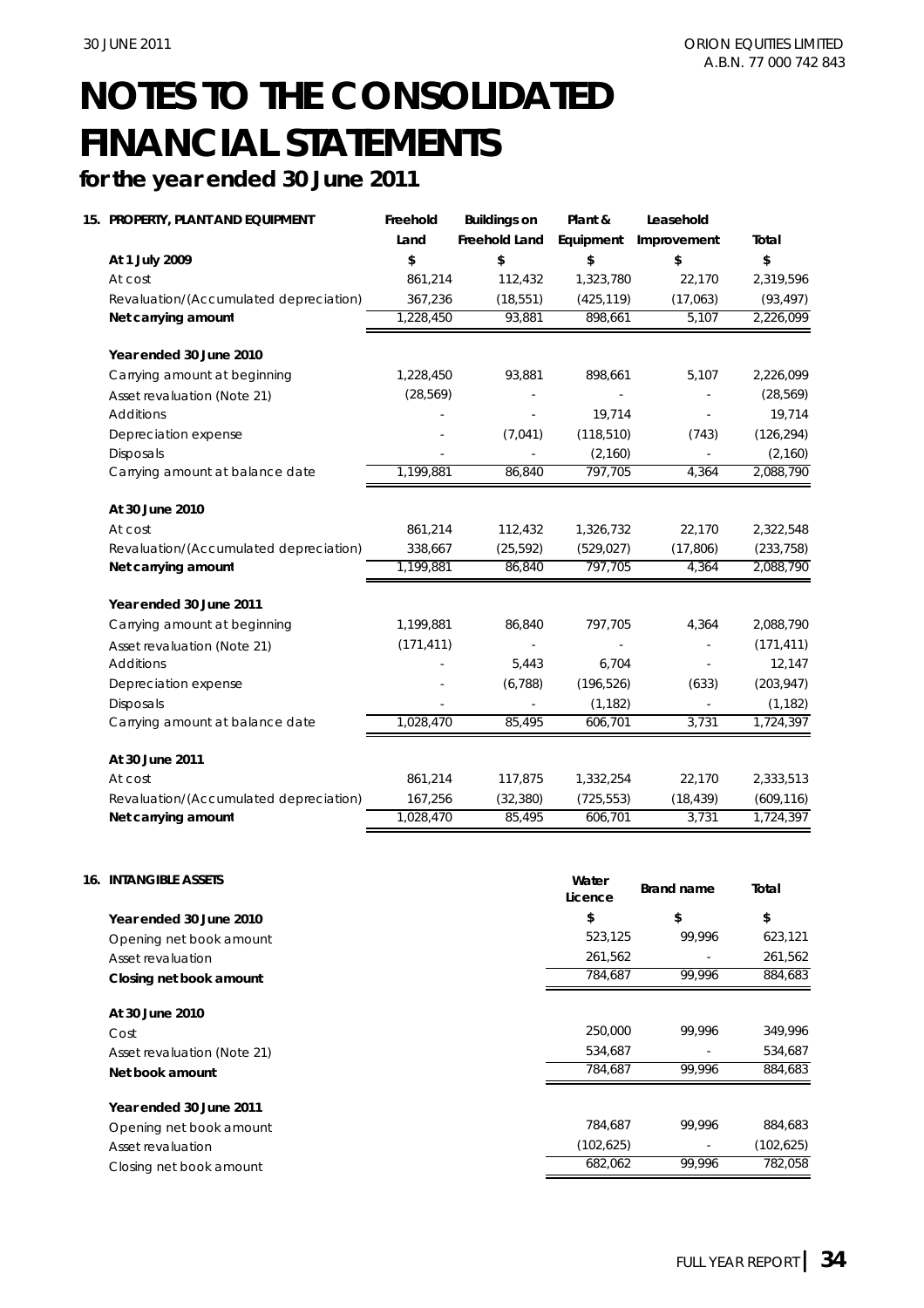**for the year ended 30 June 2011**

|  | 16. INTANGIBLE ASSETS (continued) |  |  |  |
|--|-----------------------------------|--|--|--|
|--|-----------------------------------|--|--|--|

|                             | wuw<br>Licence | Brand name               | Total   |
|-----------------------------|----------------|--------------------------|---------|
| At 30 June 2011             |                |                          | S       |
| Cost                        | 250,000        | 99.996                   | 349.996 |
| Asset revaluation (Note 21) | 432.062        | $\overline{\phantom{0}}$ | 432,062 |
| Net book amount             | 682.062        | 99.996                   | 782.058 |

**Water** 

#### **Nature of asset**

The Water Licence pertains to the Consolidated Entity's Olive Grove property in Gingin, Western Australia. As at 30 June 2011, an independent qualified valuer (a Certified Practising Valuer and Associate member of the Australian Property Institute) revalued the water licence downwards by \$102,625 from the previous balance date. The Brand name pertains to the ultra premium Dandaragan Estate Olive Oil Brand.

| 17. TRADE AND OTHER PAYABLES                         | 2011      | 2010    |
|------------------------------------------------------|-----------|---------|
|                                                      | \$        | \$      |
| Trade payables                                       | 257.461   | 59.497  |
| Other creditors and accruals                         | 297.874   | 273.610 |
| Loan from holding company, Queste Communications Ltd | 516,712   |         |
| Dividend payable                                     | 28.302    | 28,309  |
|                                                      | 1.100.349 | 361.416 |

#### **(a) Loan from holding company, Queste Communications Ltd (QUE)**

The loan from QUE is unsecured and attracts 10% interest per annum and the term of the facility expires on 30 June 2012. Subsequent to balance date, the Company has drawn down a further \$150,000 under this facility.

#### **(b) Amounts not expected to be settled within the next 12 months**

Other creditors and accruals include accruals for annual leave. The entire obligation is presented as current since the Consolidated Entity does not have an unconditional right to defer settlement. However based on past experience, the Consolidated Entity does not expect all employees to take the full amount of their accrued leave within the next 12 months. The following amount reflects leave that is not expected to be taken within the next 12 months.

|                                                                | 2011   | 2010   |
|----------------------------------------------------------------|--------|--------|
|                                                                |        | - \$   |
| Annual leave obligation expected to be settled after 12 months | 18.488 | 22.153 |
|                                                                |        |        |

#### **(c) Risk exposure**

Details of the Consolidated Entity's exposure to risks arising from current payables are set out in Note 23.

**18. PROVISIONS** Employee benefits - long service leave **\$ \$** 84,237 81,394 **2011 2010**

The current provision for long service leave includes all unconditional entitlements where employees have completed the required period of service and accrued long service leave benefits. The entire obligation is presented as current since the Consolidated Entity does not have an unconditional right to defer settlement. However based on past experience, the Consolidated Entity does not expect all employees to take their full amount of the accrued long service leave or require payment within the next 12 months. The amounts above reflect leave that is not expected to be taken or paid within the next 12 months.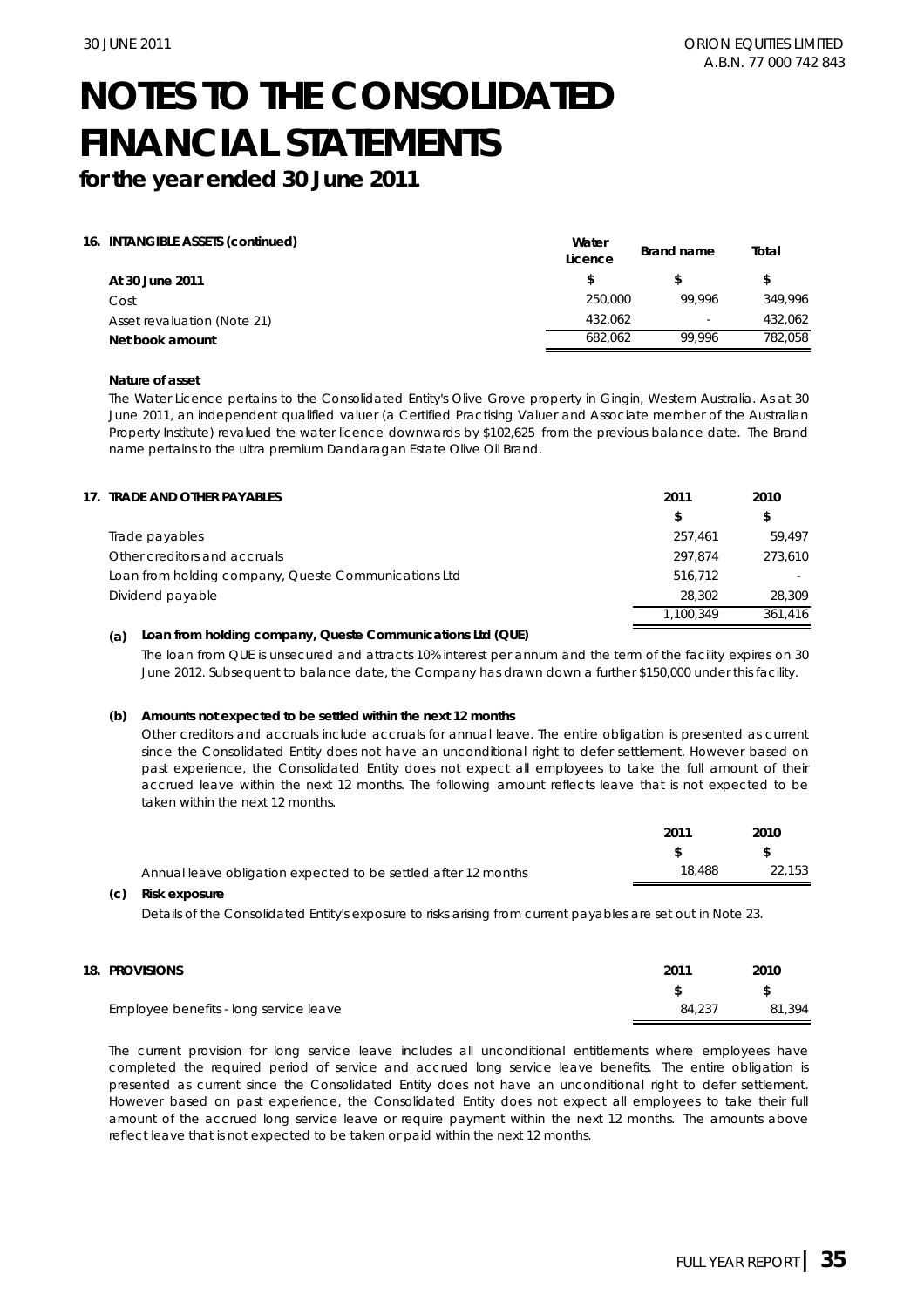## **for the year ended 30 June 2011**

### **19. DEFERRED TAX ASSETS AND LIABILITIES**

|       |                                                                                                    | 2011       | 2010       |
|-------|----------------------------------------------------------------------------------------------------|------------|------------|
| (a)   | <b>Assets - Non Current</b>                                                                        | \$         | \$         |
|       | Deferred tax asset comprises:                                                                      |            |            |
|       | Provisions & accruals                                                                              | 99,568     | 97,078     |
|       | Revenue tax losses                                                                                 | 321,292    | 1,008,506  |
|       | Other                                                                                              | 745,027    | 985,107    |
|       |                                                                                                    | 1,165,887  | 2,090,691  |
| (b)   | Liabilities - Non Current                                                                          |            |            |
|       | Deferred tax liability comprises:                                                                  |            |            |
|       | Fair Value Gain Adjustments                                                                        | 1,057,471  | 1,899,035  |
|       | Other                                                                                              | 108,416    | 191,656    |
|       |                                                                                                    | 1,165,887  | 2,090,691  |
| (c)   | <b>Reconciliations</b>                                                                             |            |            |
| (i)   | <b>Gross movements</b>                                                                             |            |            |
|       | The overall movement in the deferred tax account is as follows:                                    |            |            |
|       | Opening balance                                                                                    |            | (432, 433) |
|       | (Charged)/credited to statement of comprehensive income                                            | (82, 211)  | 694,439    |
|       | (Charged)/credited to equity                                                                       | 82,211     | (262,006)  |
|       | Closing balance                                                                                    |            |            |
| (ii)  | Deferred tax asset:                                                                                |            |            |
|       | The movement in deferred tax asset for each temporary difference during<br>the year is as follows: |            |            |
|       | Provisions & accruals                                                                              |            |            |
|       | Opening balance                                                                                    | 97,078     | 124,291    |
|       | Charged to statement of comprehensive income                                                       | 2,490      | (27, 213)  |
|       | Closing balance                                                                                    | 99,568     | 97,078     |
|       | Revenue tax losses                                                                                 |            |            |
|       | Opening balance                                                                                    | 1,008,506  | 760,155    |
|       | Charged to statement of comprehensive income                                                       | (687, 214) | 248,351    |
|       | Closing balance                                                                                    | 321,292    | 1,008,506  |
|       | Other                                                                                              |            |            |
|       | Opening balance                                                                                    | 985,107    | 404,277    |
|       | Charged to statement of comprehensive income                                                       | (240,080)  | 580,830    |
|       | Closing balance                                                                                    | 745,027    | 985,107    |
|       | Total                                                                                              | 1,165,887  | 2,090,691  |
| (iii) | Deferred tax liability:<br>The overall movement in recognised deferred tax liabilities for each    |            |            |
|       | temporary difference is as follows:                                                                |            |            |
|       | Fair Value Gain Adjustments                                                                        |            |            |
|       | Opening balance                                                                                    | 1,899,035  | 1,455,846  |
|       | Charged to statement of comprehensive income                                                       | (841, 564) | 443,189    |
|       | Closing balance                                                                                    | 1,057,471  | 1,899,035  |
|       | Other                                                                                              |            |            |
|       | Opening balance                                                                                    | 191,656    | 265,310    |
|       | Charged to statement of comprehensive income                                                       | (1,029)    | (335,660)  |
|       | Charged to equity                                                                                  | (82, 211)  | 262,006    |
|       | Closing balance                                                                                    | 108,416    | 191,656    |
|       | Total                                                                                              | 1,165,887  | 2,090,691  |
|       |                                                                                                    |            |            |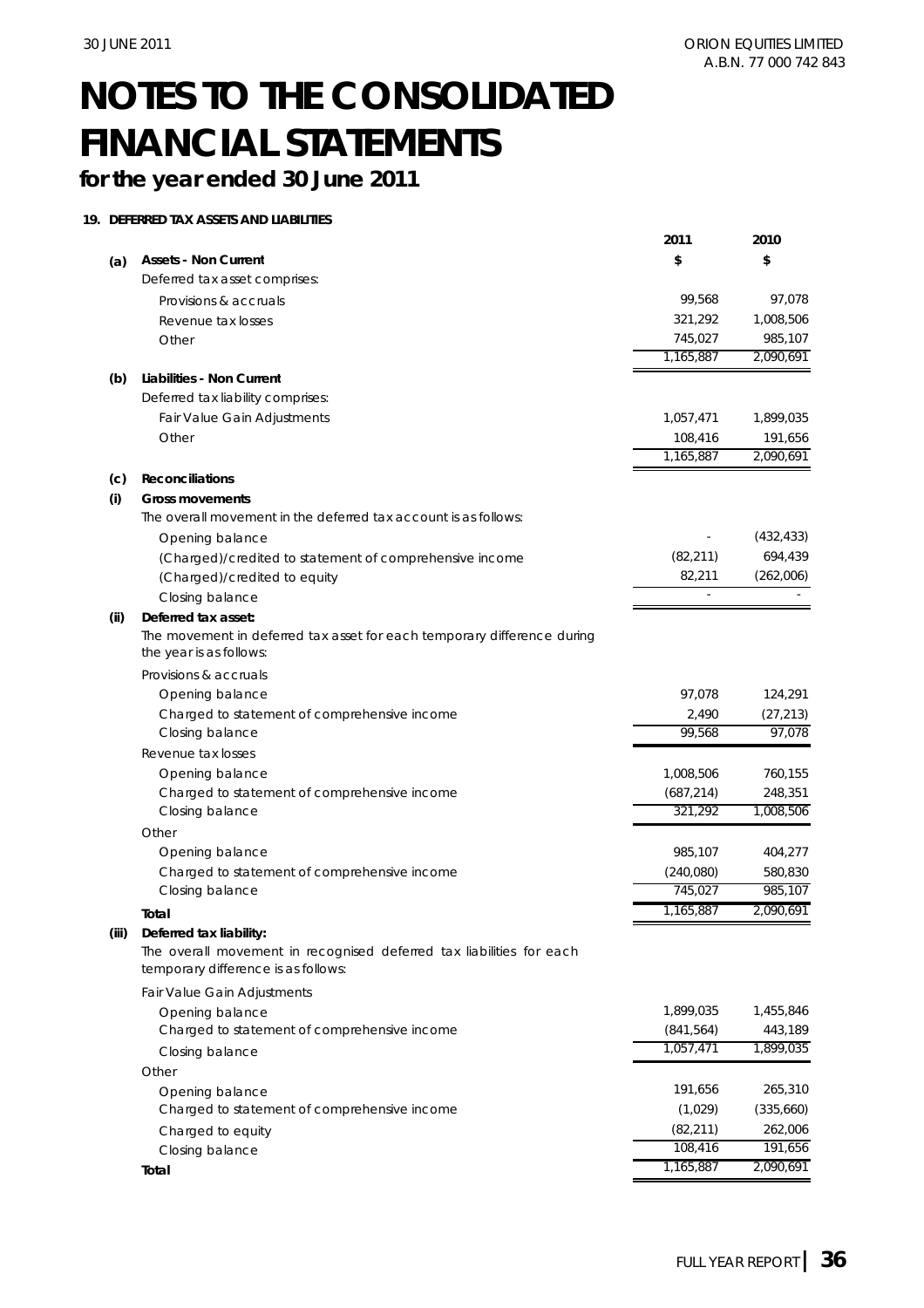**for the year ended 30 June 2011**

| 20. | <b>ISSUED CAPITAL</b>      | 2011<br>shares | 2010<br>shares | 2011<br>\$ | 2010<br>\$ |
|-----|----------------------------|----------------|----------------|------------|------------|
|     | Fully paid ordinary shares | 17,814,389     | 17,814,389     | 19,374,007 | 19,374,007 |
|     |                            |                |                | Number of  |            |
|     | 30 June 2010               |                |                | shares     | \$         |
|     | At 1 July 2009             |                |                | 17,814,389 | 19,374,007 |
|     |                            |                |                |            |            |
|     | At 30 June 2010            |                |                | 17,814,389 | 19,374,007 |
|     | 30 June 2011               |                |                |            |            |
|     | At 1 July 2010             |                |                | 17,814,389 | 19,374,007 |
|     |                            |                |                |            |            |
|     | At 30 June 2011            |                |                | 17,814,389 | 19,374,007 |

Fully paid ordinary shares carry one vote per share and carry the right to dividends.

#### **(a) Capital risk management**

The Consolidated Entity's objectives when managing its capital are to safeguard their ability to continue as a going concern, so that it can continue to provide returns for shareholders and benefits for other stakeholders and to maintain a capital structure balancing the interests of all shareholders.

The Board will consider capital management initiatives as is appropriate and in the best interests of the Company and shareholders from time to time, including undertaking capital raisings, share buy backs, capital reductions and the payment of dividends.

| 21. RESERVES                          |             | 2011       | 2010      |
|---------------------------------------|-------------|------------|-----------|
|                                       | <b>Note</b> | \$         | \$        |
| Property, plant and equipment         | 15          | 167,256    | 338,667   |
| Intangibles                           | 16          | 432,062    | 534,687   |
|                                       |             | 599.318    | 873,354   |
| Deferred tax liability                |             | (179, 795) | (262,006) |
| Asset revaluation reserve             |             | 419.523    | 611,348   |
| Movement of asset revaluation reserve |             |            |           |
| Opening balance                       |             | 611.348    | 640,361   |
| Revaluation                           |             | (274, 036) | 232,993   |
| Deferred tax liability movement       |             | 82,211     | (262,006) |
| Closing balance                       |             | 419.523    | 611,348   |

The Asset Revaluation Reserve relates to the revaluation of the Olive Grove Land from \$1,199,881 to \$1,028,470 and the Water Licence from \$784,687 to \$682,062, as assessed by an independent qualified valuer (a Certified Practising Valuer and Associate member of the Australian Property Institute).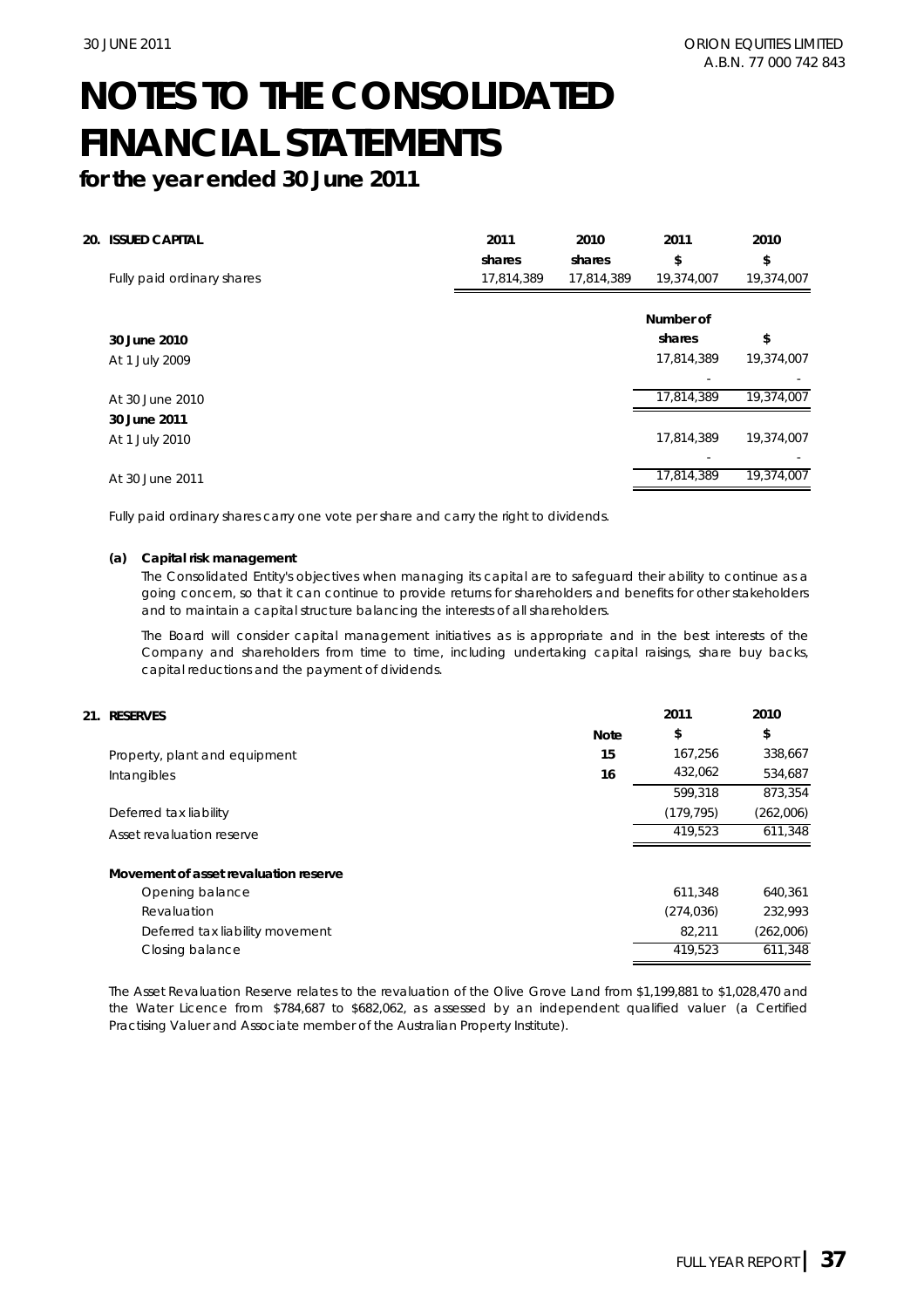## **for the year ended 30 June 2011**

### **22. SEGMENT INFORMATION**

The Board has considered the product and geographical perspective of the operating results and determined that the Consolidated Entity operates only in Australia with segments in Investments and Olive Oils. Unallocated items comprise mainly corporate assets, office expenses and income tax assets and liabilities.

|                                  | Investments | Olive oil  | Unallocated | Total       |
|----------------------------------|-------------|------------|-------------|-------------|
| 2011                             | \$          | \$         | \$          | \$          |
| Total segment revenues           | (1,348,074) | 450,027    | 9.224       | (888, 823)  |
| <b>Adjusted EBITDA</b>           | (1,723,347) | (197, 775) | (849, 187)  | (2,770,309) |
| Total segment assets             | 15.957.949  | 3,628,772  | 910.050     | 20,496,771  |
| <b>Total segment liabilities</b> | (54, 915)   | (577,909)  | (1,717,649) | (2,350,473) |
| 2010                             |             |            |             |             |
| Total segment revenues           | 3,476,309   | 1.200.987  | 14.729      | 4,692,025   |
| <b>Adjusted EBITDA</b>           | 2,446,198   | 177.857    | (808, 281)  | 1,815,774   |
| Total segment assets             | 17.358.441  | 3,719,279  | 2,552,123   | 23,629,843  |
| <b>Total segment liabilities</b> | (116, 456)  | (147.244)  | (2,269,801) | (2,533,501) |

#### **(a) Other segment information**

#### **(i) Adjusted Earnings Before Interest, Taxes, Depreciation and Amortization (EBITDA)**

|       | The adjusted EBITDA excludes impairment of assets.           | 2011        | 2010        |
|-------|--------------------------------------------------------------|-------------|-------------|
|       |                                                              | \$          | \$          |
|       | <b>Adjusted EBITDA</b>                                       | (2,770,309) | 1,815,774   |
|       | Interest revenue                                             | 9,224       | 14,729      |
|       | Revaluation of trees                                         |             | (327,580)   |
|       | Impairment of property held for development and resale       | 300,000     | (950,000)   |
|       | Finance cost                                                 | (21, 837)   | (6, 576)    |
|       | Realisation cost of share portfolio provision/(written back) | 12,043      | 1,073       |
|       | Fixed assets written off                                     | (1, 182)    | (2,160)     |
|       | Impairment and depreciation of assets                        | (203, 947)  | (126, 294)  |
|       | Profit before income tax                                     | (2,676,008) | 418,966     |
| (ii)  | Segment assets                                               | 19,586,721  | 21,077,720  |
|       | Unallocated:                                                 |             |             |
|       | Cash and cash equivalents                                    | 289,140     | 397,531     |
|       | Trade and other receivables                                  | 33,547      | 50,559      |
|       | Other current assets                                         | 5.057       |             |
|       | Property, plant and equipment                                | 15,620      | 13,342      |
|       | Deferred tax asset                                           | 566,686     | 2,090,691   |
|       | Total assets as per the Statement of Financial Position      | 20,496,771  | 23,629,843  |
| (iii) | <b>Segment liabilities</b>                                   | (632, 824)  | (263, 700)  |
|       | Unallocated:                                                 |             |             |
|       | Trade and other payables                                     | (647, 318)  | (97, 716)   |
|       | Provisions                                                   | (84, 238)   | (81, 394)   |
|       | Deferred tax liability                                       | (986, 093)  | (2,090,691) |
|       | Total liabilities as per the Statement of Financial Position | (2,350,473) | (2,533,501) |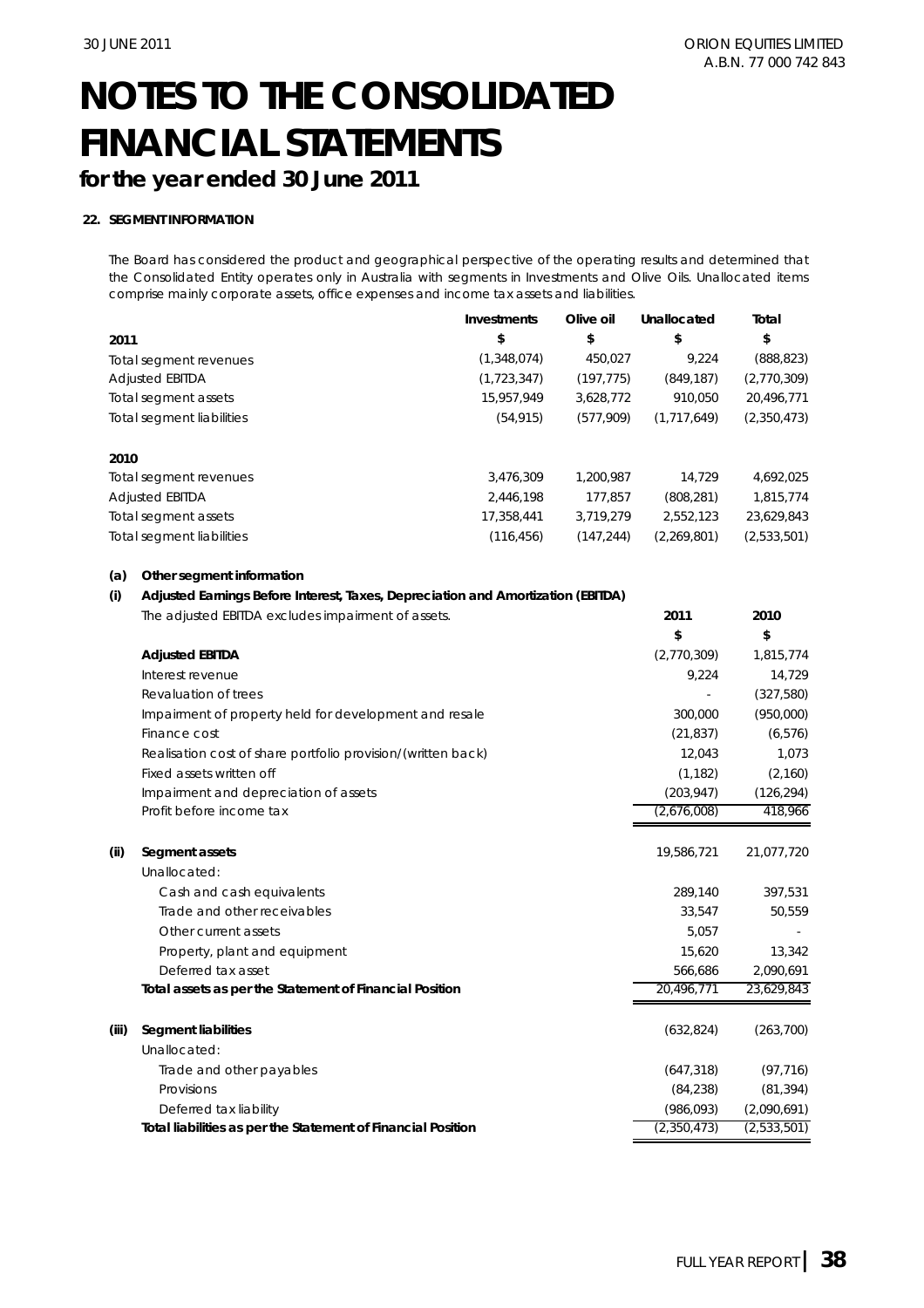### **23. FINANCIAL RISK MANAGEMENT**

The Consolidated Entity's financial instruments comprise of deposits with banks, accounts receivable and payable and investments in listed securities. The principal activity of the Consolidated Entity is the management of these investments - "financial assets held at fair value" (refer to Note 9). The Consolidated Entity's investments are subject to price (which includes interest rate and market risk), credit and liquidity risks.

The Board of Directors is responsible for the overall internal control framework (which includes risk management) but no cost-effective internal control system will preclude all errors and irregularities. The system is based, in part, on the appointment of suitably qualified management personnel. The effectiveness of the system is continually reviewed by management and at least annually by the Board.

The financial receivables and payables of the Consolidated Entity in the table below are due or payable within 30 days. The financial investments are held for trading and are realised at the discretion of the Board of Directors.

| The Consolidated Entity hold the following financial instruments: | 2011        | 2010       |
|-------------------------------------------------------------------|-------------|------------|
| <b>Financial assets</b>                                           | \$          | \$         |
| Cash and cash equivalents                                         | 289.140     | 397.531    |
| Trade and other receivables                                       | 73.731      | 99.364     |
| Financial assets at fair value through profit or loss             | 6.470.003   | 8,519,072  |
|                                                                   | 6.832.874   | 9.015.967  |
| <b>Financial liabilities</b>                                      |             |            |
| Trade and other payables                                          | (1,100,349) | (361,416)  |
|                                                                   | (1,100,349) | (361, 416) |
|                                                                   |             |            |
| <b>Net Financial Assets</b>                                       | 5.732.525   | 8.654.551  |

#### **(a) Market Risk**

#### **(i) Price risk**

The Consolidated Entity is exposed to equity securities price risk. This arises from investments held by the Consolidated Entity and classified in the statement of financial position at fair value through profit or loss. The Consolidated Entity is not exposed to commodity price risk, save where this has an indirect impact via market risk and equity securities price risk.

The value of a financial instrument will fluctuate as a result of changes in market prices, whether those changes are caused by factors specific to the individual instrument or its issuer or factors affecting all instruments in the market. By its nature as an investment Company, the Consolidated Entity will always be subject to market risk as it invests its capital in securities that are not risk free - the market price of these securities can and will fluctuate. The Consolidated Entity does not manage this risk through entering into derivative contracts, futures, options or swaps.

Equity price risk is minimised through ensuring that investment activities are undertaken in accordance with Board established mandate limits and investment strategies.

The Consolidated Entity has performed a sensitivity analysis on its exposure to market price risk at balance date. The analysis demonstrates the effect on the current year results and equity which could result from a change in these risks. The ASX All Ordinaries Share Index was utilised as the benchmark for the listed share investments which are available for sale assets or at fair value through profit or loss.

| (i) | Equity Price risk - listed investments | 2011      | 2010          |
|-----|----------------------------------------|-----------|---------------|
|     | Change in profit                       | S         | \$            |
|     | Increase by 15%                        | 445.767   | 1,111,102     |
|     | Decrease by 15%                        | (445.767) | (1, 111, 102) |
|     | Change in equity                       |           |               |
|     | Increase by 15%                        | 445.767   | 1.111.102     |
|     | Decrease by 15%                        | (445.767) | (1, 111, 102) |
|     |                                        |           |               |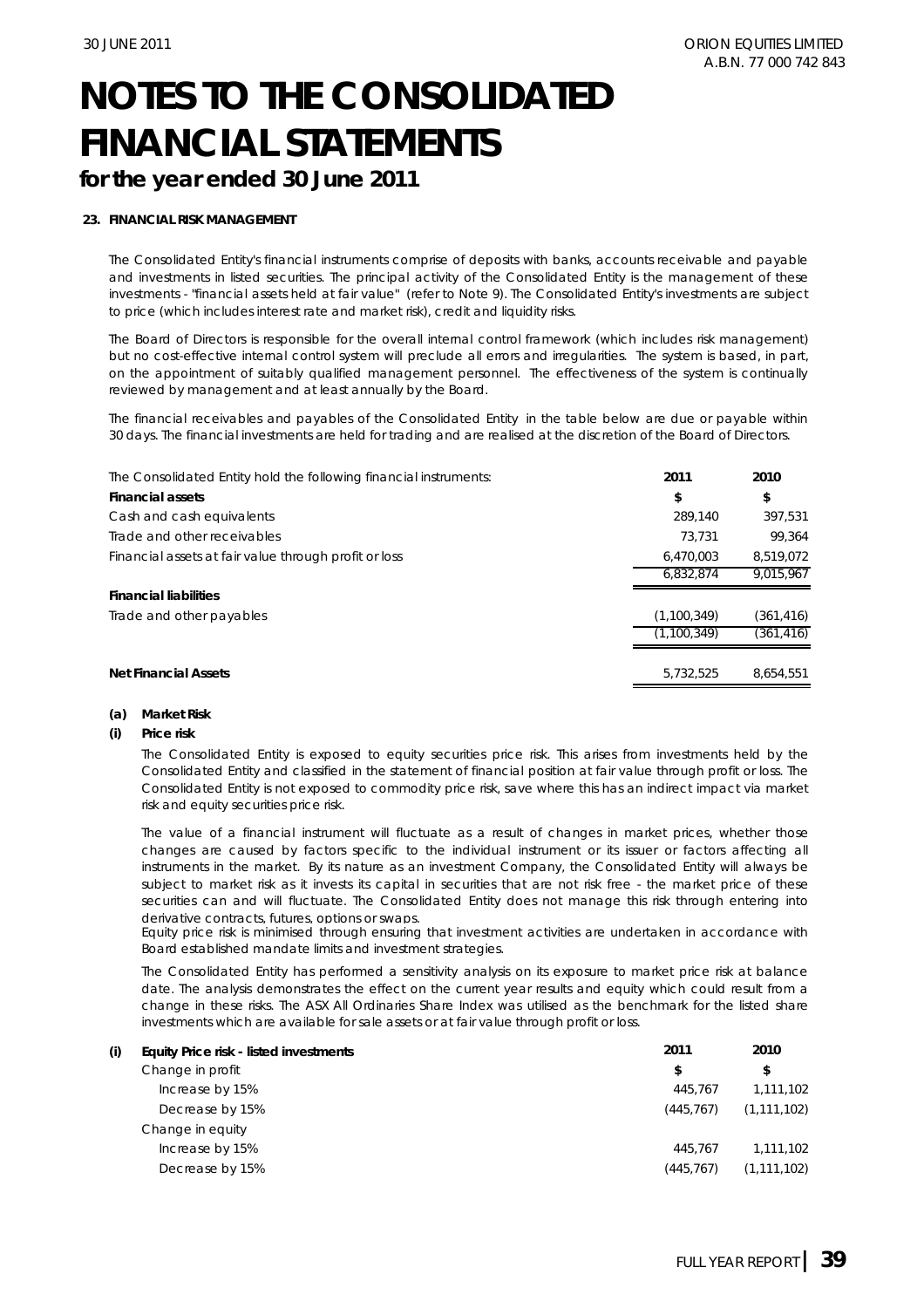## **for the year ended 30 June 2011**

#### **23. FINANCIAL RISK MANAGEMENT (continued)**

#### **(ii) Interest rate risk**

Interest rate risk is the risk that the value of a financial instrument will fluctuate due to changes in market interest rates. The Consolidated Entity's exposure to market risk for changes in interest rates relate primarily to investments held in interest bearing instruments. The average interest rate for the year for the table below is 4.60% (2010: 4.61%). The revenue exposure is immaterial in terms of the possible impact on profit or loss or total equity.

The Consolidated Entity has a \$500,000 unsecured loan facility with an interest rate of 10% per annum. The Consolidated Entity has a liability exposure to interest rate risk with a maximum interest rate expense of \$50,000 for the year.

|                                     | 2011       | 2010    |
|-------------------------------------|------------|---------|
|                                     |            |         |
| Cash at bank                        | 289.140    | 397,531 |
| Loan from Queste Communications Ltd | (516, 712) | -       |
|                                     |            |         |

#### **(iii) Foreign exchange risk**

The Consolidated Entity is not exposed to foreign exchange risk as at Balance Date. The Consolidated Entity's current policy is not to hedge any overseas currency exposure.

The Consolidated Entity has no foreign exchange funds or investments and no asset or liability exposure to foreign exchange risk. There is no revenue or expense exposure in terms of the possible impact on profit or loss or total equity.

#### **(b) Credit risk**

Credit risk refers to the risk that a counterparty under a financial instrument will default (in whole or in part) on its contractual obligations resulting in financial loss to the Consolidated Entity and the Company. Credit risk arises from cash and cash equivalents and deposits with banks and financial institutions, including outstanding receivables and committed transactions. Concentrations of credit risk are minimised primarily by undertaking appropriate due diligence on potential investments, carrying out all market transactions through approved brokers, settling non-market transactions with the involvement of suitably qualified legal and accounting personnel (both internal and external), and obtaining sufficient collateral or other security (where appropriate) as a means of mitigating the risk of financial loss from defaults. The Consolidated Entity's business activities do not necessitate the requirement for collateral as a means of mitigating the risk of financial loss from defaults.

The credit quality of the financial assets are neither past due nor impaired and can be assessed by reference to external credit ratings (if available with Standard & Poor's) or to historical information about counterparty default rates. The maximum exposure to credit risk at reporting date is the carrying amount of the financial assets as summarised below:

|                                                  | 2011    | 2010    |
|--------------------------------------------------|---------|---------|
| Cash and cash equivalents                        | S       | \$      |
| AA                                               | 288.277 | 394,709 |
| $BBB+$                                           | 863     | 2.822   |
|                                                  | 289.140 | 397.531 |
| Trade and other receivables (due within 30 days) |         |         |
| No external credit rating available              | 73.731  | 99.364  |

The Consolidated Entity measures credit risk on a fair value basis. The carrying amount of financial assets recorded in the financial statements, net of any provision for losses, represents the Consolidated Entity's maximum exposure to credit risk.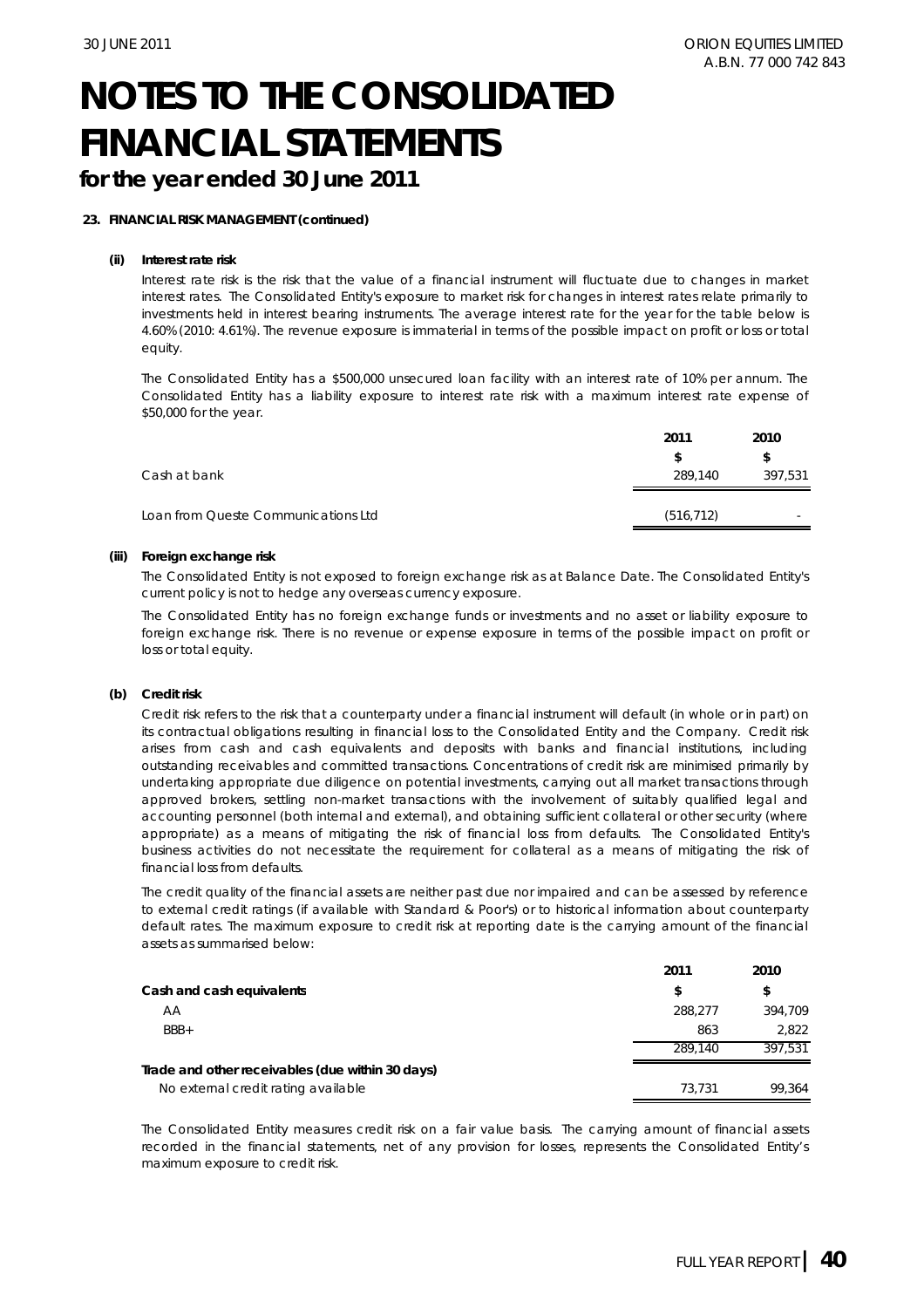## **for the year ended 30 June 2011**

#### **23. FINANCIAL RISK MANAGEMENT (continued)**

#### **(c) Liquidity risk**

Liquidity risk is the risk that the Consolidated Entity will encounter difficulty in meeting obligations associated with financial liabilities. The Consolidated Entity has borrowings as stated in Note 17(a). The Consolidated Entity's non-cash investments can be realised to meet trade and other payables arising in the normal course of business. The financial liabilities disclosed in the above table have a maturity obligation of not more than 30 days.

#### **(d) Fair value measurements**

The fair value of financial assets and financial liabilities must be estimated for recognition and measurement or for disclosure purposes.

As at 1 July 2009, the Consolidated Entity has adopted the amendment to *AASB 7 Financial Instruments: Disclosures* which requires disclosure of fair value measurements by level of the following fair value measurement hierarchy :

(i) Level 1: quoted prices (unadjusted) in active markets for identical assets or liabilities

- (ii) Level 2: inputs other than quoted prices included within level 1 that are observable for the asset or liability, either directly (as prices) or indirectly (derived from prices), and
- (iii) Level 3: inputs for the asset or liability that are not based on observable market data (unobservable inputs)

The following tables present the Consolidated Entity's assets and liabilities measured and recognised at fair value at 30 June 2010.

|                                                            | Level 1   | Level 2 | Level 3                  | Total     |
|------------------------------------------------------------|-----------|---------|--------------------------|-----------|
| 2011                                                       | \$        | \$      | \$                       | \$        |
| Financial assets held at fair value through profit or loss |           |         |                          |           |
| - Listed investments at fair value                         | 6,470,003 |         | $\overline{\phantom{a}}$ | 6,470,003 |
|                                                            |           |         |                          |           |
| 2010                                                       |           |         |                          |           |
| Financial assets held at fair value through profit or loss |           |         |                          |           |
| - Listed investments at fair value                         | 7,558,576 |         | $\overline{\phantom{a}}$ | 7.558.576 |
| - Unlisted options in listed corporations at cost          |           | 960.496 |                          | 960.496   |

The fair value of financial instruments that are not traded in an active market, that is, the unlisted Strike Resources Limited options is determined from a option pricing model, the Black Scholes model. This financial instrument is included in level 2.

|                               | Consolidated |         |  |
|-------------------------------|--------------|---------|--|
| 24. COMMITMENTS               | 2011         | 2010    |  |
|                               | S            | \$      |  |
| Not longer than one year      | 104.929      | 82,633  |  |
| Between 12 months and 5 years | 110.176      | 170,384 |  |
|                               | 215,105      | 253.017 |  |

The non-cancellable operating lease commitment is the Consolidated Entity's share of the office premises at Level 14, The Forrest Centre, 221 St Georges Terrace, Perth, Western Australia, and includes all outgoings (exclusive of GST). The lease is for a 7 year term expiring 30 June 2013 and contains a rent review increase each year alternating between 5% and the greater of market rate or CPI + 1%.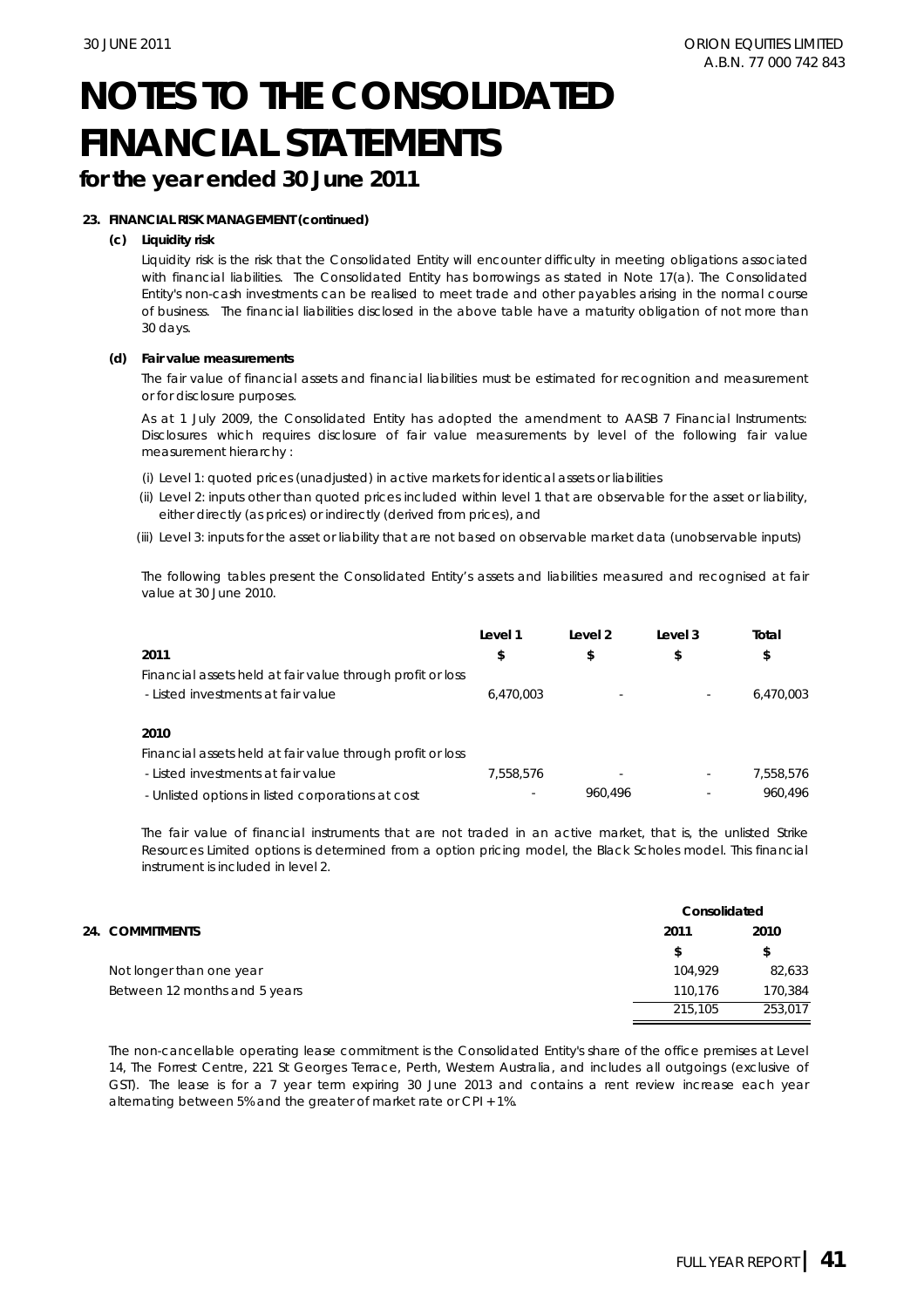**for the year ended 30 June 2011**

#### **25. CONTINGENT ASSETS AND LIABILITIES**

#### **(a) Directors' Deeds**

The Company has entered into deeds of indemnity with each of its Directors indemnifying them against liability incurred in discharging their duties as directors/officers of the Consolidated Entity. At the end of the financial period, no claims have been made under any such indemnities and accordingly, it is not possible to quantify the potential financial obligation of the Consolidated Entity under these indemnities.

#### **(b) Royalty on Tenements**

The Consolidated Entity is entitled to receive a royalty of 2% of gross revenues (exclusive of GST) from any commercial exploitation of any minerals from various Australian tenements - EL 47/1328 and PL 47/1170 (the Paulsens East Project tenements currently held by Strike Resources Limited), EL 24879, 24928 and 24929 and ELA 24927 (the Bigryli South Project tenements in the Northern Territory, currently held by Alara Resources Limited (Alara)) and EL 46/629 and a right to earn and acquire a 85% interest in ELA 46/585 (excluding all manganese mineral rights) (the Canning Well Project tenements in Western Australia, currently held by Alara).

#### **26. EVENTS AFTER BALANCE DATE**

- **(a)**  On 25 August 2011, Associate entity, Bentley Capital Limited, announced the declaration of a one cent final dividend and a 2.4 cent special dividend per share (totalling 3.4 cents fully franked), to be paid on or about 26 September 2011. The Company's share of this dividend will be \$697,469. The Company has not elected to participate under Bentley's Dividend Reinvestment Plan and will therefore be receiving cash dividends.
- **(b)**  On 25 August 2011, Bentley Capital Limited, announced its intention to seek shareholder approval to undertake a 5 cent per share return of capital (Return of Capital). The Return of Capital is to be effected by Bentley seeking shareholder approval for a reduction in the share capital of the company by returning 5 cents per share to shareholders – this equates to an aggregate reduction of share capital by approximately \$3.63 million based upon the company's 72,598,802 shares currently on issue. No shares will be cancelled as a result of the Return of Capital. Accordingly, the number of shares held by each shareholder will not change as a consequence of the Return of Capital. The Return of Capital is subject to shareholder approval which will be sought at a general meeting of shareholders anticipated to be held in late September /early October 2011. If Bentley shareholders approve this Return of Capital. the Company's share will be \$1,025,676.

No other matter or circumstance has arisen since the end of the financial period that significantly affected, or may significantly affect, the operations of the Consolidated Entity, the results of those operations, or the state of affairs of the Consolidated Entity in future financial periods.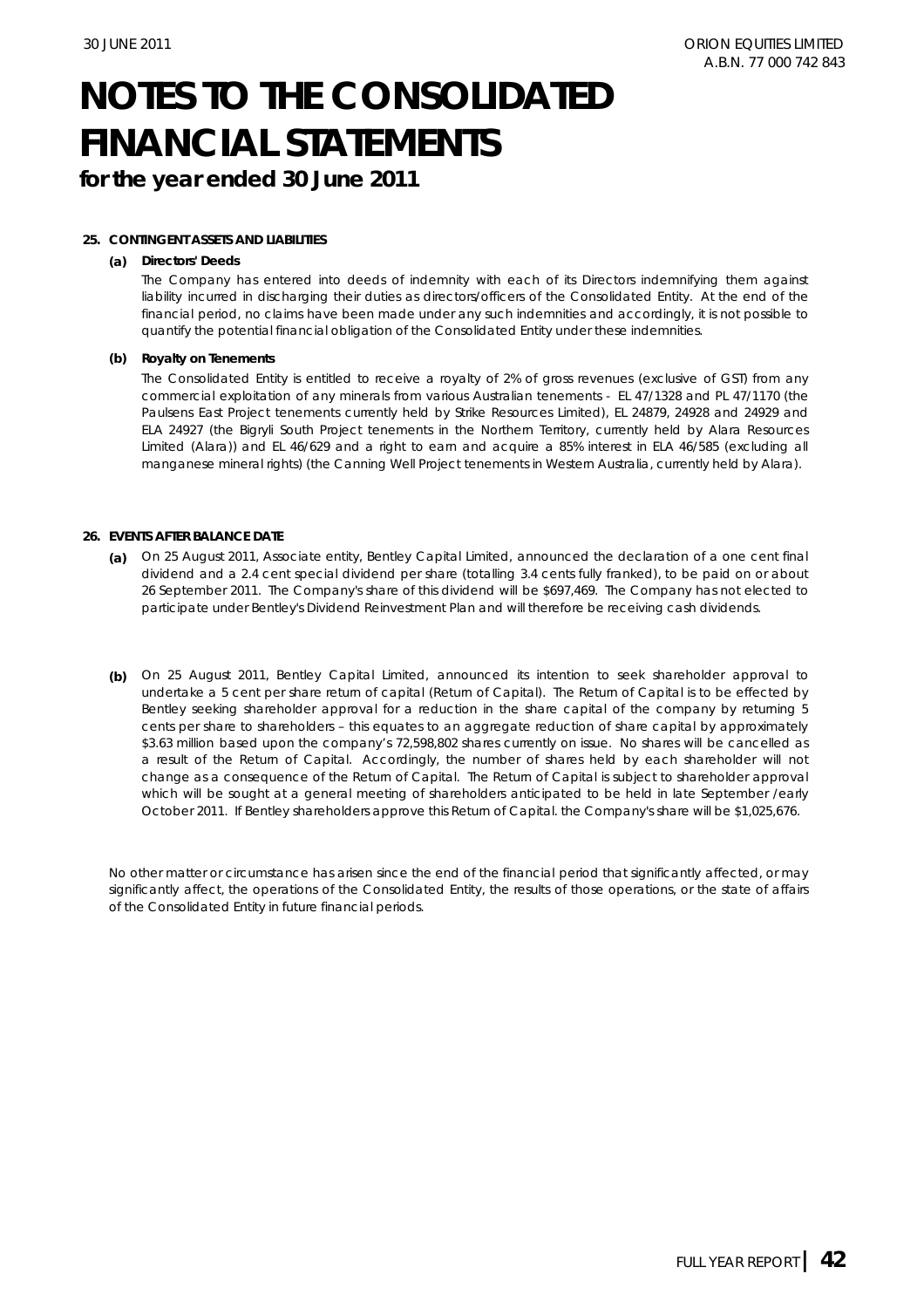## **DIRECTORS' DECLARATION**

The Directors of the Company declare that:

- (1) The financial statements, comprising the Statement of Comprehensive Income, Statement of Financial Position, Statement of Changes in Equity and Statement of Cash Flow and accompanying notes as set out on pages 15 to 42, are in accordance with the *Corporations Act 2001* and:
	- (a) comply with Accounting Standards and the Corporations Regulations 2001; and
	- (b) give a true and fair view of the Company's and Consolidated Entity's financial position as at 30 June 2011 and of their performance for the year ended on that date;
- (2) In the Directors' opinion there are reasonable grounds to believe that the Company will be able to pay its debts as and when they become due and payable;
- (3) The Directors have been given the declarations by the Executive Chairman (the person who performs the chief executive function) and the Company Secretary (the person who performs the chief financial officer function) as required by section 295A of the *Corporations Act 2001*; and
- (4) The Company has included in the notes to the Financial Statements an explicit and unreserved statement of compliance with the International Financial Reporting Standards.

This declaration is made in accordance with a resolution of the Directors made pursuant to section 295(5) of the *Corporations Act 2001*.

**Chairman** Director

**31 August 2011**

**Faroog Khan William Johnson**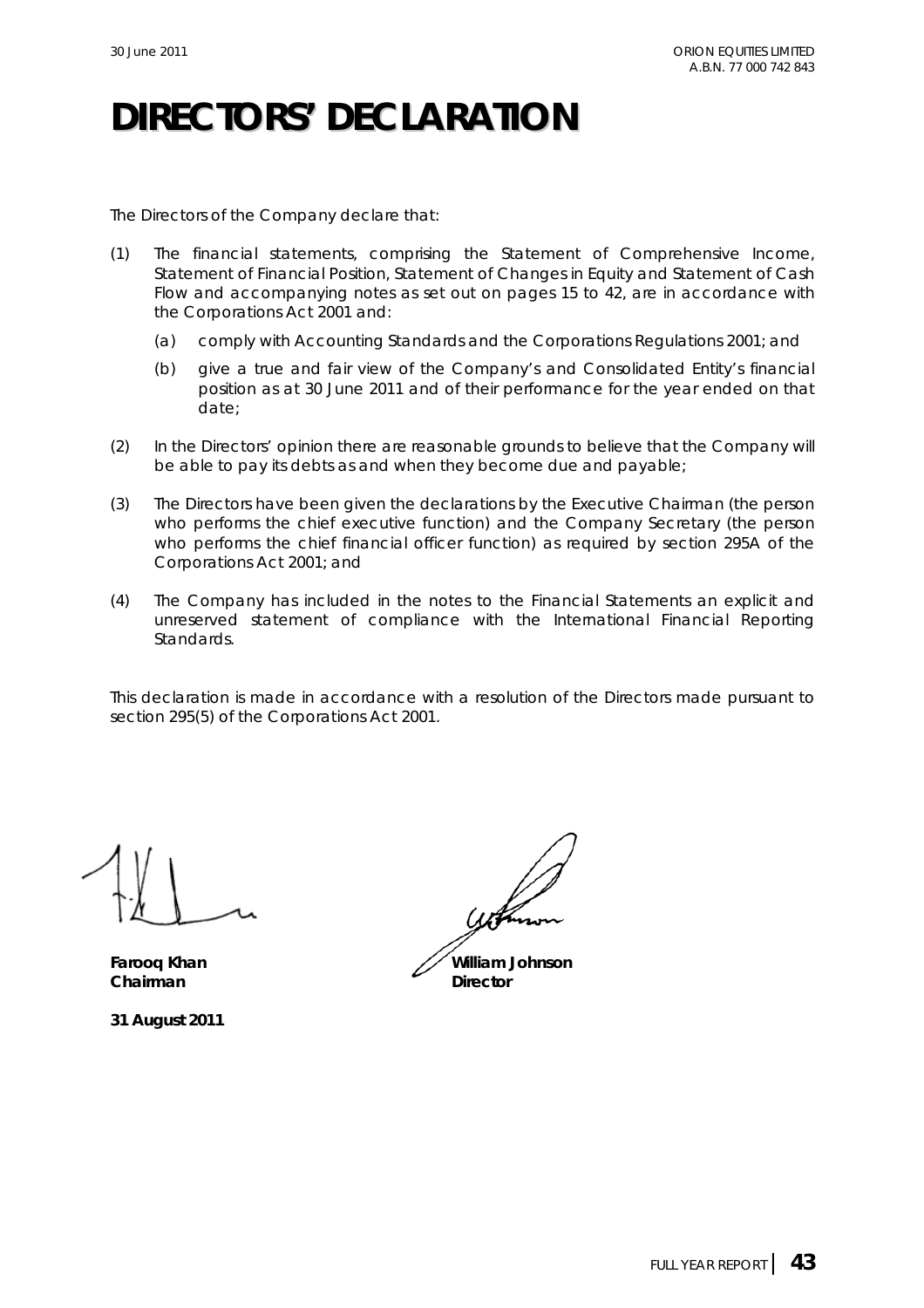

Tel: +8 6382 4600 Fax: +8 6382 4601 **www.bdo.com.au** 

38 Station Street Subiaco, WA 6008 PO Box 700 West Perth WA 6872 Australia

## **INDEPENDENT AUDITOR'S REPORT TO THE MEMBERS OF ORION EQUITIES LIMITED**

## **Report on the Financial Report**

We have audited the accompanying financial report of Orion Equities Limited, which comprises the consolidated statement of financial position as at 30 June 2011, the consolidated statement of comprehensive income, the consolidated statement of changes in equity and the consolidated statement of cash flows for the year then ended, notes comprising a summary of significant accounting policies and other explanatory information, and the directors' declaration of the consolidated entity comprising the company and the entities it controlled at the year's end or from time to time during the financial year.

### **Directors' Responsibility for the Financial Report**

The directors of the company are responsible for the preparation of the financial report that gives a true and fair view in accordance with Australian Accounting Standards and the *Corporations Act 2001* and for such internal control as the directors determine is necessary to enable the preparation of the financial report that is free from material misstatement, whether due to fraud or error. In Note 1, the directors also state, in accordance with Accounting Standard AASB 101 *Presentation of Financial Statements*, that the financial statements comply with *International Financial Reporting Standards*.

### **Auditor's Responsibility**

Our responsibility is to express an opinion on the financial report based on our audit. We conducted our audit in accordance with Australian Auditing Standards. Those standards require that we comply with relevant ethical requirements relating to audit engagements and plan and perform the audit to obtain reasonable assurance about whether the financial report is free from material misstatement.

An audit involves performing procedures to obtain audit evidence about the amounts and disclosures in the financial report. The procedures selected depend on the auditor's judgement, including the assessment of the risks of material misstatement of the financial report, whether due to fraud or error. In making those risk assessments, the auditor considers internal control relevant to the entity's preparation of the financial report that gives a true and fair view in order to design audit procedures that are appropriate in the circumstances, but not for the purpose of expressing an opinion on the effectiveness of the entity's internal control. An audit also includes evaluating the appropriateness of accounting policies used and the reasonableness of accounting estimates made by the directors, as well as evaluating the overall presentation of the financial report. We believe that the audit evidence we have obtained is sufficient and appropriate to provide a basis for our audit opinion.

#### **Independence**

In conducting our audit, we have complied with the independence requirements of the *Corporations Act 2001*. We confirm that the independence declaration required by the *Corporations Act 2001*, which has been given to the directors of Orion Equities Limited, would be in the same terms if given to the directors as at the time of this auditor's report.

BDO Audit (WA) Pty Ltd ABN 79 112 284 787 is a member of a national association of independent entities which are all members of BDO (Australia) Ltd ABN 77 050 110 275, an Australian company limited by guarantee. BDO Audit (WA) Pty Ltd and BDO (Australia) Ltd are members of BDO International Ltd, a UK company limited<br>by guarantee, and form part of the international BDO network of Legislation (other than for the acts or omissions of financial services licensees) in each State or Territory other than Tasmania.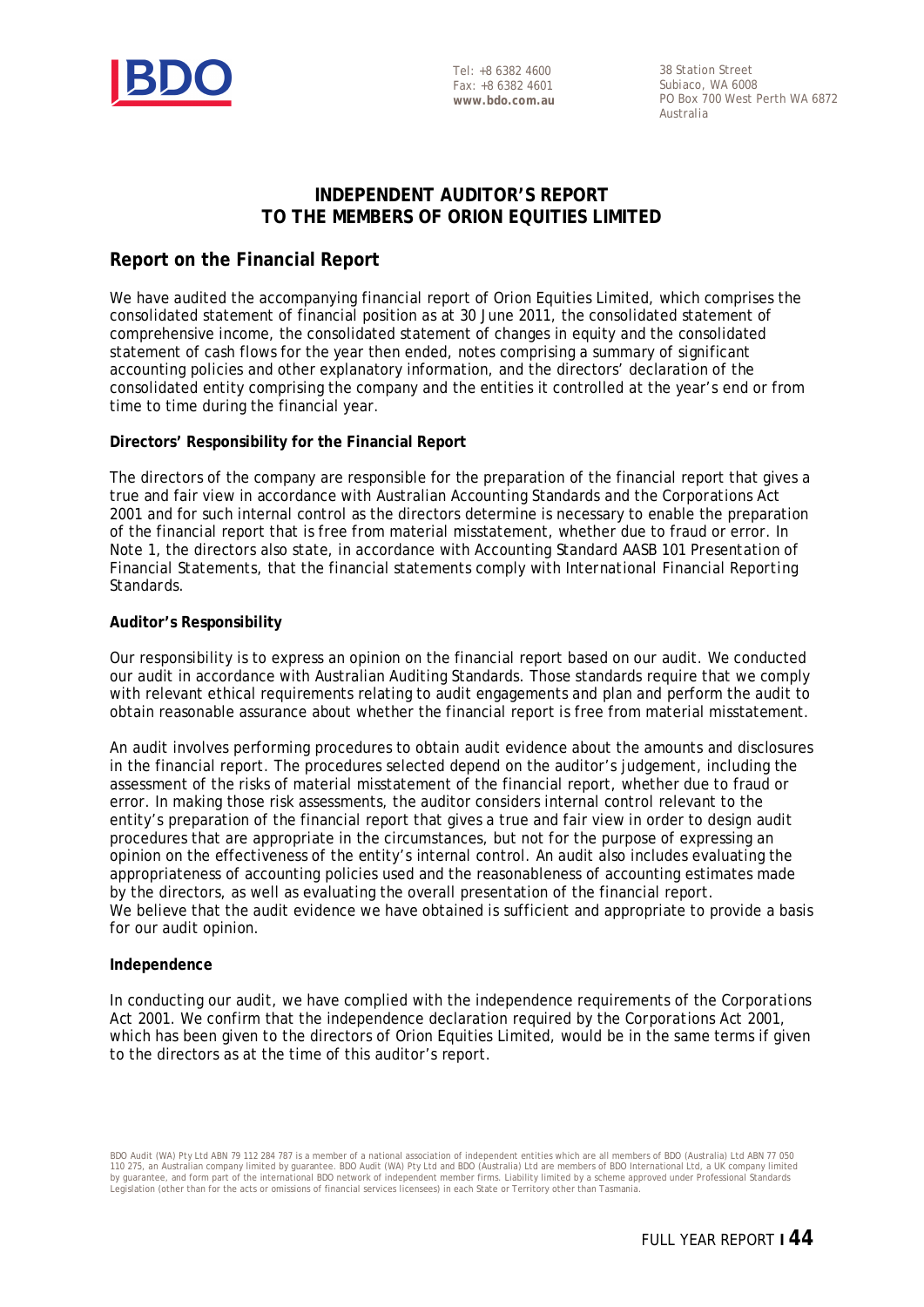

### **Opinion**

In our opinion:

- (a) the financial report of Orion Equities Limited is in accordance with the *Corporations Act 2001*, including:
	- (i) giving a true and fair view of the consolidated entity's financial position as at 30 June 2011 and of its performance for the year ended on that date; and
	- (ii) complying with Australian Accounting Standards and the *Corporations Regulations 2001*; and
- (b) the financial report also complies with *International Financial Reporting Standards* as disclosed in Note 1.

## **Report on the Remuneration Report**

We have audited the Remuneration Report included in the directors' report for the year ended 30 June 2011. The directors of the company are responsible for the preparation and presentation of the Remuneration Report in accordance with section 300A of the *Corporations Act 2001*. Our responsibility is to express an opinion on the Remuneration Report, based on our audit conducted in accordance with Australian Auditing Standards.

**Opinion** 

In our opinion, the Remuneration Report of Orion Equities Limited for the year ended 30 June 2011 complies with section 300A of the *Corporations Act 2001*.

**BDO Audit (WA) Pty Ltd** 

 $BDO$ BML,

**Brad McVeigh** Director

Perth, Western Australia Dated this 31<sup>st</sup> day of August 2011